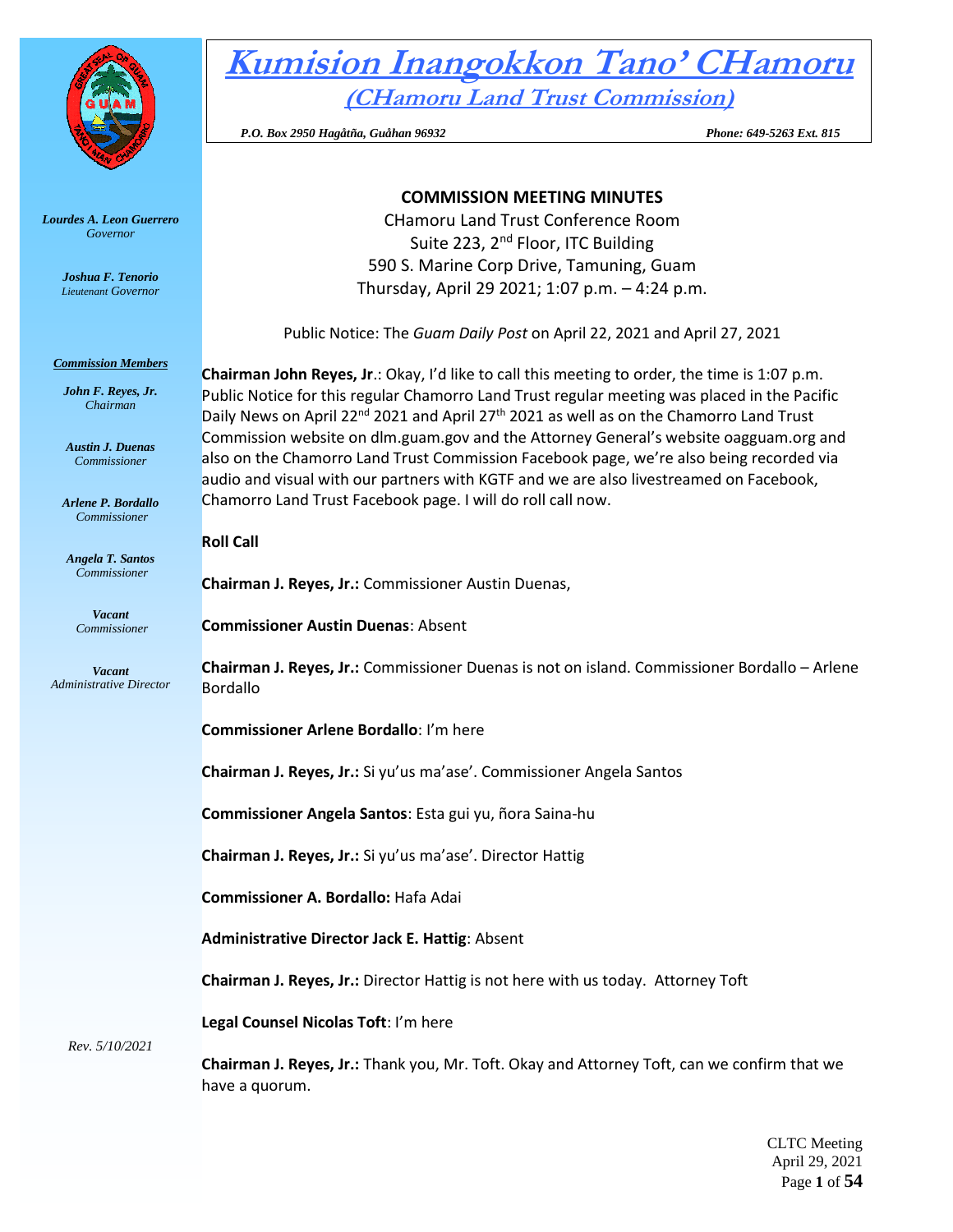# **Legal Counsel N. Toft:** We do, yes.

### Approval of Minutes

**Chairman J. Reyes, Jr.:** Okay, thank you so much sir. Okay, next item on our agenda the first item is the Approval of Minutes, the February 18<sup>th</sup> 2021, Commission Meeting.

**Commissioner A. Santos:** I have a few, if I can go ahead and just make amendments to those minutes on page 2, it says, inaudible when Commissioner Duenas was talking; I don't think it should be the inaudible with the asterisks, I think it should be inaudible quote end quote. Since he was talking about being inaudible in as in it's been happening until that meeting on February 18. So he was like, there's so many… it says, I don't have any changes but this in audible that keeps showing up; so he was talking specifically about inaudible it's not inaudible on what he said, we heard him.

**Chairman J. Reyes, Jr.:** I see. Tina, is that good?

**Land Agent I Tina Tainatongo:** Yes. I'll make the changes

**Commissioner A. Santos:** Now, on page 14,

**Chairman J. Reyes, Jr.:** And you're going for the \*inaudible\* on the bottom, right?

**Commissioner A. Santos:** Hunggan, yes, the pages are on the bottom. On page 14, it's Commissioner A. Bordallo, it should be Commissioner A. Santos.

**Commissioner A. Bordallo:** That's right, I was going to make that correction.

**Commissioner A. Santos:** Alright and that's the second and the third and last one that I have.

**Commissioner A. Bordallo:** There's a word that

**Commissioner A. Santos:** Oh, that's it, I'm sorry those were the only two pages, for me.

**Chairman J. Reyes, Jr.:** Commissioner Bordallo, did you have any….

**Commissioner A. Bordallo:** Yes, I the minutes there was a word that said; "instinct" it should be "extinct"

**Chairman J. Reyes, Jr.:** Do you know what page that is, Saina?

**Commissioner A. Bordallo:** Ah…

**Land Agent I T. Tainatongo:** I can search it and then make the correction.

**Chairman J. Reyes, Jr.:** But you have the word, the word that should be….

**Land Agent I T. Tainatongo**: It' should be extinct?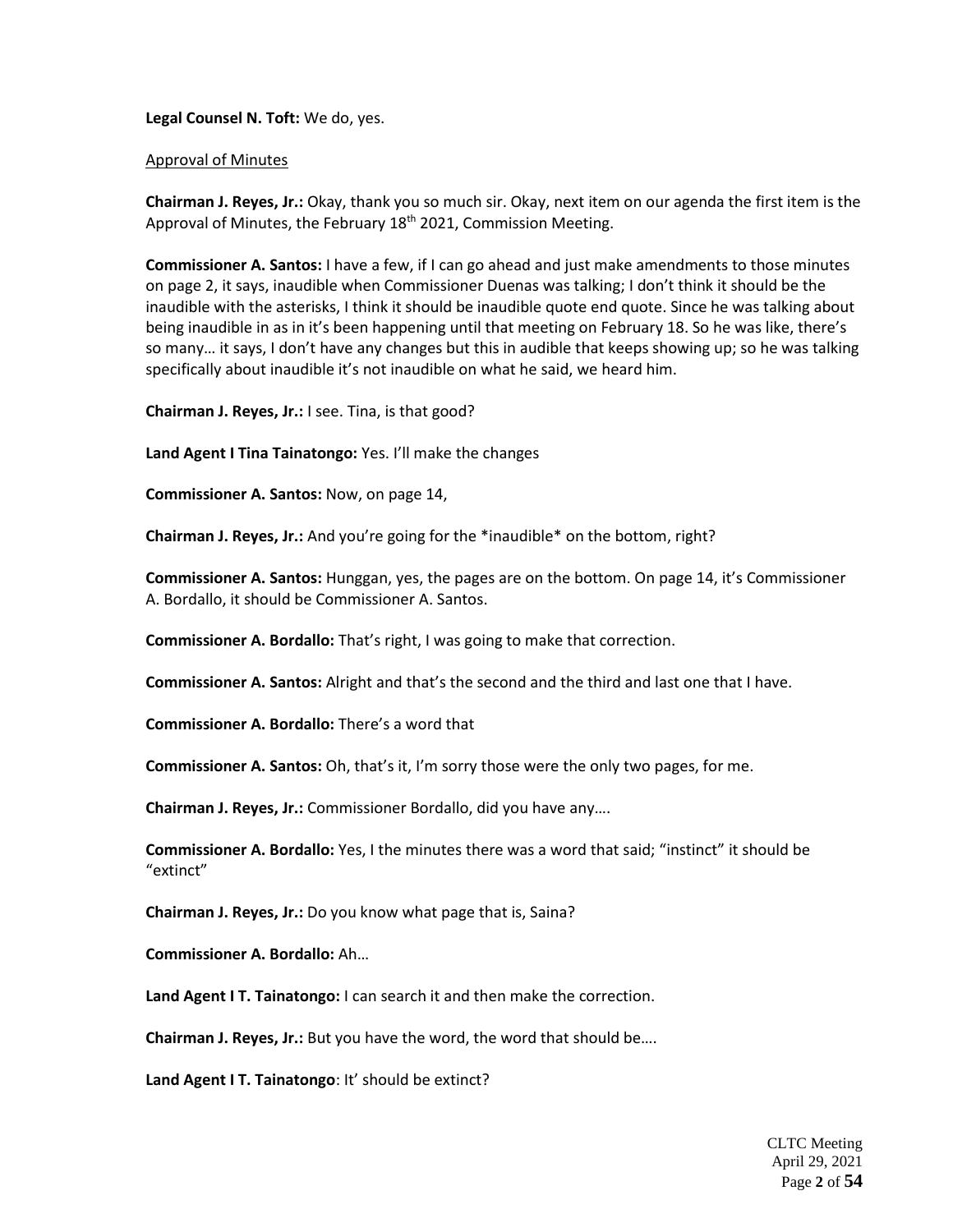**Chairman J. Reyes, Jr.:** Extinct. I do have one as well on page 14, in the… I second the moods of Saina Arlene, it should be I second the motion, the last paragraph.

**Commissioner A. Santos:** It is right, I said, mood. We were talking about… just the way she felt about the situation.

**Chairman J. Reyes, Jr.:** My apologies.

**Commissioner A. Santos:** So that's… don't change that.

**Chairman J. Reyes, Jr.:** Okay, any other changes?

**Commissioner A. Bordallo:** You know, I'll get back to you on the page, okay?

**Chairman J. Reyes, Jr.:** No, it's okay. It's okay, Commissioner Bordallo. Ms. Tina will search it and replace that line… that word.

**Commissioner A. Santos:** Commissioner Bordallo, is that all from you?

**Commissioner A. Bordallo:** Yeah and the one that said, I said that it's you that said it, not me.

**Commissioner A. Santos:** Yeah, hunggan.

**Chairman J. Reyes, Jr.:** Okay, thank you.

**Commissioner A. Santos:** I make a motion to approve the meeting minutes for February 18, 2021.

Simultaneously: **Chairman J. Reyes, Jr.:** Is that subject to…. **Commissioner A. Bordallo:** I second it

**Commissioner A. Santos:** Subject to corrections.

**Chairman J. Reyes, Jr.:** Okay. May I get a second?

**Commissioner A. Bordallo:** I second it.

**Chairman J. Reyes, Jr.:** Any objections?

**Commissioner A. Bordallo:** None

**Chairman J. Reyes, Jr.:** Hearing none. The motion passes with the minutes of February 18, 2021 subject to corrections. Thank you so much Commissioners. Okay, the next item on our list will be the Null and Voids.

#### Null and Voids

**Chairman J. Reyes, Jr.:** Updates, I will ask either Ms. Taleu or Ms. Eileen who will be updating us.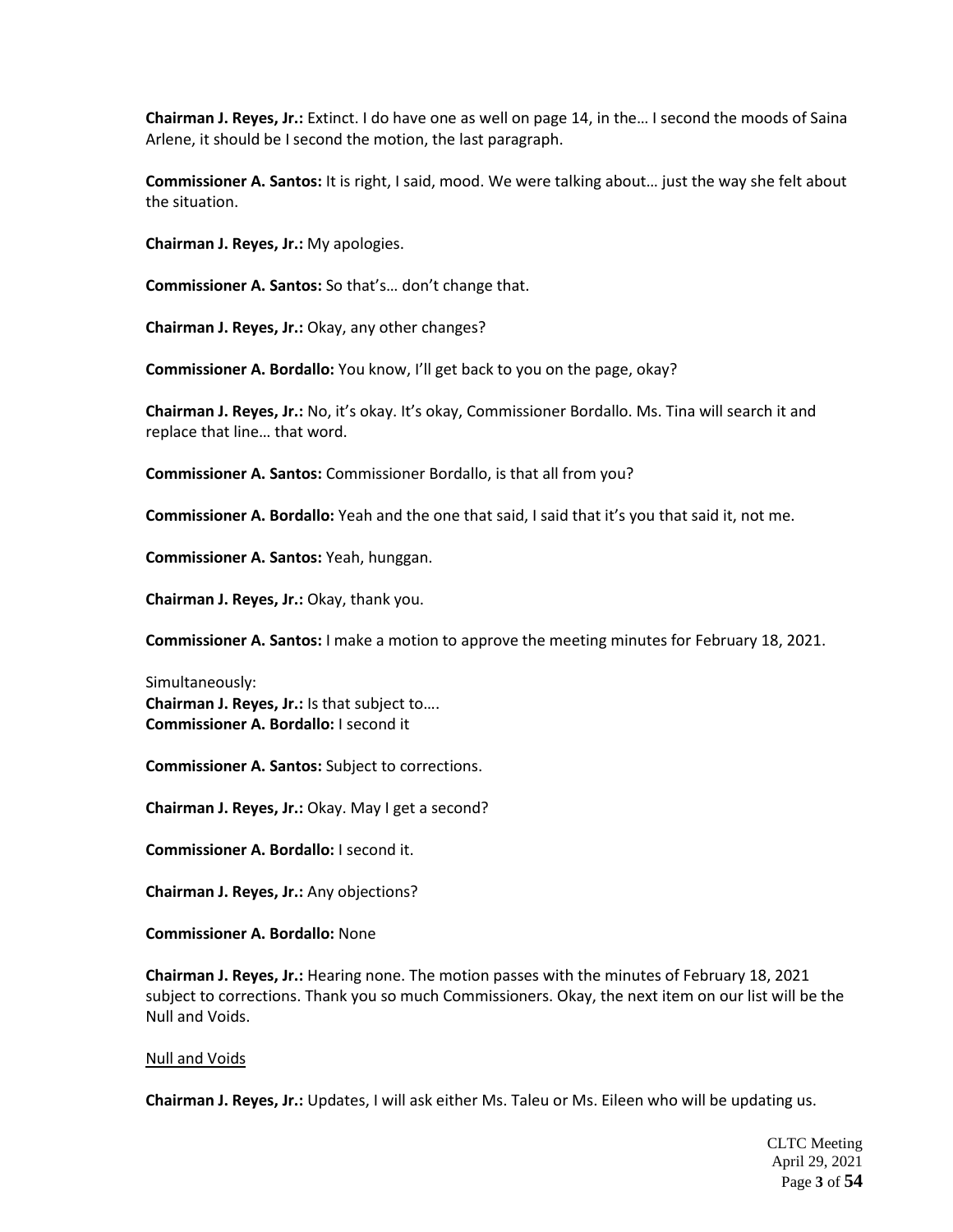**Land Agent I Lydia Taleu:** I can do it, Ms. Ei.

**Chairman J. Reyes, Jr.:** Thank you, Ms. Taleu.

**Land Agent I L. Taleu:** Okay, so the numbers that we had; we originally started out at hundred and two (102). Of the hundred and two, we had adjudicated sixteen (16) cases, then we ended up adding in reviewing of files, we had added two more files so we have a total of I believe eighty-six (86) if I do my calculations correctly, let me just run the calculator real quick to make sure I am correct plus it's a yes. So, the total number of cases we have pending now for review is eighty-eight (88).

**Chairman J. Reyes, Jr.:** Okay, thank you.

**Land Agent I L. Taleu:** Would you like to know about the applications that are just in the application stage but were switched and transferred and we're now reviewing them to see how many need to be reverted back to the original applicant?

**Commissioner A. Santos:** If we… yes, please.

**Land Agent I L. Taleu:** Okay. So, so far I have reviewed twenty-eight (28) files of that sixteen (16) cases, the Public Law 23- 38; Section 5.8 was correctly applied; the number of cases that we need to have reverted is eleven (11) and one of those cases it's actually a lease was issued and should have... and it needs to go for Public Law 28-38 Section 7.5 because it was a transfer of lease after seven years.

**Chairman J. Reyes, Jr.:** Okay, Ms. Taleu, can you run through that… so there are twenty files or applications thus far, correct?

**Land Agent I L. Taleu:** Yes, so far.

**Chairman J. Reyes, Jr.:** And then eleven, can you remind me what the breakdown is again? Eleven was…?

**Land Agent I L. Taleu:** Eleven (11) the Section 5.8 was incorrectly applied and therefore they need to revert back to the original applicant.

**Chairman J. Reyes, Jr.:** Okay, and then can you give the next set of numbers?

**Land Agent I L. Taleu:** That's it, the Null and Void cases and the application, that's what I've done so far.

**Commissioner A. Santos:** The application stage?

**Land Agent I L. Taleu:** Yes, the application that's the one that twenty-eight (28) files have been reviewed, sixteen (16) are good, eleven (11) need to be reverted and one (1) is actually a different section of the law; 7.5 which would need to be applied.

**Chairman J. Reyes, Jr.:** Got it, okay. So sixteen (16) is good. Thank you that was the number I was missing to make the twenty… okay, thank you so much, Ms. Taleu. Commissioners, any questions on this update that we have so far?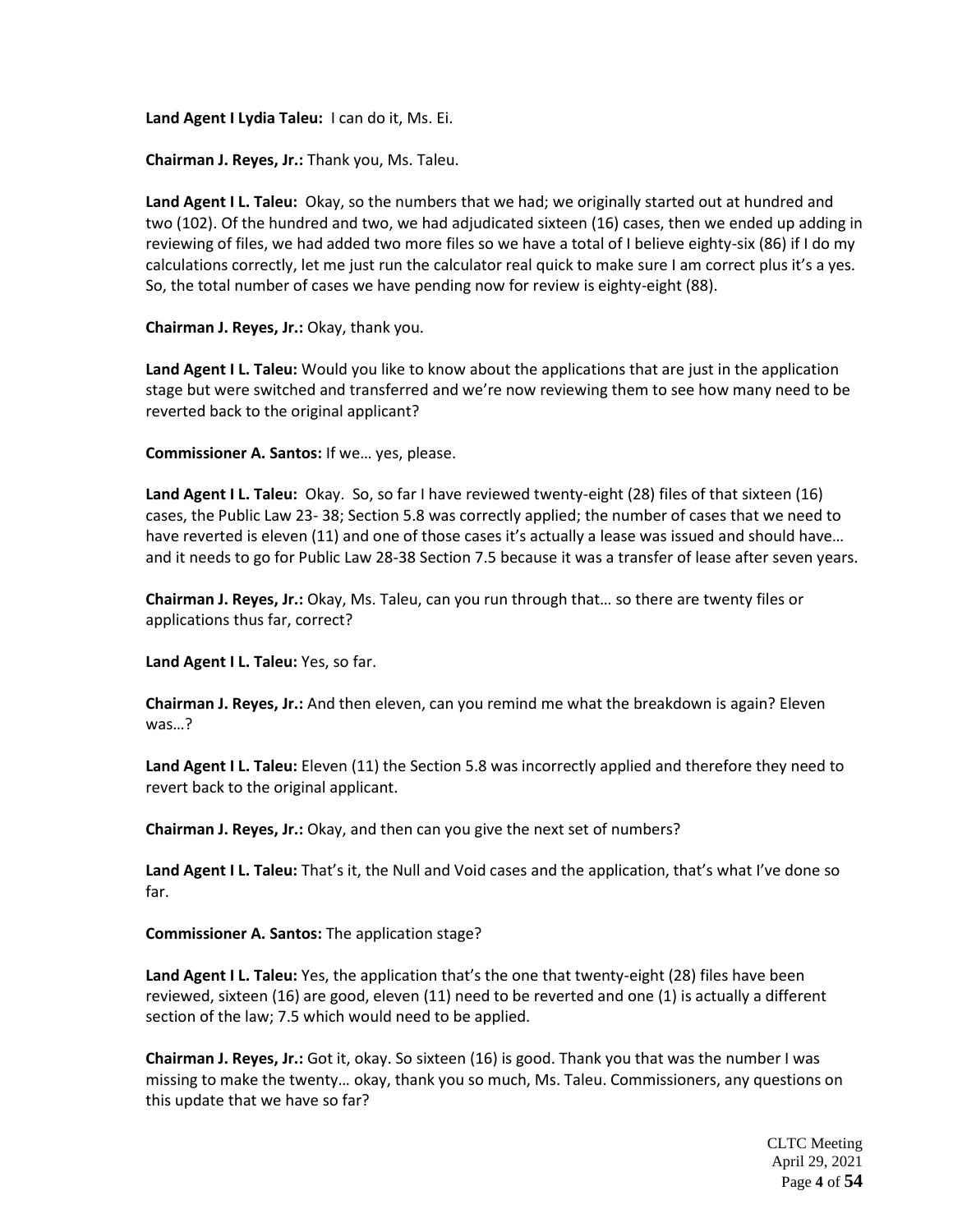**Commissioner A. Santos:** Right, Ms. Taleu?

**Land Agent I L. Taleu:** Yes.

**Commissioner A. Santos:** Are you the one taking care of the Null and Void cases?

**Land Agent I L. Taleu:** I'm actually reviewing the cases, that's what I'm doing and then presenting them to the Board.

**Commissioner A. Santos:** Okay. And this is the process that we need to do in order for us to go along with or begin with next, in December we were presented with twenty residential and twenty agricultural lease or applicants, correct? So, is the process that needs to be done in order for us to then tackle this next forty?

Land Agent I L. Taleu: Oh as far as lease issuance? It's my understanding that I'm not too sure if they had a chance to review the file to see if they are good for to be issued a lease because there's a process that we need to make sure that they have followed not only as far as qualifications they need to… especially when it comes to residential they need to submit either a building plan… I mean… not a building plan but a qualification letter from Guam Housing saying that they're able to improve upon the property…. things like that. And then for the agriculture then need to submit a farm plan and all that including as well as a request because before Guam Housing will issue a loan the lot will need to be surveyed. So as land agents, what we do is we take it before the board after we qualify them for approval for a lease issuance pending the completion of a recorded survey map.

**Commissioner A. Santos:** Okay, thank you Ms. Taleu.

**Chairman J. Reyes, Jr.:** Ms. Taleu, I have a quick question; so in light of the 102 plus 2 that's the additional that you found, I know you may have addressed this figure down in line but in your review of these files, how quickly are you able to get through the remainder and maybe just kind of like a ball park timeline and what I'm leaning to is also understanding… these were tasks handed down to us to the Commission roughly two – three years ago and you're making some good headway. So just curious what kind of timeline are we looking at here?

**Land Agent I L. Taleu:** Well we had actually met, Joey Cruz, the Program Coordinator; Eileen Chargualaf the Lead Land Agent; Pierce Castro, our Engineering Surveying Technician and I had met and we're trying to formulate a plan but right now in moving forward, I'm just reviewing files preparing staff reports and seeing how far we need to move on these cases as far as like where improvements were made on the property because it's really what are we going to do with applicants who either have a loan or they've built on the property if they surveyed or if they did nothing. We need to figure out exactly where they've fallen and what we need to do; if they qualify, how would we process them or if they don't how will they get compensated or… we you know, we need to take care of these people who trusted us in the first place. So, we're trying to work on formulating plans in moving forward with the various cases that we're presented with.

**Chairman J. Reyes, Jr**.: Okay, understood. Thank you so much. And definitely as you comb through these and you \*inaudible\* additional support that is needed please \*inaudible\* to the commission so we can get those \*inaudible\*

**Land Agent I L. Taleu:** I'm so sorry, but you're kind of breaking up so I didn't really catch that.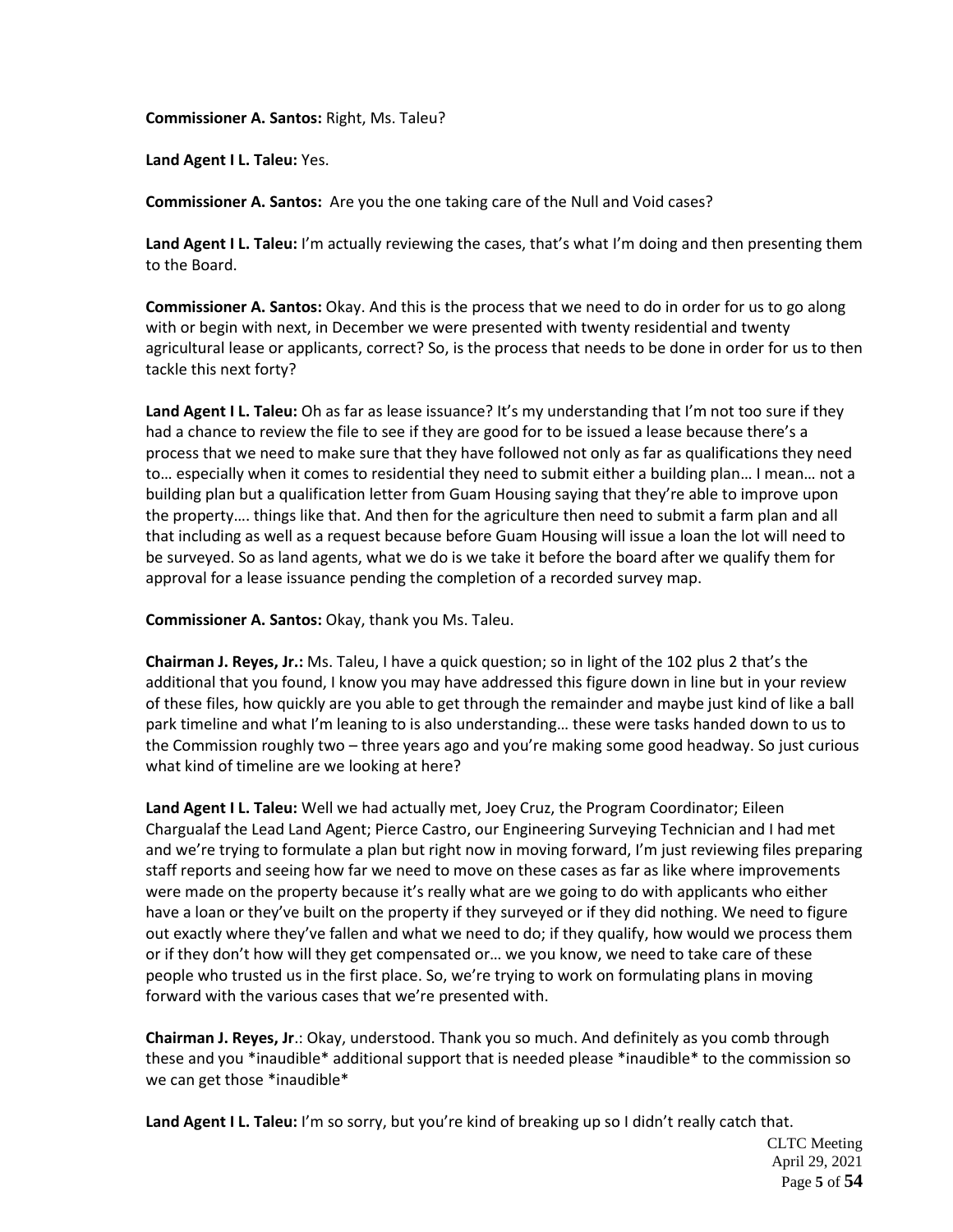**Chairman J. Reyes, Jr.:** Can you hear me now?

**Land Agent I L. Taleu:** Yeah, but the sound is kind of muffled so can you repeat the question?

**Chairman J. Reyes, Jr.:** I was just saying, as you comb through these a little bit more and go through the files; if you need additional support or things that you need from the Commission, please continue to let us know, reach out to us.

**Land Agent I. L. Taleu:** Oh, yes I will, sir. Thank you.

**Commissioner A. Santos:** He's extended our services, Ms. Taleu.

**Land Agent I L. Taleu:** That's great. Nice to have the support.

**Chairman J. Reyes, Jr.:** Okay so I'm sure in our next meetings we'll continue to go through these and I do appreciate the effort and collaboration in everyone's \*inaudible\* so that we can move these forward and finally get through these so I appreciates your guys' efforts on this. Thank you. Okay, Commissioners, any additional questions on the update?

**Commissioner A. Santos:** No, sir.

**Commissioner A. Bordallo:** No.

#### Constituent Matters

**Chairman J. Reyes, Jr.:** Okay, let's proceed to the Constituent Matters before us we have a total of seven (7) four (4) agriculture and \*inaudible\* Ms. Eileen I'm going to pass… I'm sorry, four (4) agricultural three (3) residential. Ms. Eileen can you….

#### Cristobal Aguon

**Land Agent II E. Chargualaf:** Yes, Cristobal Aguon is next and Jhoana will be presenting that.

**Chairman J. Reyes, Jr.:** I'm sorry, Ms. Eileen what was that?

**Land Agent II E. Chargualaf:** Cristobal Masga Aguon is the first person and first constituent and Jhoana Casem will be presenting that.

**Chairman J. Reyes, Jr.:** Okay and do we have the Constituent present?

**Land Agent II E. Chargualaf:** I'm sorry sir I didn't hear you.

**Chairman J. Reyes, Jr.:** Do we have the constituent present? Yes?

**Land Agent II E. Chargualaf:** Yes, sir.

**Chairman J. Reyes, Jr.:** Okay, thank you. Ms. Tina, can you make sure the mic is on?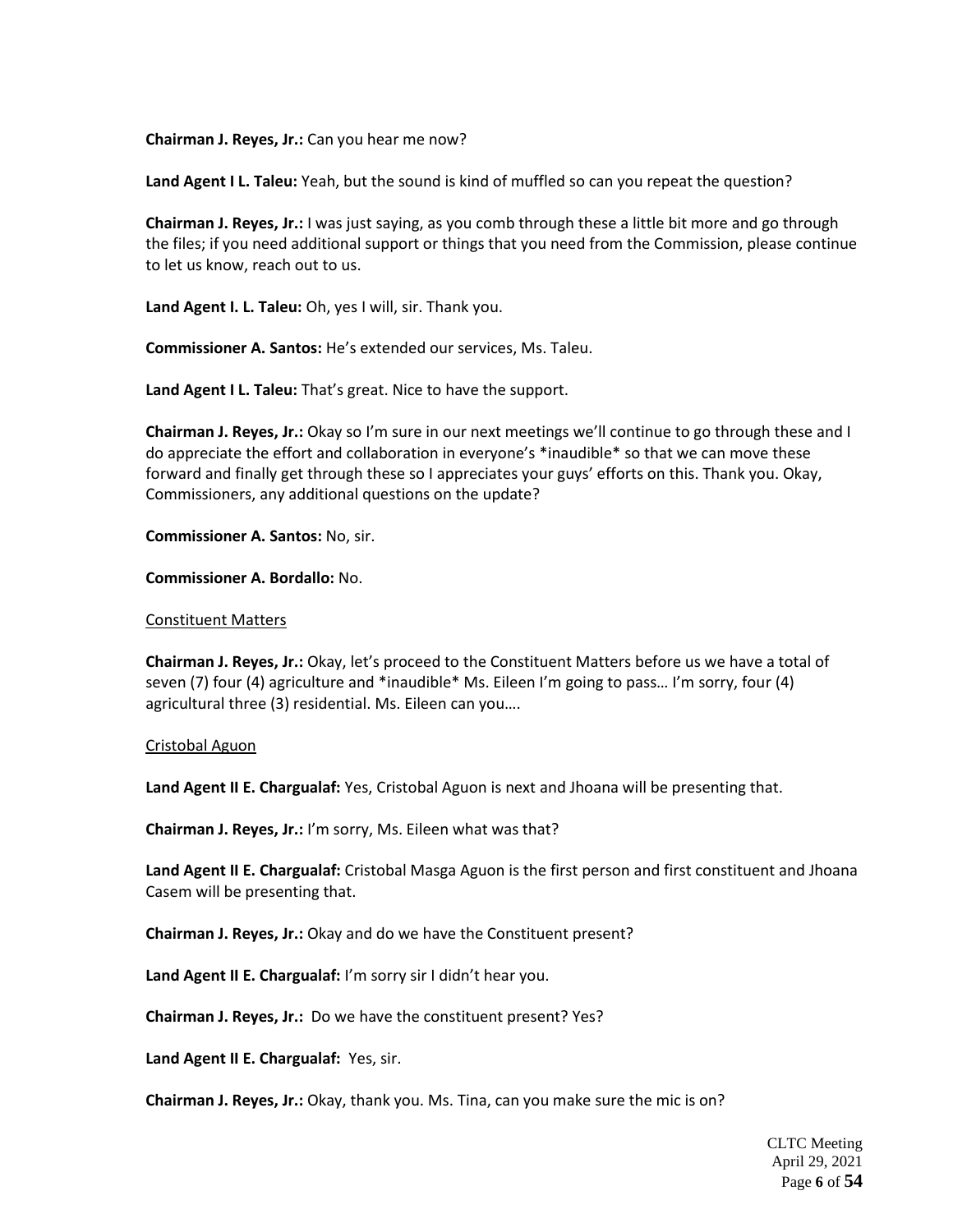**Land Agent I T. Tainatongo:** Yes

**Chairman J. Reyes, Jr.:** Good afternoon and we do have our constituents present so if you could state your name please.

**Ms. Marie Aguon:** Marie Ann Duenas Aguon

**Chairman J. Reyes, Jr.:** And, Sir?

**Mr. Victor Duenas:** Victor Barcinas Duenas from Inarajan – Inalajan and she's my sister.

**Chairman J. Reyes, Jr.:** Si yu'us ma'ase' thank you. Okay, Ms. Jhoana.

**Land Agent II Jhoana Casem:** My apologies. Okay, we have here before you the wife of Mr. Cristobal Masga Aguon, Ms. Marie Ann Duenas. She is coming in to be the designated successor to her husband's lease based on our SOP No. 2020-01 under Section 4.2; number 3; the submission of a death certificate has surpassed a hundred and eighty (180) days. Ms. Aguon has submitted a notarized request to Chamorro Land Trust for the takeover of her husband, Mr. Aguon's lease as attached to the packet and to confirm also attached with that is the masterplan map where Mr. Aguon was designated as highlighted.

**Chairman J. Reyes, Jr.:** Can you say the lot number Ms. Jhoana?

**Land Agent II J. Casem:** It is Lot 8-6 in Ija Inarajan. This is approximately three acres about 12,141 square meters which is equivalent to approximately three acres.

**Chairman J. Reyes, Jr.:** Thank you. Alright, Commissioners, any questions?

**Commissioner A. Bordallo:** I have a question.

**Chairman J. Reyes, Jr.:** Yes, Commissioner Bordallo

**Commissioner A. Bordallo:** Yes, are they farming on the land now?

**Chairman J. Reyes, Jr.:** Ms. Duenas. Saina, would mind speaking a little closer to the mic.

**Ms. Marie Duenas**: Yes.

**Chairman J. Reyes, Jr.:** That was Ms. Duenas Commissioner Bordallo. Jhoana, do you want to add anything to that?

**Commissioner A. Bordallo:** Yeah, Jhoana, you did the inspection?

**Land Agent II J. Casem:** Yes, Ma'am.

**Commissioner A. Bordallo:** You did the inspection on the property?

**Land Agent II J. Casem:** Yes.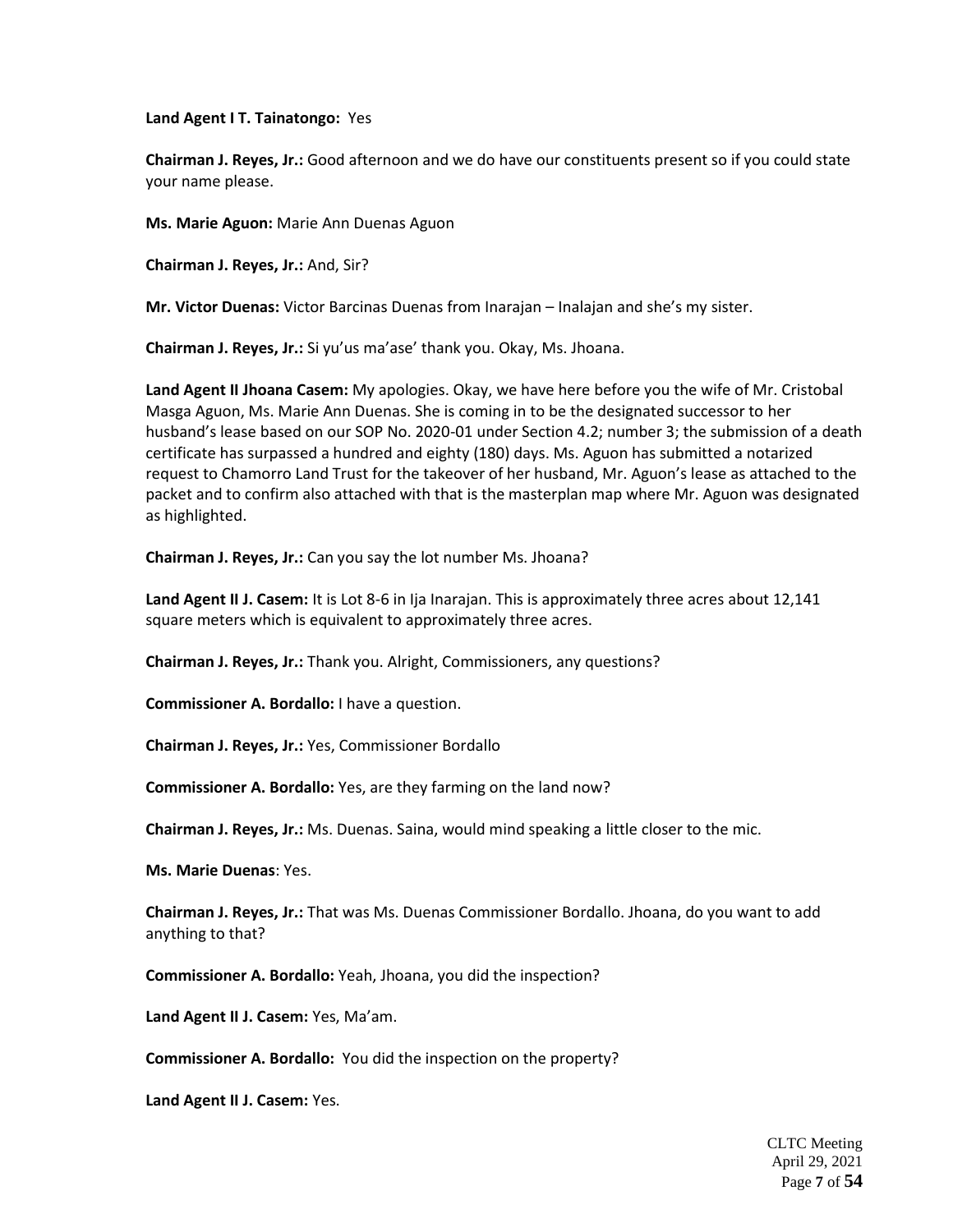**Commissioner A. Bordallo:** And it's being utilized as… for farming?

**Land Agent II J. Casem:** We went out there with Mr. Glenn and we did it last week just for an update. We did see that... it's being utilized however the area is very clayey... it's a very clay area so in terms of some of the plants and trees that are out there as we advised Mr. Duenas \*inaudible\* she's not farming the full three acres but he did advise, Mr. Duenas said that they are using it also for grazing with the carabaos upon our inspection there were no animals on the property.

**Chairman J. Reyes, Jr.:** Okay thank you and then Ms. Duenas or….

**Mr. Victor Duenas**: Could I answer that question?

**Chairman J. Reyes, Jr.:** Yes, sir.

**Mr. Victor Duenas:** The animal is in the bañaderu (waterhole for pigs or carabaos) that's why they don't see that there because it's in the afternoon when they came up there, so, you know how they are \*inaudible\* because it's too hot but yes there's a clan already there. My sister and my brother are maintaining the place so… it's using it and especially they put her name as the owner of the property \*inaudible\* I guarantee that we won't let the Chamorro Land Trust down because she's going to use every single land there. If it's approved under her name. Thank you.

**Chairman J. Reyes, Jr.:** Si yu'us ma'ase' sir. Thank you, Ms. Jhoana. Any other questions Commissioners?

**Commissioner A. Bordallo:** Yeah, do they have a farm plan?

**Land Agent II J. Casem:** Ms. Duenas actually submitted the farm plan today however it is still pending completion and based on our SOP it is indicated that the farm plan must be approved by either UOG or Department of Agriculture. So I did advise them that upon their completion to bring it over to the agency or to the University to get the farm plan approved.

**Chairman J. Reyes, Jr.:** Okay

**Mr. Victor Duenas:** That farm plan will be turned in tomorrow morning.

**Chairman J. Reyes, Jr.:** Thank you, sir. And Ms. Jhoana, does Ms. Duenas have the proper contacts on who to go to get the farm plan submitted and approved?

**Land Agent II J. Casem:** I did give her a copy of a copy of the… a sample of what the constituent would need to do in order to complete the farm plan. I know with Department of Ag. if there are any further questions from their end, they may ask Ms. Marie and also they will further assist her if needed to basically utilize the property to the fullest.

**Chairman J. Reyes, Jr.:** Awesome. Okay, good to know. Commissioner Bordallo, any other questions, saina?

**Commissioner A. Bordallo:** No. Mr. Duenas, is sure that he's going to plant. I have no further questions.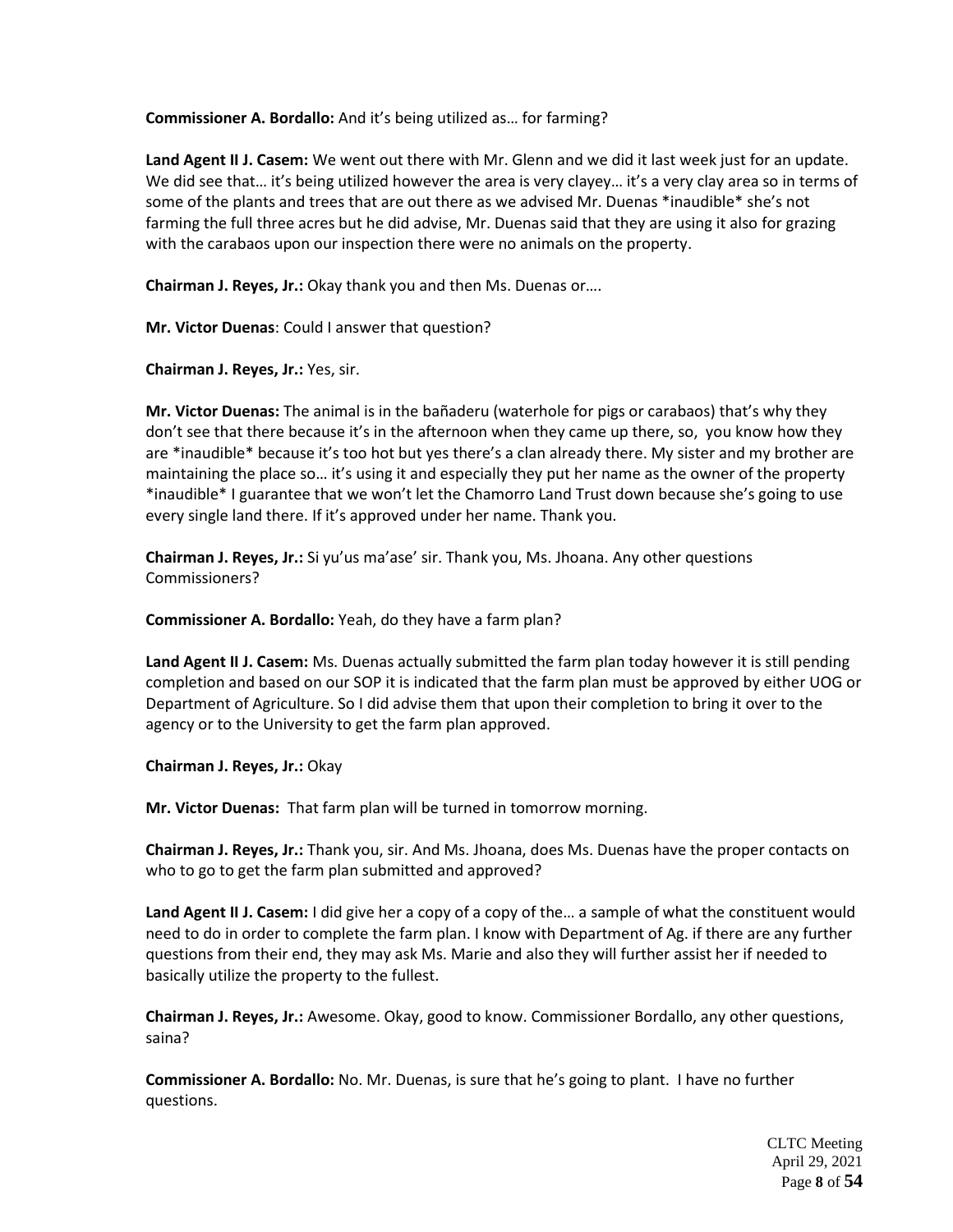**Chairman J. Reyes, Jr.:** Si yu'us ma'ase'. Commissioner Santos?

**Commissioner A. Santos:** I have none.

**Chairman J. Reyes, Jr.:** Okay so Jhoana just to wrap this up; so, the action for the Board is to approve Ms. Marie Ann Duenas as the beneficiary for this property, correct?

**Land Agent II J. Casem:** Yes, sir.

**Chairman J. Reyes, Jr.:** Then also just to kind of add to that, to Commissioner Bordallo's point is there is a farm plan and it is still pending approval, we can make that a condition, correct, Ms. Jhoana?

**Land Agent II J. Casem:** Yes.

**Chairman J. Reyes, Jr.:** Okay. Attorney Toft, is there any additional feedback on this one that you can provide?

**Legal Counsel N. Toft:** No additional feedback at this time.

**Chairman J. Reyes, Jr.:** Thank you. Okay, Commissioners….

**Land Agent II J. Casem:** Sorry, Mr. Chair, I have one more thing.

**Chairman J. Reyes, Jr.:** Yes, Ms. Jhoana.

**Land Agent II J. Casem:** I'm sorry so for Ms. Marie's name it's actually Marie Ann Duenas Aguon.

**Chairman J. Reyes, Jr.:** Okay so can we also… yeah, I'll make that amendment here on my… Marie Ann Duenas Aguon.

**Commissioner A. Santos:** So we'll state it in the motion.

**Chairman J. Reyes, Jr.:** Yeah let's make it… \*inaudible\* Okay, so Commissioners any other additional questions?

**Commissioner A. Bordallo:** None

**Chairman J. Reyes, Jr.:** Okay Si yu'us ma'ase'. And if we would like to proceed to make that motion.

**Commissioner A. Santos:** And that's with the… we're going to put that condition?

**Chairman J. Reyes, Jr.:** Yeah, yes.

**Commissioner A. Santos:** So I make a motion to change the beneficiary from Cristobal Masga Aguon who is deceased to his wife Marie Ann Duenas Aguon with the condition that the farm plan gets approved by whoever… whether it's one or the other the University of Guam or Department of Agriculture or both. Sorry. Whether it's one or the other or whether it's both of them that have to approve it; is it…. Jhoana, if you can….?

> CLTC Meeting April 29, 2021 Page **9** of **54**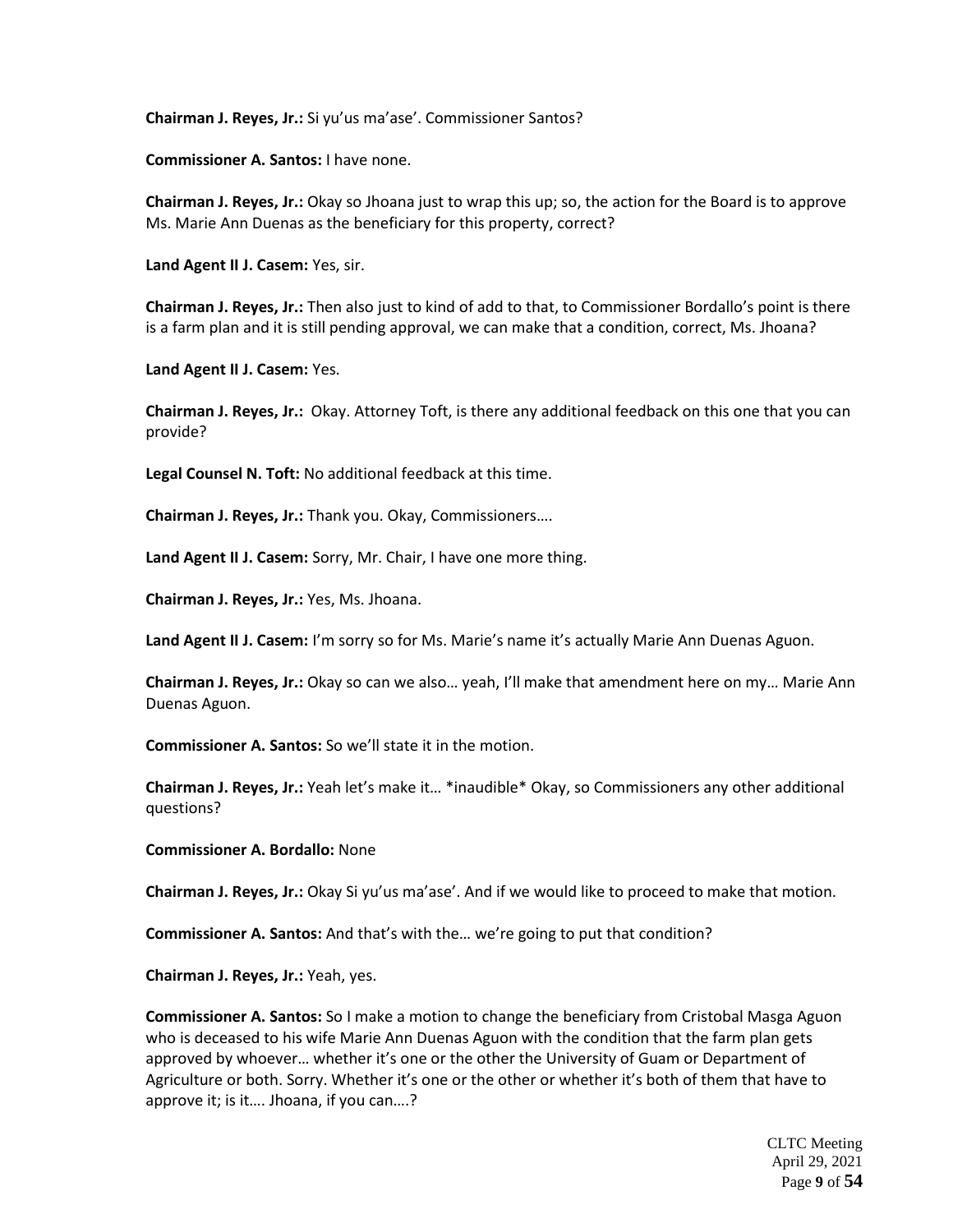**Land Agent II J. Casem:** I'm sorry, could you repeat?

**Commissioner A. Santos:** Is it one or the other or is it both that need to approve the farm plan; UOG or Department of Agriculture?

Land Agent II J. Casem: It's one or the other.

**Commissioner A. Santos:** Okay with the approval of the Farm Plan by either the UOG or UOG or Department of Agriculture with that condition that it gets changed to your name.

**Chairman J. Reyes, Jr.:** Okay thank you. And may I get a second?

**Commissioner A. Bordallo:** I can second the motion.

**Chairman J. Reyes, Jr.:** Thank you, Commissioner Bordallo. Any objections?

**Commissioner A. Santos:** No

**Commissioner A. Bordallo:** No

**Chairman J. Reyes, Jr.:** No objections, hearing none. Motion passes to designate Ms. Marie Ann Duenas Aguon as the successor beneficiary for agricultural lease Lot 8-6 in Ija with the condition of the agriculture farm plan with the approval by either UOG or the Department of Agriculture. Thank you so much. Thank you so much for coming in with us today.

**Mr. Victor Duenas:** Thank very much for having us today and we really appreciate for this that it's happening to put her under her name and we really appreciate and si yu'us ma'ase', dankulu na si yu'us ma'ase' para I tiempon miyu.

**Chairman J. Reyes, Jr.:** Hunggan si yu'us ma'ase'

**Mr. Victor Duenas:** Dispensa sa malingo I yo'ku voice.

**Ms. Marie Duenas:** Thank you very much. I appreciate what you guys did.

Multiple response

**Commissioner A. Santos:** Happy Mothers' Day, I can't wait to see what's going to flourish on that property.

**Mr. Victor Duenas:** You go up there and we will show you. Man banidosu because you're….

**Commissioner A. Santos:** Eyugue'. Man banidosu Chamorro.

**Chairman J. Reyes, Jr.:** Si yu'us ma'ase para I tiempon miyu lokkue', adios. Okay, Ms. Eileen.

**Land Agent II E. Chargualaf:** Mr. Chair and Board members I just want to add on that if they are Already bona fide farmers they don't need to get their farm plan approved by University of Guam or Department of Agriculture**.**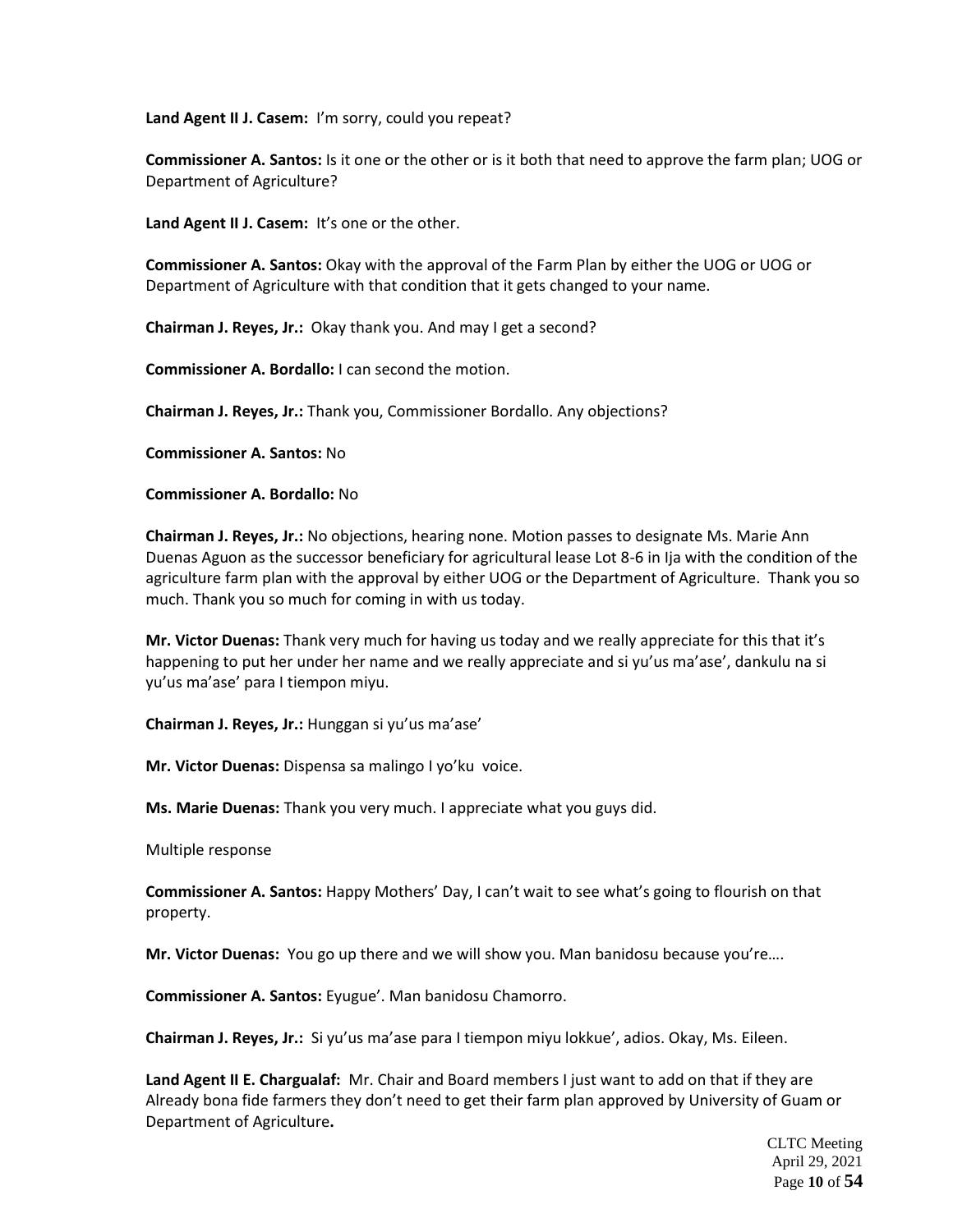**Commissioner A. Santos:** I think it's Department of Agriculture they're the ones that certify the bona fide farmers-farmers.

**Land Agent II J. Casem:** Inaudible

**Chairman J. Reyes, Jr.:** Okay, thank you Ms. Jhoana

Donna Mae Cruz

**Land Agent II E. Chargualaf:** Okay, the next person that's supposed to be going on is Judy Manibusan; she's not on live yet. Jhoana is waiting for her so we can go ahead and move on to Donna Mae Cruz with Jessica Dayday will be presenting.

**Chairman J. Reyes, Jr.:** Okay, thank you and do we have the constituent present?

**Land Agent I Jessica Dayday:** She's on the… I saw her logged in…

**Chairman J. Reyes, Jr.:** Okay so Ms. Donna Mae Cruz- Ms. Cruz, are you on Google meet?

**Multiple Response:** She was on

**Chairman J. Reyes, Jr.:** Okay. Maybe she just needs to unmute. Ms. Cruz- Donna Mae Cruz?

**Ms. Donna Mae Cruz:** Yes, sir I'm here.

**Chairman J. Reyes, Jr.:** Alright, thank you so much ma'am. Okay, I will have… I'll pass it over to Ms. Jessica.

**Land Agent I J. Dayday:** Hafa Adai Commissioners. So I have before you Donna Mae Cruz and today she would like to change application type from agriculture to residential and then acreage reduction from six acres to half-acre and then relocation.

**Chairman J. Reyes, Jr.:** Thank you. \*inaudible\* a few items here, can you run through that for us, Ms. Jessica?

**Land Agent I J. Dayday**: Okay, let me just catch my breath sorry. So, Ms. Cruz- the original applicant is Teresita F – C Cruz who is Ms. Donna Mae Cruz's mother. Her application date is February 26, 1996 and her application type is agriculture, priority should be not applicable she's not a pre-occupier, does not have land use permit, there was no notice of intention to award in file. Ms. Teresita Cruz was issued an agriculture lease on Tract 1021, Block 4, Lot 8-1 in Dededo for six acres. There was no survey authorization in file, there's no survey map, the property was not surveyed and at this time the property is not registered. On June 6, 2019, Ms. Donna Mae Cruz and her siblings came before the board on public comment and was designated successor to Teresita Cruz's application rights and lease rights. Everything was subject to survey. On January 15<sup>th</sup> 2020, Mr. Hattig- Administrator Director Jack Hattig approved the transfer of successor rights for Donna Mae Cruz. July 13<sup>th</sup> 2020, Ms. Cruz, requested relocation and change of application type. January  $25<sup>th</sup>$  2021, we should her Tract 10121, Block 8, Lot 1-7 in Yigo through the ArcGIS and then on March 31<sup>st</sup> 2021, we did a site inspection on the property she's at. So, the property that her mother has a lease on – on Tract 1021, Block 4, Lot8-1

CLTC Meeting April 29, 2021 Page **11** of **54**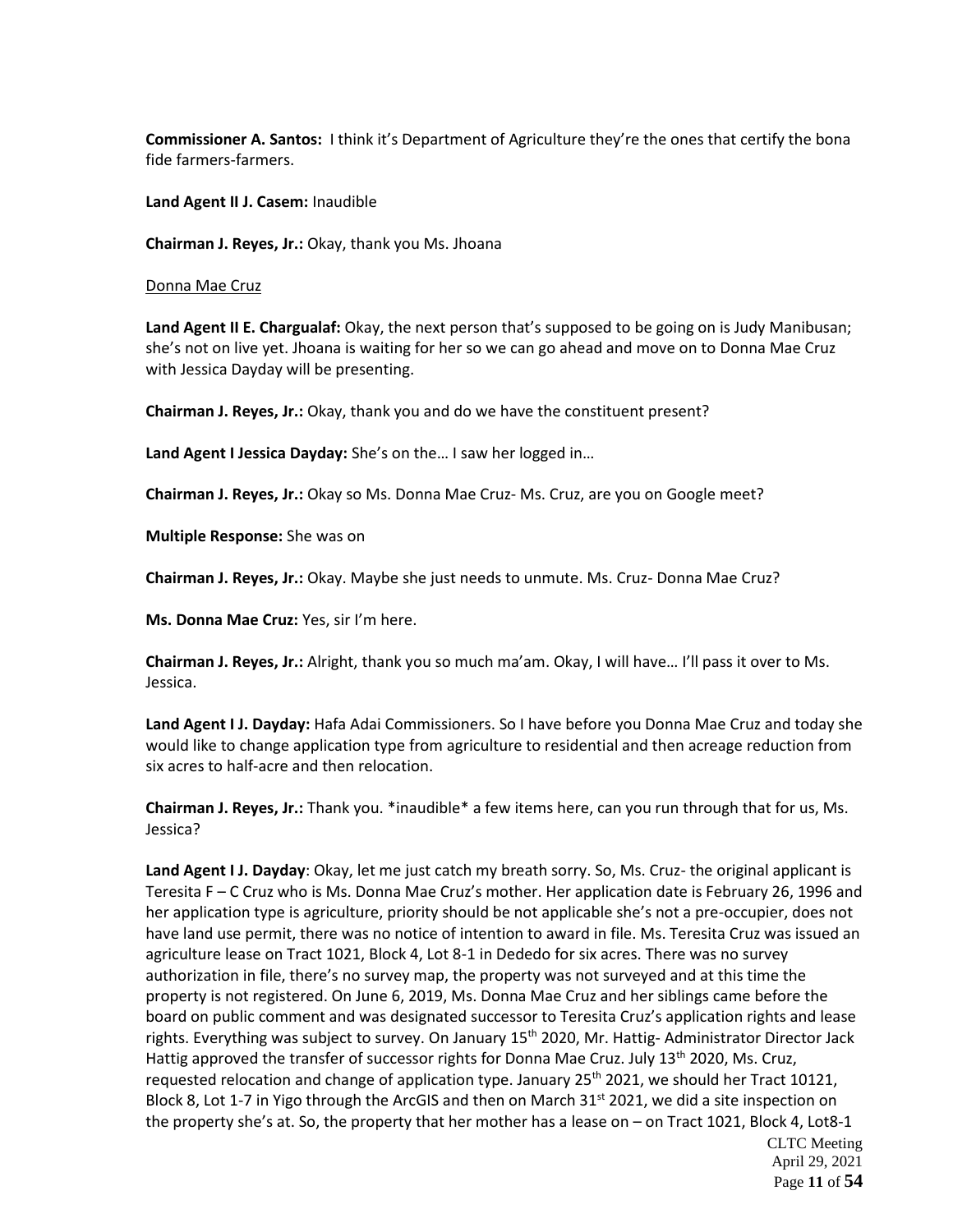is not registered. At that time, when we first did the site inspection it didn't look like she's in compliance. However, we found out where her exact location is at because that location it's like there's trash, there's vehicles, we can even enter. I know EPA was there, the mayor but we found… Ms. Cruz had shown us where her property is at, where the lease is at or the lease property. So, because this property is not registered and Ms. Cruz does not want to farm she is requesting to do application type to residential and she wants to give back five and half acres.

**Chairman J. Reyes, Jr.:** Okay. Thank you, Ms. Jessica. Commissioners, I yield to you for questions, you may begin.

**Commissioner A. Santos:** Could you just give us a moment please.

**Chairman J. Reyes, Jr.:** Commissioner Bordallo, any questions from you, Saina?

**Commissioner A. Bordallo:** I just wondered if this was any of the cases that… did Ms. Taleu reviewed? Is everything okay in other words.

**Land Agent II G. Eay:** Commissioner Bordallo, yes. She's not listed on the Null and Void or neither is she in the switch of application rights.

**Commissioner A. Bordallo:** Okay, very good. I have no questions then, just that. **Chairman J. Reyes, Jr.:** Okay, thank you Ms. Eileen. Thank you, Commissioner Bordallo. Ms. Jessica?

**Land Agent I J. Dayday:** So the Board did designate Ms. Donna Mae Cruz as a successor, the original applicant or lessee did pass away.

**Commissioner A. Santos:** Teresita?

**Land Agent I J. Dayday:** Yes.

**Chairman J. Reyes, Jr.:** Okay, thank you, Ms. Jessica.

Land Agent I J. Dayday: Yes, and that was on the June 6<sup>th</sup> 2019, meeting.

**Chairman J. Reyes, Jr.:** Okay, thank you

**Commissioner A. Bordallo:** Thank you.

**Commissioner A. Santos:** Here's what gets me with that.

**Commissioner A. Bordallo:** So, if everything is good then I would like to make a motion to approve the application type from agriculture to residential which is…

**Chairman J. Reyes, Jr.:** Saina Bordallo – Commissioner Bordallo….

**Commissioner A. Bordallo:** Yes

**Chairman J. Reyes, Jr.:** Give us one second I think Commissioner Santos has a question.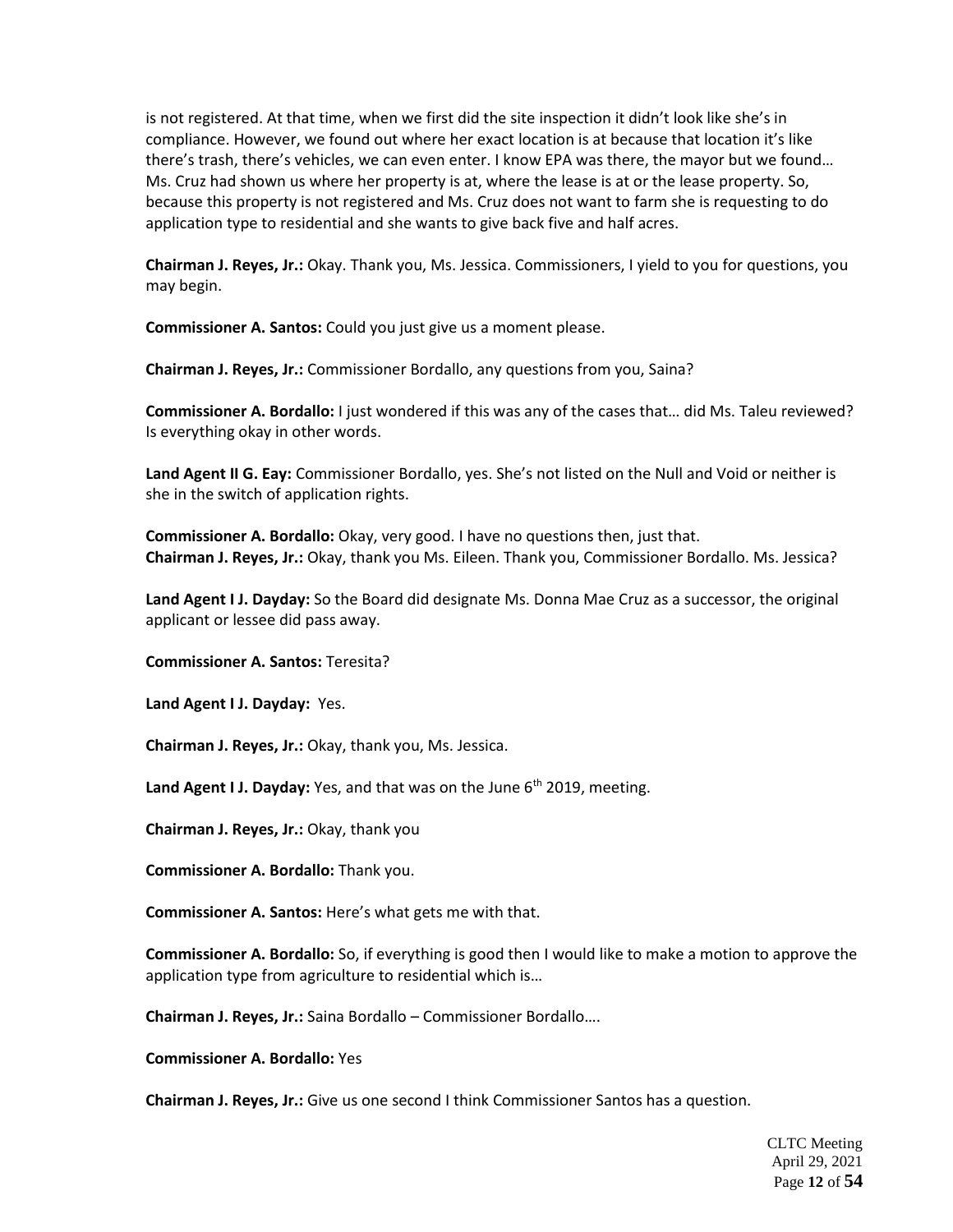# **Commissioner A. Bordallo:** Okay.

**Commissioner A. Santos:** With just everything that was stated with a… there was no land use permit in the file just all of that to take into consideration, right? Survey authorization, none; survey map, none…

**Chairman J. Reyes, Jr.:** Just to add Commissioner Santos, the second page there are all those conditions for us to consider to make a (inaudible) we now make sure that the survey authorization is issued and there's also some stuff on taxes that's all we have. I just wanted to add that in here because that is… those are definitely some concerns and Ms. Jessica….

**Commissioner A. Santos:** \*inaudible\* recommendations.

**Chairman J. Reyes, Jr.:** I'm sorry, I want to make that…

**Commissioner A. Santos:** No…no… thank you.

**Commissioner A. Bordallo:** The Tract 1021 is a different tract from what we're give the residential lease to Ms. Cruz?

**Land Agent I J. Dayday:** Yes.

**Commissioner A. Bordallo:** It's 10121 now?

**Chairman J. Reyes, Jr.:** And it's just to confirm, it's moving from Dededo to…

**Commissioner A. Bordallo:** And that's a half-acre that particular lot, Block 8, Lot 101-7

**Land Agent II E. Chargualaf:** Did you change it again?

**Chairman J. Reyes, Jr.:** Ms. Eileen could you mute?

**Land Agent I J. Dayday:** Yes so it's Tract 10121, Block 8, Lot 1-7 in Yigo. It's pretty much just up the street.

**Commissioner A. Santos:** That's where we're looking to… that's where she's looking at for residential?

**Land Agent I J. Dayday:** Yes, originally she wanted another area however we did not have open. She also wanted an area that has infrastructure and it's also the village…. She wanted somewhere in Yigo and with infrastructure this is the area that…

**Chairman J. Reyes, Jr.:** Okay, thank you. Any other questions?

**Commissioner A. Bordallo:** So basically the motion to approve the acreage reduction there's no need just approve the Tract 101 – that Block 8, Lot 1-7 Yigo. In other words, the lease Tract 1021 should just be voided.

**Land Agent I J. Dayday**: So, this is just going to be an addendum so all… because the original lease states six acres and it's just going to be an addendum, we wouldn't have to terminate the original lease or Eileen, would you like to…?

> CLTC Meeting April 29, 2021 Page **13** of **54**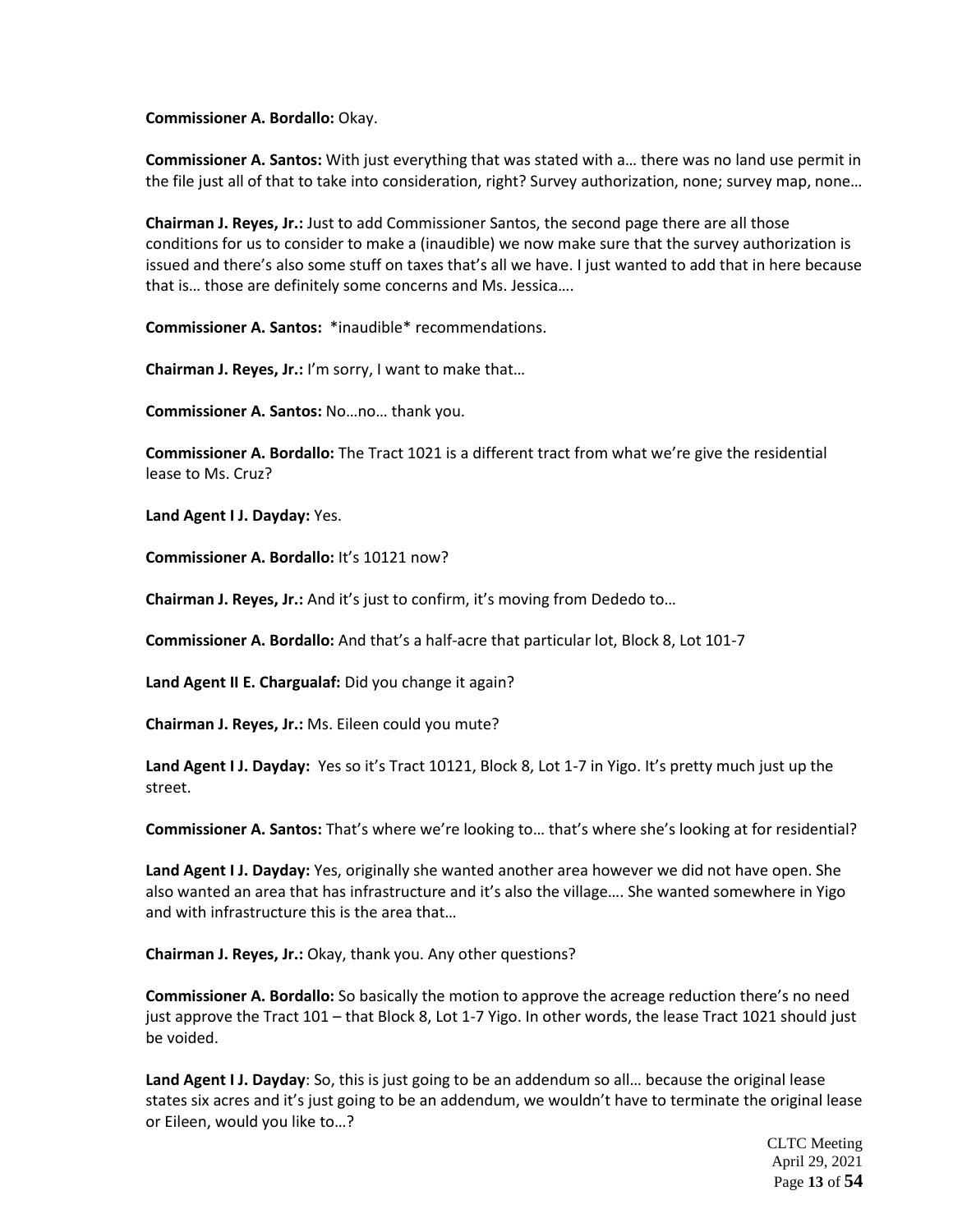**Commissioner A. Bordallo:** So you're just going to change the lot number?

**Land Agent I J. Dayday:** We are going to approve… so she is requesting relocation….

**Commissioner A. Bordallo:** Attorney Toft…?

**Chairman J. Reyes, Jr.:** Yeah, Attorney Toft?

**Legal Counsel N. Toft:** I mean you can do it either way, one of them is just a little easier paperwork wise.

**Chairman J. Reyes, Jr.:** Let me just kind of ask a question to kind of wrap this up and for clarity sake. Ms. Jessica, so we're changing it, first we're changing it from Agriculture to Residential which means that we have to reduce the acreage to the half-acre, is that correct?

**Land Agent I J. Dayday:** According to the law.

**Chairman J. Reyes, Jr.:** Yeah, according to the law. And then lastly is to then relocate from Dededo to Yigo 1021 to 10121, correct?

**Land Agent I J. Dayday:** Correct.

**Chairman J. Reyes, Jr.:** Okay. And Attorney Toft, just for clarity, for Commissioner Bordallo as well as we have an option on how to approach this but if we take action on these considerations or recommendations; it'll just be an addendum versus a cancelling a lease and creation of a new \*inaudible\*, correct?

**Legal Counsel N. Toft:** That's correct, yes.

**Chairman J. Reyes, Jr.:** Okay, thank you. I just want to make sure it's clear for me as well. So any other questions.

**Commissioner A. Bordallo:** So you're going to change the name, you're going to change the agriculture to residential and you're going to change the block I mean the lot?

**Chairman J. Reyes, Jr.:** So Saina Bordallo, not the name because she's already been designated the successor so it'll just be the type and the relocation and of course the size.

**Commissioner A. Bordallo:** Okay. Go on. I'll make a motion.

**Chairman J. Reyes, Jr.:** Give me one second Saina. Commissioner Santos….

**Commissioner A. Santos:** No. But just with these conditions, though?

**Chairman J. Reyes, Jr.:** Correct. And Commissioner Bordallo so you know, note on the second page is the conditions that we would like to make sure that we consider in this…

**Commissioner A. Santos:** Prior to making the motion.

CLTC Meeting April 29, 2021 Page **14** of **54**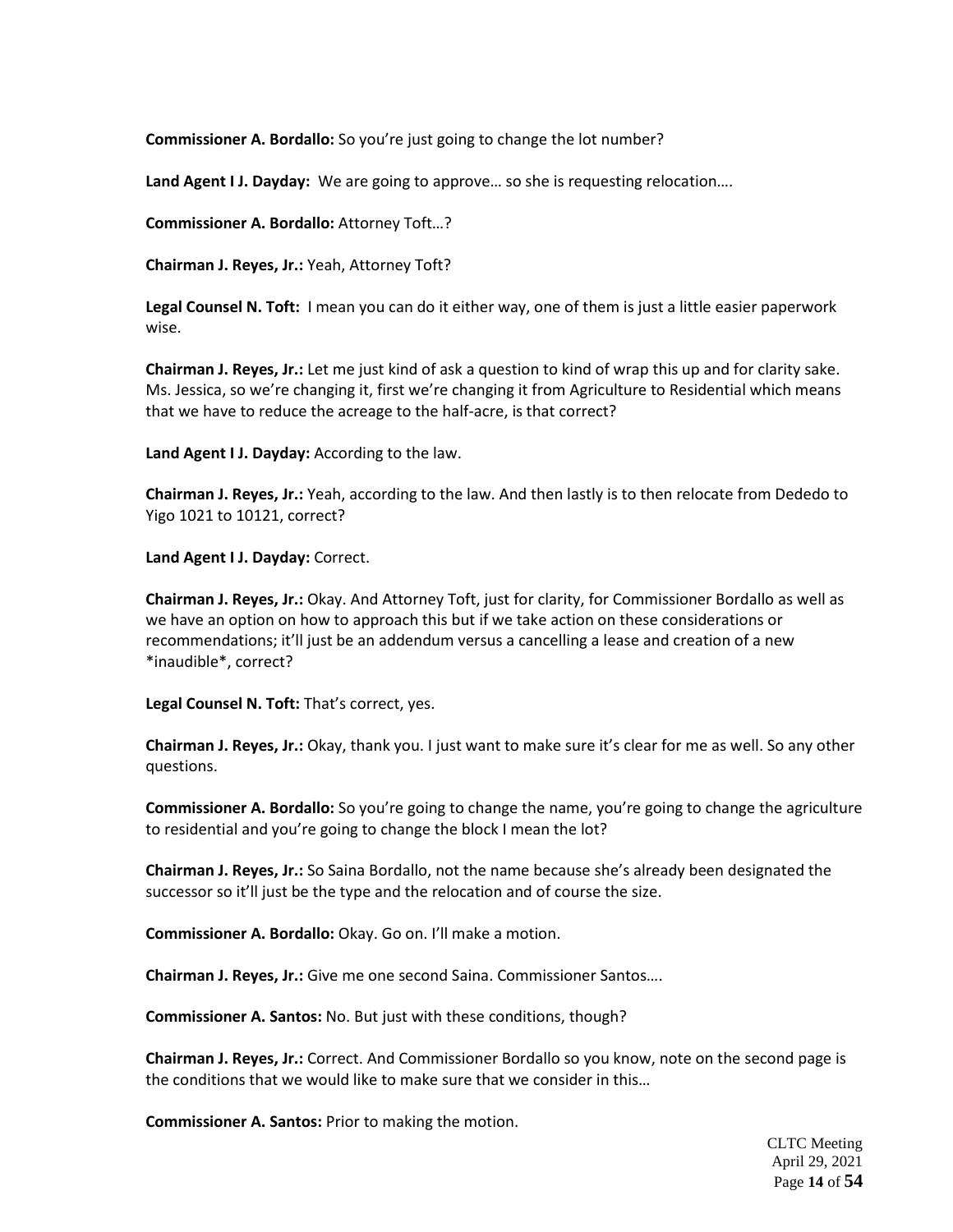**Chairman J. Reyes, Jr.:** Yeah prior to making the motion. I think I have one quick question on that, Ms. Jessica. So could you talk a little bit the taxes and you're looking at seven – eight years of taxes, is that correct?

**Land Agent I J. Dayday:** Yeah so from the time of the lease signing they get the seven year so after the seven year so after the seventh year that's when they start assessing the taxes and that is actually \*inaudible\* when she requested to be the successor that should have been the process. All taxes… taxes should paid to date the lease fee payment paid. According to Ms. Cruz she said that she did submit her receipt for taxes.

**Chairman J. Reyes, Jr.:** And do we have a copy of those.

**Land Agent I J. Dayday:** I haven't received it but she did say that she did submit it so… I'm not sure. Ms. Cruz?

**Ms. Donna Mae Cruz:** Yes, I do have the receipt but I did submit it to… is it Jhoana? I emailed her the receipts.

**Chairman J. Reyes, Jr.:** Thank you.

**Land Agent I J. Dayday:** Okay, I'll verify with Jhoana.

**Chairman J. Reyes, Jr.:** Okay and then how about the lease fee?

**Land Agent I J. Dayday:** Yes, the lease fee must be paid in full prior to transfer.

**Chairman J. Reyes, Jr.:** So the initial lease fee was not paid?

**Land Agent I J. Dayday:** No.

**Chairman J. Reyes, Jr.:** And then just a little bit more on some of these …. Removal of white goods, trash, etc…. can we talk a little bit about that and is there anything existing? Is this for the Dededo property, that they're responsible for these?

**Land Agent I J. Dayday:** Correct. Well when we went there in March, those vehicles was not on her property so the removal of structures, white goods any trash or anything that doesn't belong to the land like she can leave the trees and what not but the property should be free and clear prior to us relocating.

**Chairman J. Reyes, Jr.:** Okay. And you'll be doing multiple inspections if need?

**Land Agent I J. Dayday:** Yes. The property must be cleared prior to us issuing the survey authorizations.

**Commissioner A. Santos:** And with a residential she does not have any other… she does not own any property, correct?

**Land Agent I J. Dayday:** No, I did check the tax roll and she has nothing under her name.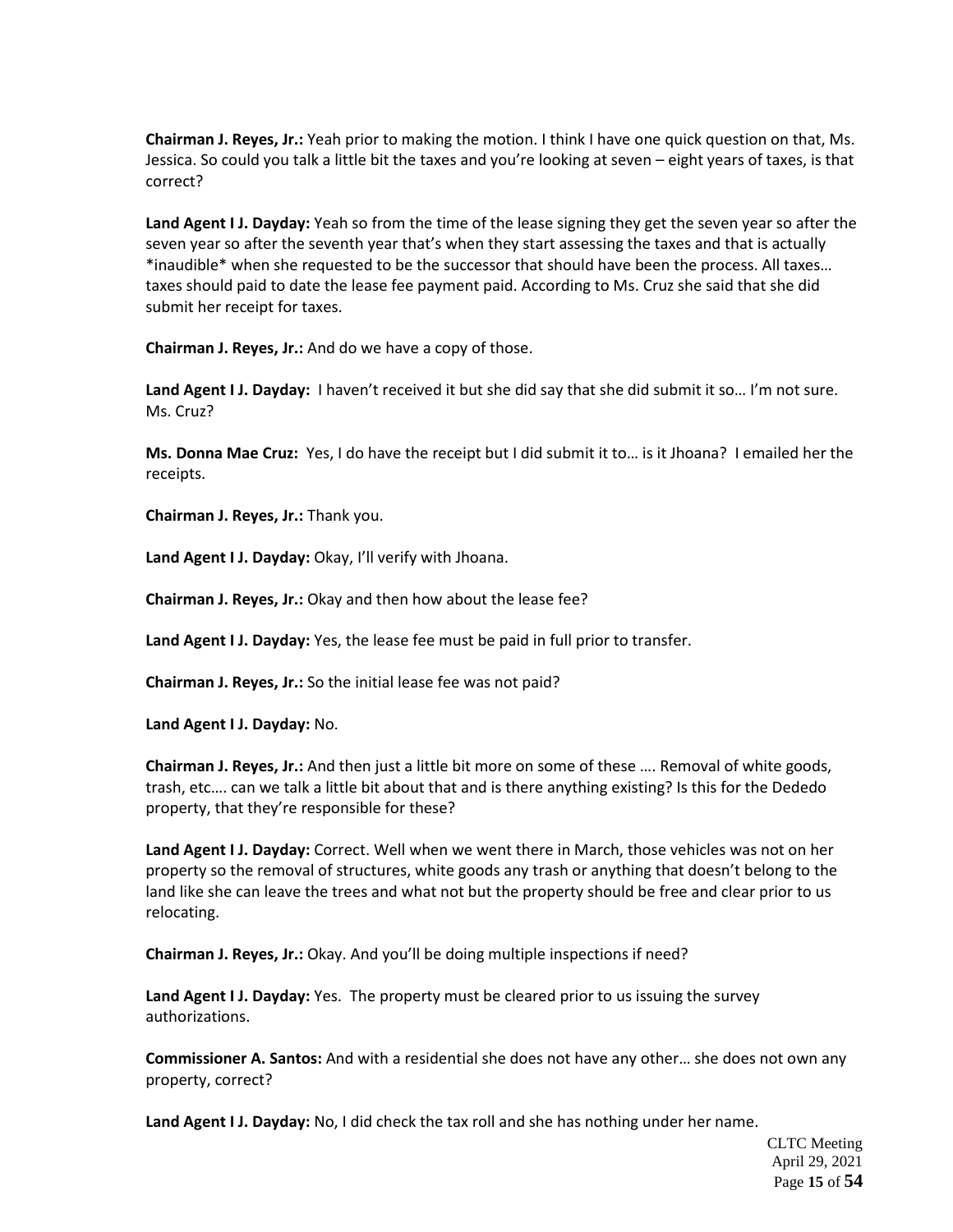**Chairman J. Reyes, Jr.:** Ms. Cruz, I did just want to address with you make sure that Ms. Dayday went through these conditions with you and if you have any questions or any objections or concerns.

**Ms. Donna Mae Cruz:** Okay, what's with my taxes, sorry, I couldn't understand about when you were mentioning about taxes.

**Chairman J. Reyes, Jr.:** No, I was just confirming with Ms. Jessica that it's about eight years of taxes and so if you did submit she will validate those and if they are complete and accurate then that fulfills that condition, correct, Ms. Jessica?

**Land Agent I J. Dayday:** Correct.

**Chairman J. Reyes, Jr.:** Okay, but all the other conditions, Ms Cruz, do you have any questions on them and did Ms. Jessica explain through them and review them with you.

**Ms. Donna Mae Cruz:** Yes, and about clearing the land before I move on. Is that….

**Chairman J. Reyes, Jr.:** Okay. Yes Ma'am. Any… no objections or questions on that?

**Ms. Donna Mae Cruz:** No, not at this moment.

**Chairman J. Reyes, Jr.:** Okay, thank you, Ms. Cruz. I just want to make sure that Ms. Jessica went through that with you. Go ahead Ms. Jessica.

**Land Agent I J. Dayday:** I'm sorry, Ms. Cruz wanted me to also bring up something so she wants to get a loan with Guam Housing, however, she… it's going to go under her husband and she's asking to have her husband be put on the lease and because she had just mentioned to me last... yesterday, I'm just asking that I get enough time to do my research and verify with Guam Housing if we have to add her spouse to the lease. She did ask me to ask this question.

**Chairman J. Reyes, Jr.:** Okay, so you're going to do the research.

**Land Agent I J. Dayday:** Yes

**Chairman J. Reyes, Jr.:** Okay, so would you like the Commission to action on any of these items now to get it going or would you like us to table this so that you could do the additional research to answer Ms. Cruz's question so that we can have it all in one. And I think I would prefer that we have all the information, right, given that this had come up as well for Ms. Cruz. I want to make sure that we address all these questions.

**Land Agent I J. Dayday:** Right and so that's up to Ms. Cruz at time. Because I do need enough… I need time to do my research and verify with Guam Housing on their policy… their procedures. I did mention to her what needs to be done to get a loan guaranty and a building permit authorization but it's up to her if she wants to wait or what does she want to do.

**Ms. Donna Mae Cruz:** Well if you do need to do your research first and then we can go about this…

CLTC Meeting April 29, 2021 Page **16** of **54**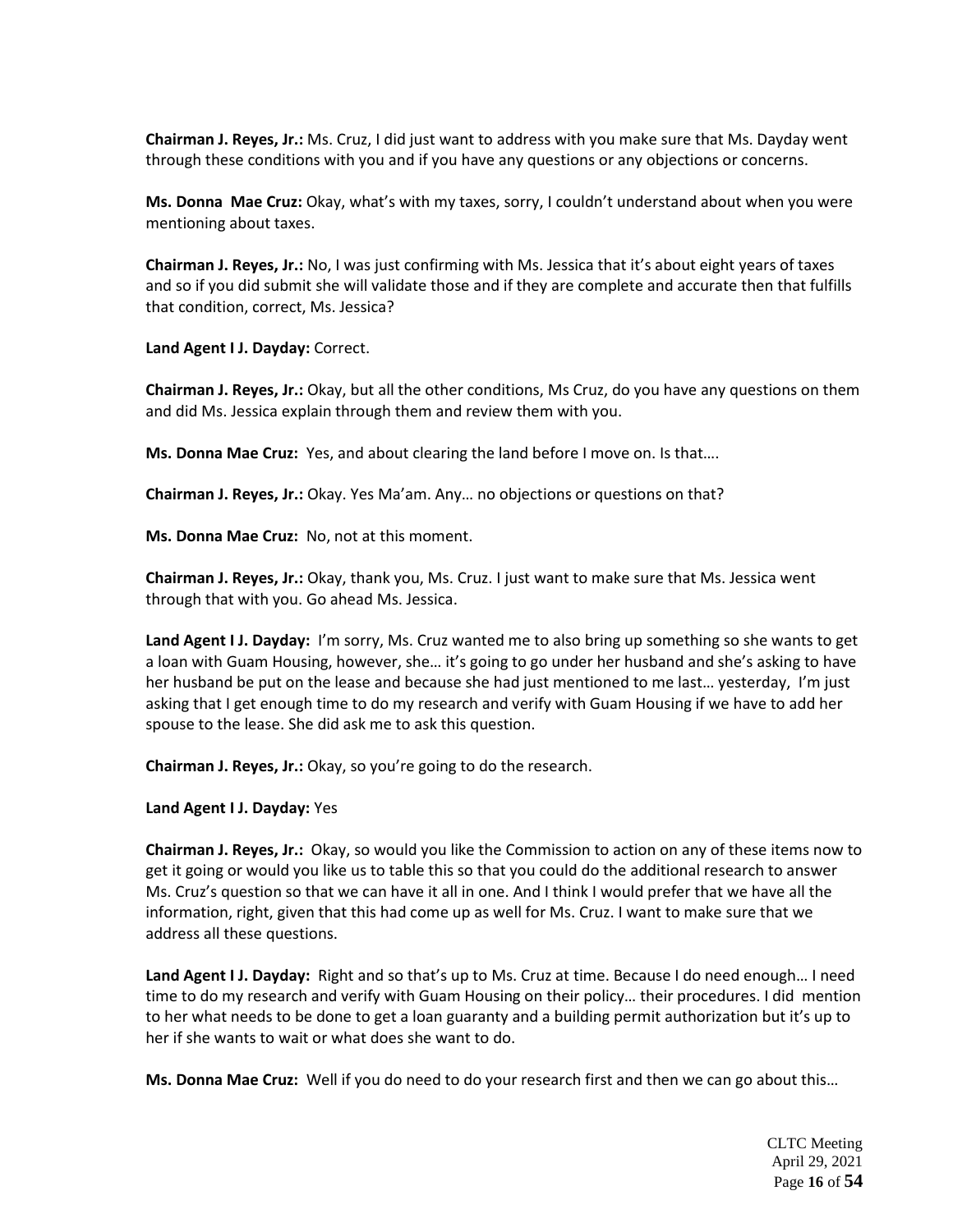**Chairman J. Reyes, Jr.:** Okay, so Ms. Cruz you're okay for us to have Ms. Jessica go back do the additional research and bring all of this to us in our next Commission meeting? Are you okay with that?

**Ms. Donna Mae Cruz:** Yes.

**Chairman J. Reyes, Jr.:** Okay, Commissioners, any other questions on that?

**Commissioner A. Santos:** Commissioner Bordallo? I don't have any.

**Commissioner A. Bordallo:** I don't have any, we can table until the next meeting.

**Chairman J. Reyes, Jr.:** Thank you so much. Ms. Cruz thank you so much for your time today; we will table this for the next meeting. And Ms. Jessica, you have any… for this item.

**Land Agent I J. Dayday:** Yes, I know you table until the next meeting but I don't think I'll be prepared for the next meeting. Because her husband would also have to qualify for…

**Commissioner A. Santos:** Oh, okay.

**Chairman J. Reyes, Jr.:** Okay so let's… we'll table it until you're complete.

**Land Agent I J. Dayday:** Thank you.

**Chairman J. Reyes, Jr.:** Okay thank you Ms. Cruz for your time today.

**Ms. Donna Mae Cruz:** Okay, you're welcome.

**Chairman J. Reyes, Jr.:** Okay, Ms. Eileen next please.

Judy I. Manibusan

**Land Agent II E. Chargualaf:** Judy Manibusan is on now and that's Jhoana's case.

**Chairman J. Reyes, Jr.:** Okay, Ms. Manibusan can you hear us?

Multiple back ground conversations

**Chairman J. Reyes, Jr.:** Ms. Manibusan can you hear us?

**Ms. Judy Manibusan:** Yes, I can.

**Chairman J. Reyes, Jr.:** Okay thank you so much and Ms. Jhoana…

**Land Agent II J. Casem:** Okay, before you we have Ms. Judy I. Manibusan she is coming in for a request for a loan guaranty as well as an estoppel and a clearing and grading and building permit as well as a change of application type. Ms. Manibusan currently hold a lease within Lot 5-1, Block 6, Tract 10121, Yigo within a 2023 square meters which is a half-acre. Her property is surveyed and she is requesting that the Board approve her request so that she could move forward with her Guam Housing loan. I know that Ms. Judi did advise me that there is a time frame and so hopefully the Board

CLTC Meeting April 29, 2021 Page **17** of **54**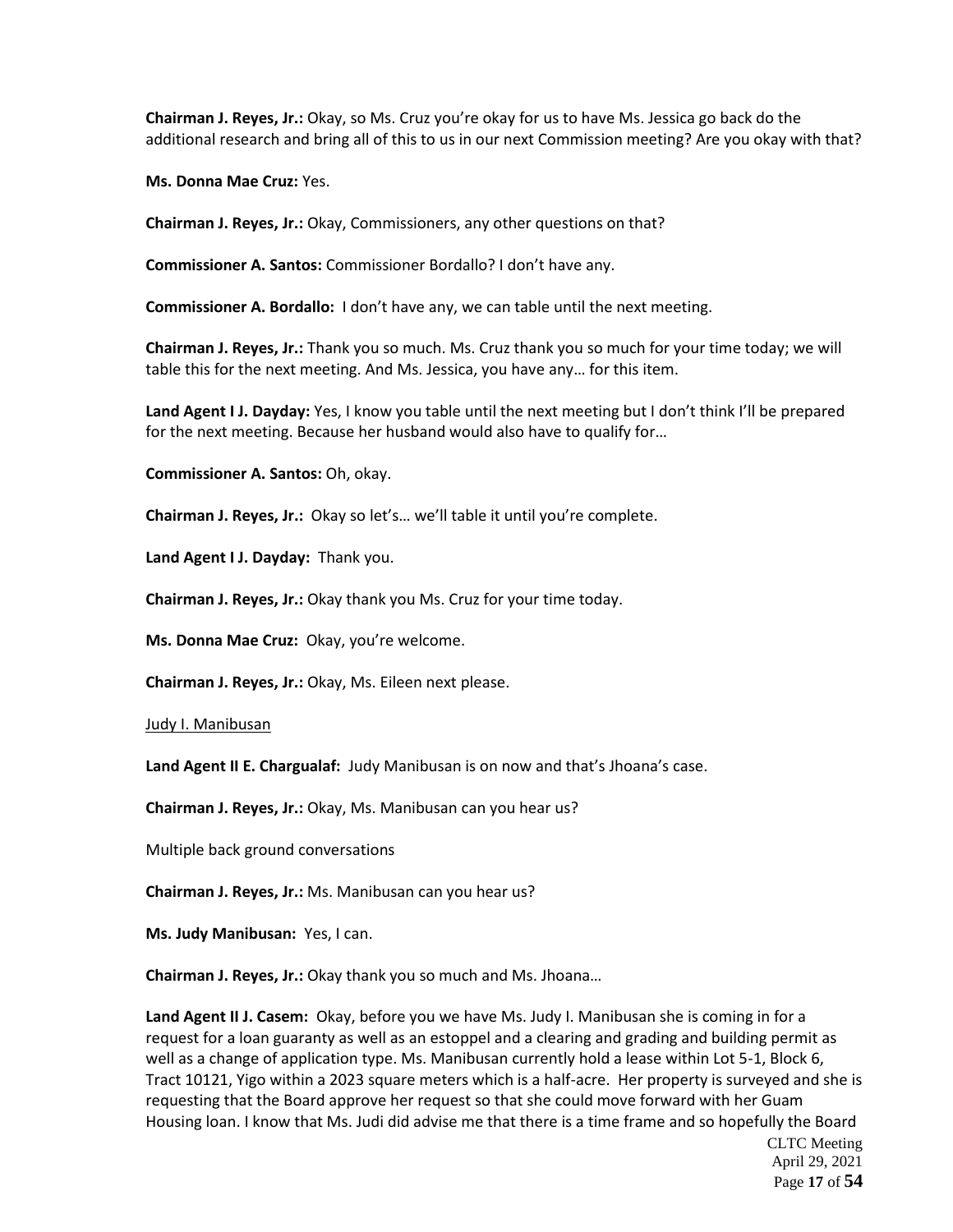will take into consideration her request. Originally, Ms. Manibusan was an agricultural applicant. However, upon our inspection, I did advise her and her husband that it wouldn't meet the two-thirds of compliance if she were to retain an agricultural lease so you know it was a recommendation that she do a change of application type because she wouldn't be able to meet that compliance in the future. And also attached with the packet is Ms. Judy's Guam Housing plan or her contract building plans. So it's a great success story so hopefully the Commission can approve Ms. Judy's request to move forward to building her family home.

**Chairman J. Reyes, Jr.:** Okay, thank you, Ms. Jhoana. Commissioners any questions or would you \*inaudible\* to look over this?

**Commissioner A. Santos:** Yes, please.

**Chairman J. Reyes, Jr.:** Ms. Jhoana, one question; what's the lot size?

**Land Agent II J. Casem:** Her lot size is 2023 square meters.

**Chairman J. Reyes, Jr.:** That's equivalent to half-acre?

**Land Agent II J. Casem:** Half-acre. Yes, sir.

**Chairman J. Reyes, Jr.:** Any questions yet Commissioners?

**Commissioner A. Santos:** Jhoana, I have a question for you. You suggested to the lessee that it would be beneficial to her to change her application type?

**Land Agent II J. Casem:** Yes ma'am. Yes, because her lot her size is a half-acre and if she were to meet based on the compliance aspect of an agricultural lessee she would have to be farming two-thirds of the property and how her… with her building plans and then as well as all of the trees or whatever she may be planting on the property, it wouldn't meet the compliance I foresee in the future and I did discuss this with Ms. Manibusan with her agreement or if she does agree. However, I did tell her that you know she will be able to talk with the Board and if you have any questions with her, her questions or your questions should be answered. She did advise though before that she originally was on unregistered property which is within 7153 and that originated from her mother but because the property was unregistered based on my research; number one, it was unregistered and number two, it was indicated that the property that they once occupied was given to somebody else. Therefore, in the last years Land Management or Chamorro Land Trust actually assisted her in finding this property close to area however, all of what was invested on that unregistered property is with somebody else now.

**Chairman J. Reyes, Jr.:** So that's Ms. Jhoana… kind of walk into that where this existing property that you're working on is… there's some issues on this correct?

**Land Agent II J. Casem:** Oh, I'm sorry. Sir, you were muffled.

**Chairman J. Reyes, Jr.:** The current property where Ms. Manibusan is going to go; there's no issues with this current property, correct?

**Land Agent II J. Casem:** No sir, this property is registered, the unregistered lot are actually behind this area.

> CLTC Meeting April 29, 2021 Page **18** of **54**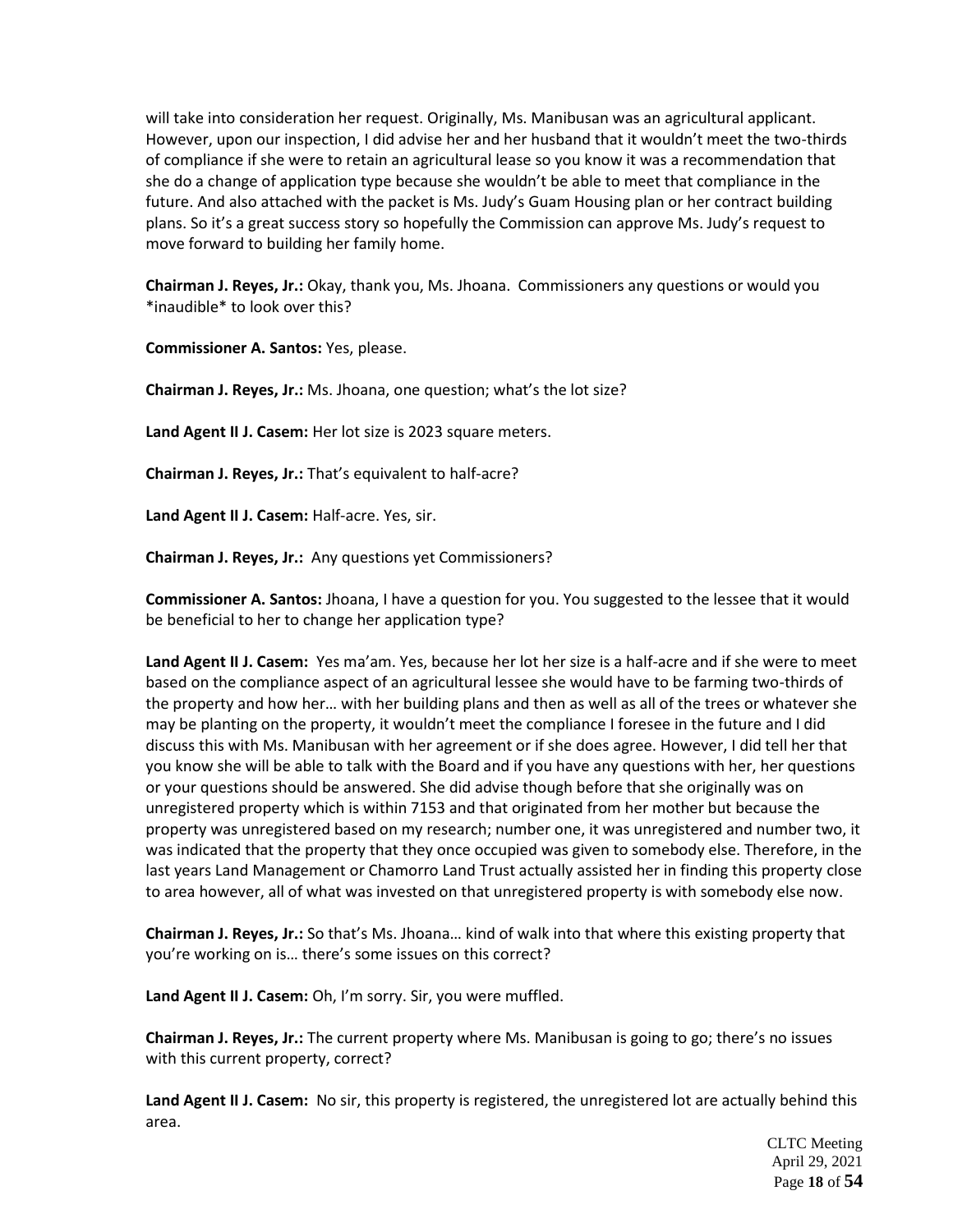**Chairman J. Reyes, Jr.:** Okay. Alright, so as long as the one that we're going to take action on there's no issues.

**Land Agent II J. Casem:** Yes. Yeah, no issues, sir.

**Commissioner A. Santos:** Jhoana? Ms. Jhoana, what's an estoppel?

**Land Agent II J. Casem:** Yes, yes, ma'am.

**Commissioner A. Santos:** What's an estoppel?

**Land Agent II J. Casem:** I believe it's an additional certification needed for the closing of the loan.

**Commissioner A. Santos:** Okay, with Guam Housing?

**Land Agent II J. Casem:** Yes, ma'am.

**Commissioner A. Santos:** Jhoana, again, another question if you don't mind. What's the request for the loan guaranty I guess having to do with the Chamorro Land Trust?

**Land Agent II J. Casem:** With the loan guaranty because the property is under the Chamorro Land Trust if in the event the house is… basically, Ms. Judy is unable to pay for the property or the house itself then CLTC will have to come in and take over the loan. So with this loan guaranty it holds a binding contract with Ms. Judy between the Land Trust and herself. I'm sorry, it would be with Land Trust and Guam Housing so you know, just like a personal home loan if something happens then the bank can come in an foreclose it so in Land Trust case because we are working with Guam Housing, if she doesn't make payment or something or a discrepancy arises then Land Trust would have to work with Guam Housing and this is where the loan guaranty comes in.

**Chairman J. Reyes, Jr.:** Okay, any other questions? Okay, Commissioners. Thank you Jhoana, thank you, Ms. Manibusan, \*inaudible\* any additional questions?

**Land Agent II J. Casem:** I have a copy of the Guam Housing I believe the pre-approval documents if you would like a copy, it has the loan amount on it.

**Chairman J. Reyes, Jr.:** Okay, Commissioners, do you have any additional questions? **Commissioner A. Bordallo:** Okay, can I ask a questions?

**Chairman J. Reyes, Jr.:** Go ahead Commissioner Bordallo.

**Land Agent II J. Casem:** Yes, ma'am.

**Commissioner A. Bordallo:** Since Chamorro Land Trust is guaranteeing the loan; if they fail to pay the loan, does Chamorro Land Trust would have to pay Guam Housing or else give the house to someone else to qualify?

> CLTC Meeting April 29, 2021 Page **19** of **54**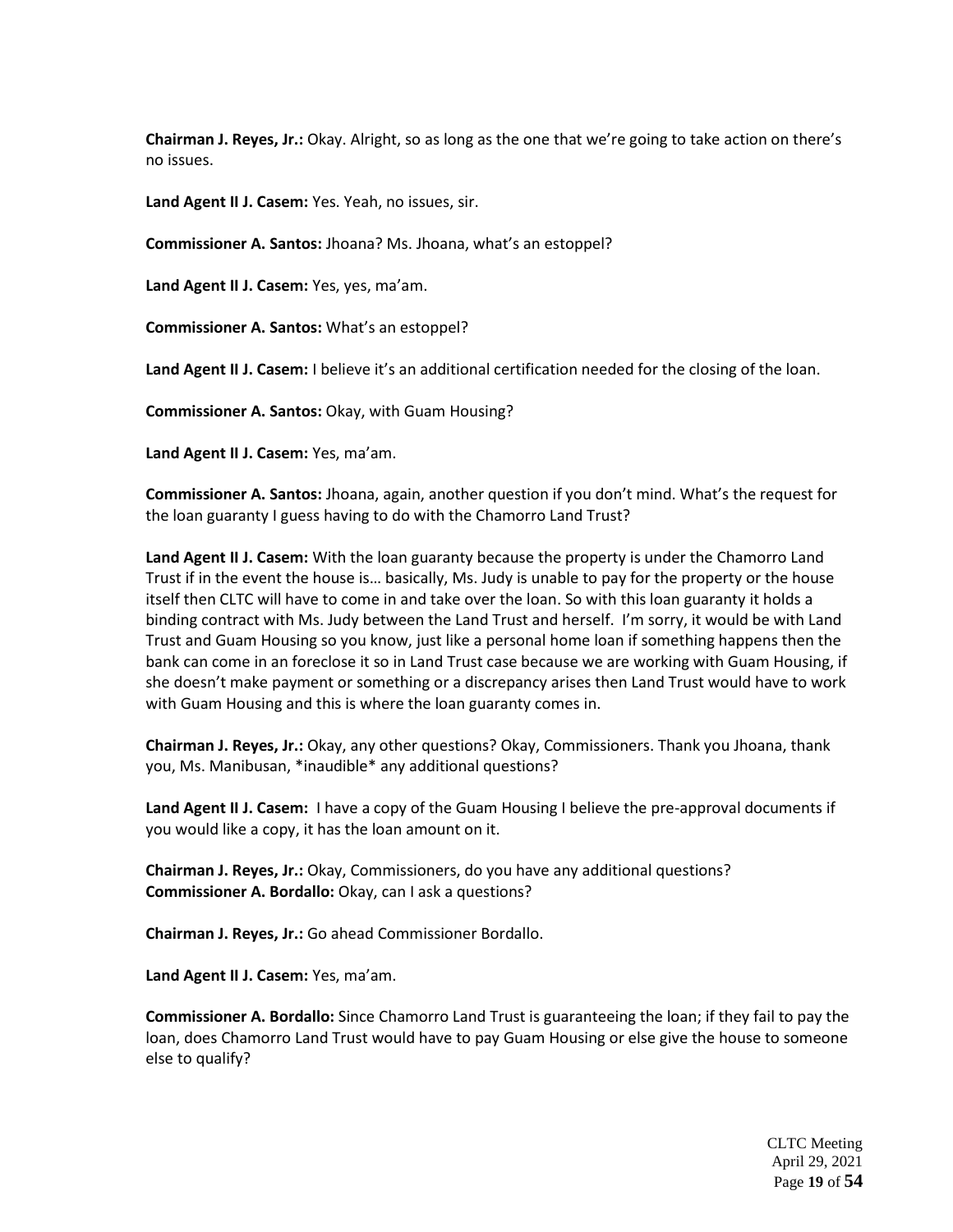**Land Agent II J. Casem:** If in the event Ms. Judy is unable to pay for the loan then the Land Trust would have to pay for the loan and we would be the owners of the house and then find another lessee who is eligible to take over the loan and also take over the lease.

**Commissioner A. Bordallo:** Okay, I have no questions.

**Chairman J. Reyes, Jr.:** Okay. Thank you Commissioner Bordallo. Anything else? Otherwise if we would like to \*inaudible\* Commission to take action.

**Commissioner A. Santos:** Thank you, Jhoana. I appreciate all your effort in this.

Back ground conversation

**Commissioner A. Santos:** Saina… Commissioner Bordallo, would you like to make the motion?

**Commissioner A. Bordallo:** Okay, I would like to make a motion to for Judy Manibusan to be awarded a loan guaranty certification, estoppel certification, building and clearing permit.

**Chairman J. Reyes, Jr.:** Thank you, Commissioner Bordallo. May I get a second?

**Commissioner A. Bordallo:** Would that include her husband? Is the loan under her husband also?

Unidentified: Yes, it is.

**Chairman J. Reyes, Jr.:** Ms. Jhoana, can you…

**Land Agent II J. Casem:** Yes, sir.

**Chairman J. Reyes, Jr.:** Can you verify that for Commissioner….

**Land Agent II J. Casem**: Her husband, Mr. Anthony was is also a part of I believe the Guam Housing loan from my understanding though the husband does not need to be added on to the lease because Ms. Judy is the lessee. So as long as we have one lessee on the loan then Guam Housing would approve it so in this case, we have a Mr. Anthony J Manibusan and a Ms. Judy I Manibusan for the loan amount of \$187,000.00.

**Chairman J. Reyes, Jr.:** Okay, thank you. Okay so Commissioners, we have two actions here so…

**Commissioner A. Bordallo:** Understood… understood.

**Chairman J. Reyes, Jr.:** Okay, thank you Commissioner Bordallo. Sorry to interrupt but yes if you want to continue.

**Commissioner A. Bordallo:** No, I already I made a motion to recommend that Judy I. Manibusan be awarded a loan guaranty certification, an estoppel certification, building and clearing permit.

**Land Agent II J. Casem**: Commissioner, could you also include the amount of the loan for \$187,000.00 and also the other request is for the change of application type.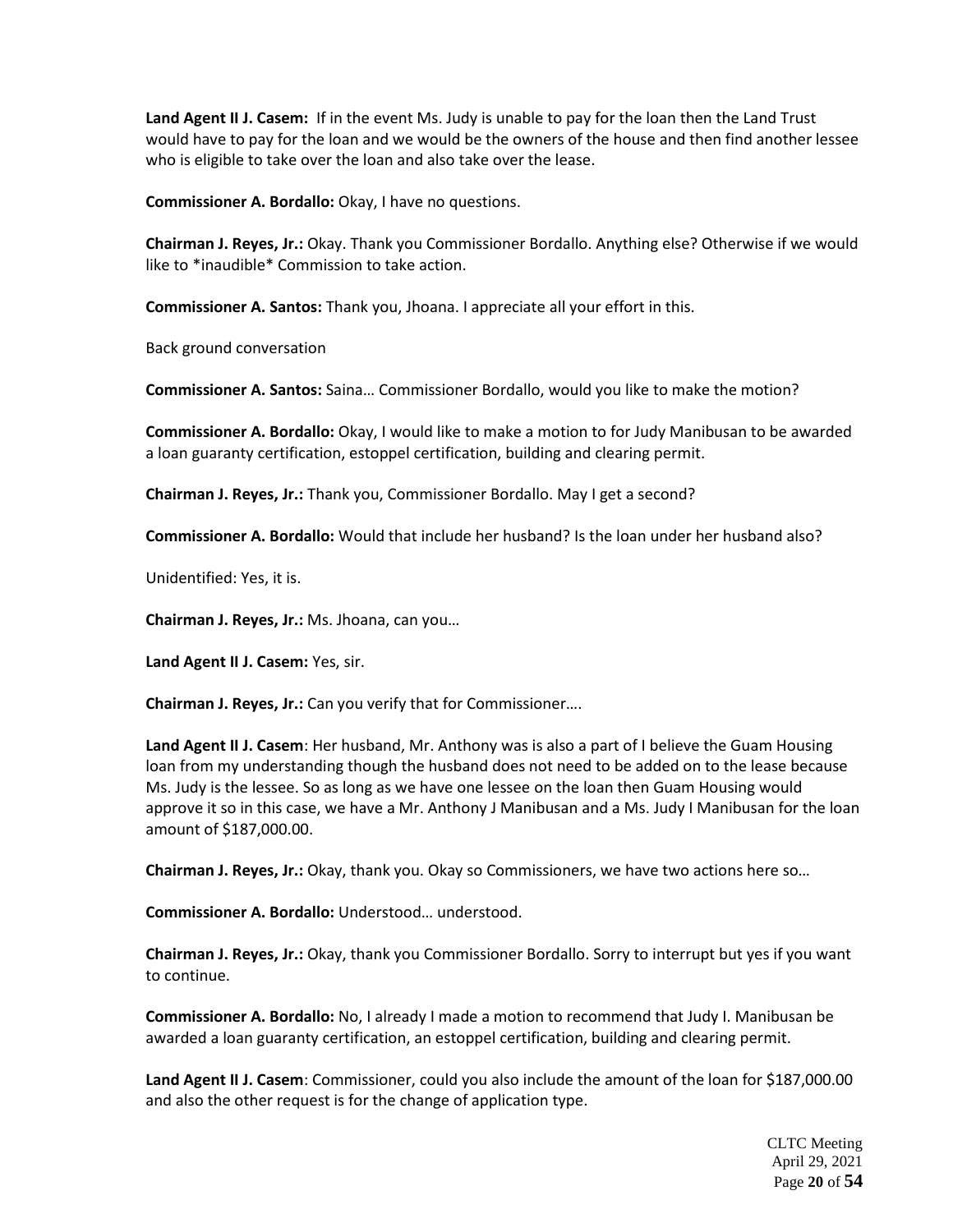Simultaneously: **Chairman J. Reyes, Jr.:** Yes, well take those into… **Commissioner A. Bordallo:** Okay. That is a loan a mortgage loan with Guam Housing of \$180,000.00 and…

Land Agent II J. Casem: eighty-seven

**Commissioner A. Bordallo:** a hundred and eighty-seven thousand dollars and to make it did you say, residential lot?

**Land Agent II J. Casem**: Yes Ma'am.

**Chairman J. Reyes, Jr.:** Okay, let me clear this up. Saina Bordallo – Commissioner Bordallo, let's take this in two parts please.

**Commissioner A. Bordallo:** Oh, this is on lot number 5-1, Block 6, Tract 10121, Yigo.

**Chairman J. Reyes, Jr.:** Yes, mam, that's the current lot that we're… that's in reference to. Okay, so, Commissioner Bordallo, can we take the motion in two parts please and with the \*inaudible\* that \*inaudible\* needs to be cleared that the mortgage loan is for \$187, 000.00, correct.

**Commissioner A. Bordallo:** Yeah, I did mention that \$187,000.00 loan from Guam Housing.

**Chairman J. Reyes, Jr.:** Okay, so on the motion from Commissioner Bordallo to award Ms. Judy Manibusan the loan guaranty certification, estoppel certification, building and clearing permit, and the mortgage loan of \$187,000.00.

Simultaneously: **Commissioner A. Bordallo:** So be it. **Commissioner A. Santos:** I second the motion

**Chairman J. Reyes, Jr.:** Okay, thank you. Any objections? Hearing none. Motion passes. Ms. Tina, is that good?

**Land Agent I T. Tainatongo:** Yeah.

**Commissioner A. Bordallo:** You know you're muffled.

**Chairman J. Reyes, Jr.:** Am I still muffled?

**Commissioner A. Bordallo:** I think there's a… the speakers probably…

**Chairman J. Reyes, Jr.:** May we ask all the land agents to please be on mute as well. Thank you.

**Chairman J. Reyes, Jr.:** And may I get the second action please.

**Commissioner A. Santos:** I make a motion to change the application type for Judy I. Manibusan from agricultural to residential.

**Chairman J. Reyes, Jr.:** May I get a second, please?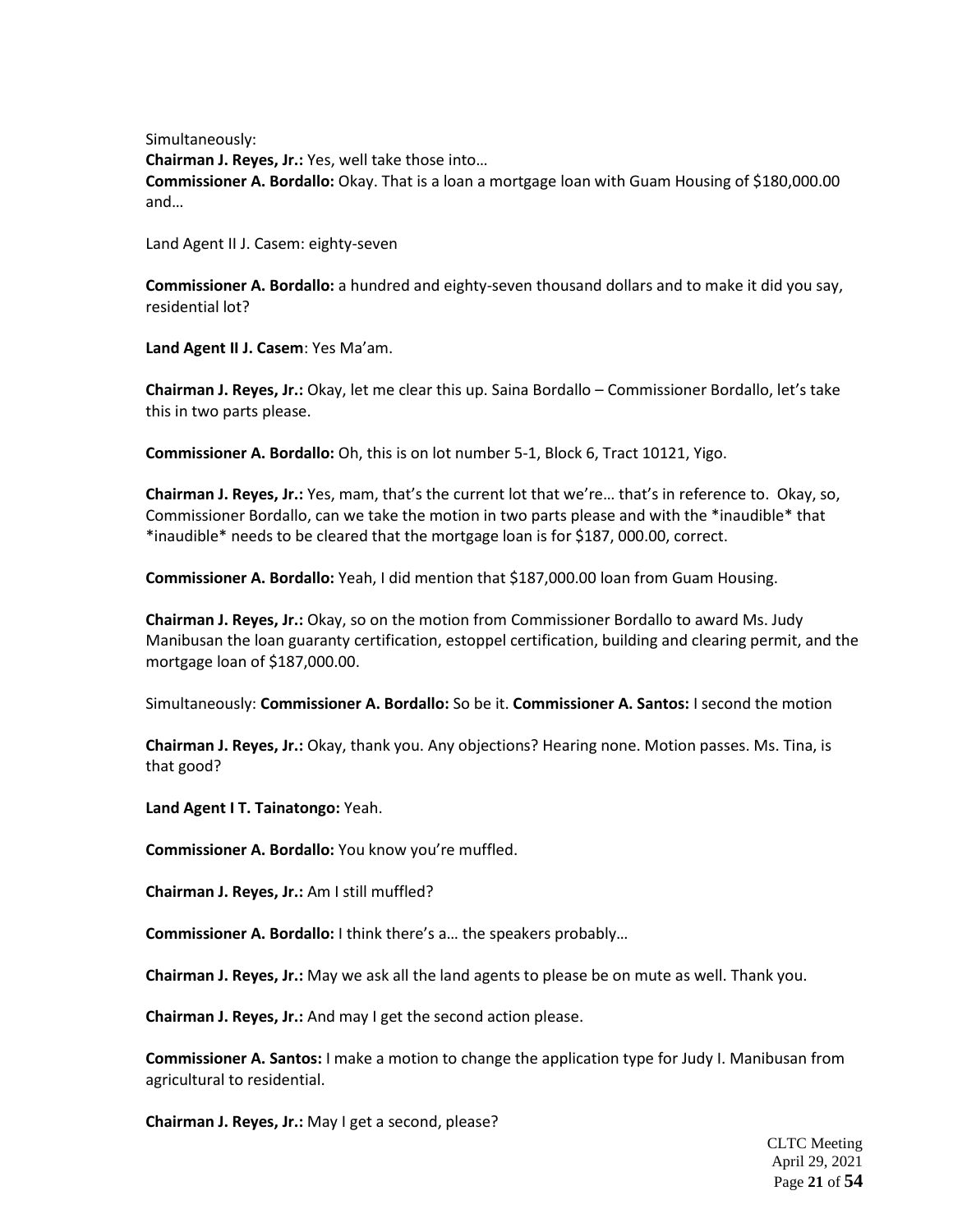**Commissioner A. Bordallo:** I second.

**Chairman J. Reyes, Jr.:** Thank you, Commissioners; any objections?

**Commissioner A. Bordallo:** None

**Chairman J. Reyes, Jr.:** Okay, none. Motion passes on the change of application type for Ms. Judy Manibusan from agricultural to residential. Thank you, Ms. Jhoana. Thank you so much Ms. Manibusan for your presence today, congratulations.

**Ms. Judy I Manibusan**: Thank you and thank you for putting me into your busy agenda.

**Chairman J. Reyes, Jr.:** You're welcome and good luck.

**Commissioner A. Santos:** Congratulations!

**Ms. Judy I Manibusan:** Thank you very much… waited eight years for this.

**Chairman J. Reyes, Jr.:** Okay, Ms. Eileen.

#### Sandra Chargualaf Flores

**Land Agent II E. Chargualaf:** Okay, coming up next is the POA for Sandra Chargualaf Flores and then Ms. Lydia will be presenting. Let me just have her come into the Board room.

**Chairman J. Reyes, Jr.:** Good afternoon Ms. Flores. I'm sorry, Ms. Flores – Sandra Chargualaf Flores?

**POA for Sandra C. Flores**: I'm her POA, I'm her daughter.

**Chairman J. Reyes, Jr.:** I'm sorry. Okay, sorry, for the record please state your name.

**Rosemary Chargualaf**: My name is Rosemary Chargualaf.

**Land Agent I L. Taleu:** Hafa Adai, Commissioners. Okay, we have before us the POA of Ms. Sandra Chargualaf Flores. Ms. Flores is actually one of the Null and Void cases that were adjudicated last year. So, coming before us they are requesting for an approval to apply for a building permit. Ms. Chargualaf is actually helping her mother and everything we've asked them to do that is required by the law they have followed through including the request for a building permit. So, Ms. Chargualaf is helping her mother she has hired an actual engineer to complete building plans for her mother; so, we're just asking for the Board to approve the building plans that were submitted with the staff report.

**Chairman J. Reyes, Jr.:** Thank you, Ms. Taleu give us one second. Ms. Taleu, have you taken a look at the plans?

**Land Agent I L. Taleu:** Yes, I have, sir.

**Chairman J. Reyes, Jr.:** Okay, thank you.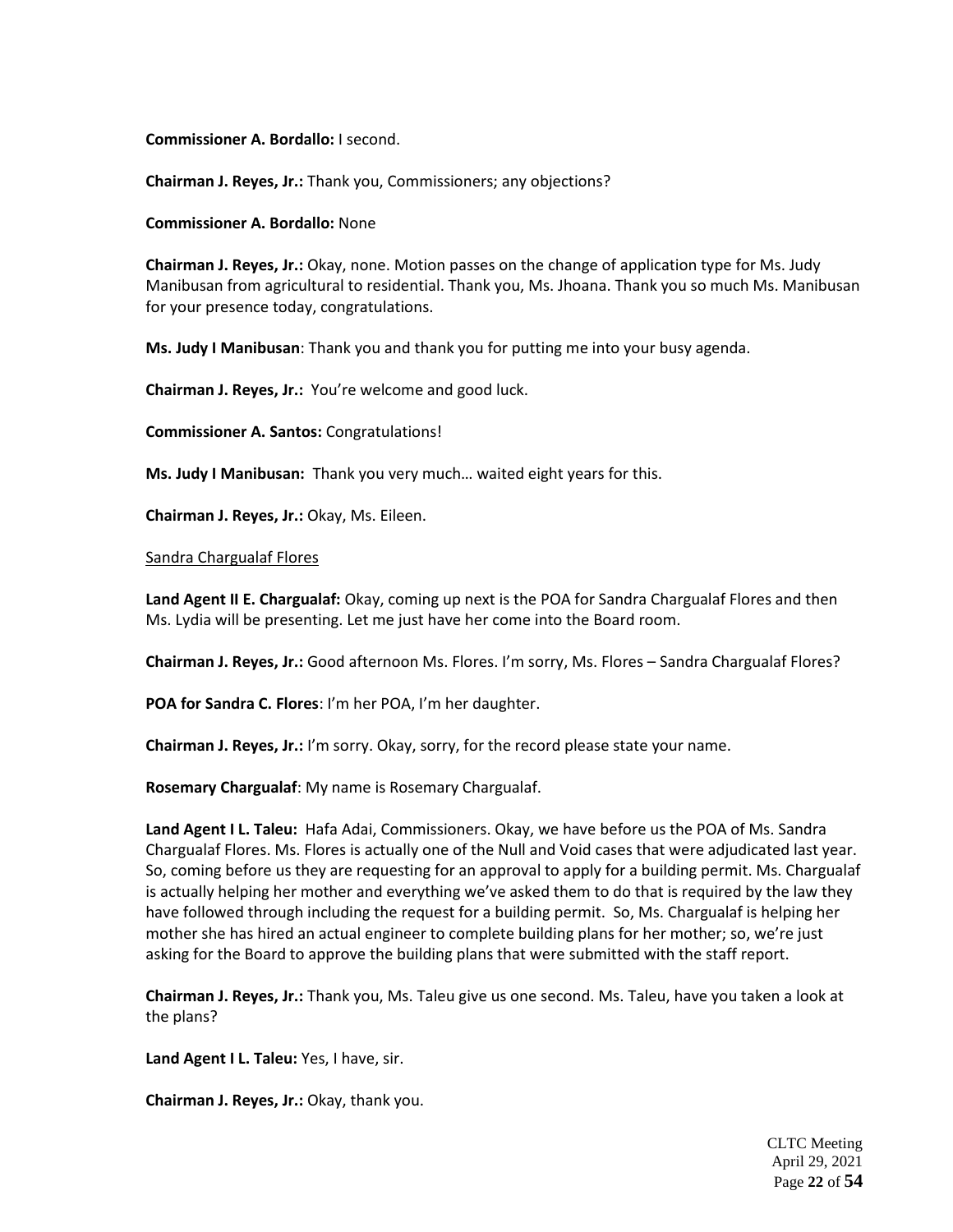**Land Agent I L. Taleu:** Yeah, we have it right here. Ms. Eileen is coming over with the actual physical building plans for you to review if you wish.

**Commissioners**: We have it. Thank you, Ms. Eileen.

**Ms. Rosemary Chargualaf:** Can I just give you the one that I have because there was an error on that one.

**Chairman J. Reyes, Jr.:** Sure can. You can open it there, we'll just come by.

Commissioners viewing Ms. Chargualaf's building plans.

**Chairman J. Reyes, Jr.:** Okay, thank you. Sorry, we just went to take a look at the map with Ms. Chargualaf. Okay, Commissioners, any questions? Saina Bordallo, do you have any questions?

**Commissioner A. Bordallo:** I have none.

**Chairman J. Reyes, Jr.:** Okay, so Commissioners, if you'd like to take action, you can proceed.

**Commissioner A. Bordallo:** Commissioner Santos, go ahead.

**Commissioner A. Santos:** Okay. I would like to make a motion to approve her request for authorization for a building permit. Oh, dispensa. For a building permit for Tract 9210, Block 08, Lot 10 in Yigo to Sandra Chargualaf Flores.

**Chairman J. Reyes, Jr.:** Thank you, Commissioner Santos. May I get a second.

**Commissioner A. Bordallo:** I second.

**Chairman J. Reyes, Jr.:** Thank you, Commissioner Bordallo.

**Commissioner A. Bordallo:** I second.

**Chairman J. Reyes, Jr.:** Si yu'us ma'ase' Commissioner Bordallo. Motion passes. I'm sorry, any objections?

**Commissioner A. Santos:** None.

**Chairman J. Reyes, Jr.:** Hearing none. Motion passes to approve the issue of authorization to apply for a building permit for Tract 9210, Block 8, Lot 10 in Yigo for Ms. Sandra Chargualaf Flores.

**Commissioner A. Santos:** Congratulations.

**Chairman J. Reyes, Jr.:** Congratulations. Thank you, Ms. Chargualaf for your time and your patience.

**Ms. Rosemary Chargualaf:** Thank you.

**Chairman J. Reyes, Jr.:** Okay, Ms. Eileen, next up please.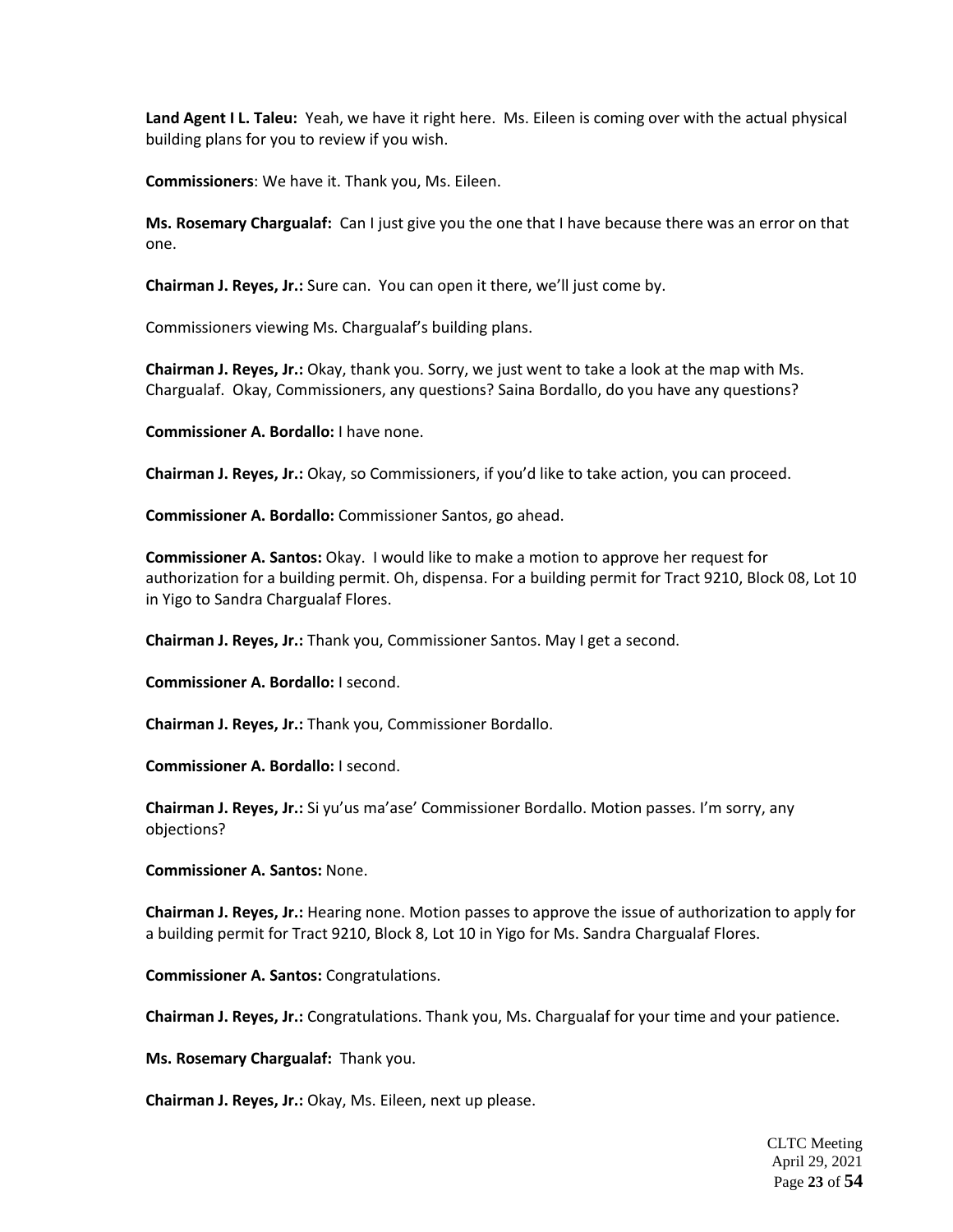# Francisco Blas Cruz

**Chairman J. Reyes, Jr.:** Good afternoon, Mr. Whitman. Mr. Whitman go ahead and state your name for the record.

**Mr. Edwardo Whitman**: Edwardo Whitman

**Chairman J. Reyes, Jr.:** And Ms. Jessica are you the \*inaudible\* in charge? Okay, alright give the hand sanitizer so he can make sure you can speak in the mic.

**Land Agent I J. Dayday:** Okay, so I have Francisco Blas Cruz's case and I'm bringing back to the Board. Mr. Cruz is deceased we have Mr. Whitman who the Board designated him as successor to the lease and the reason why I'm bringing this back to the Board is for determination of the lease rental fee. On the lease it does say, to be determined at a later date for twenty-acres.

**Chairman J. Reyes, Jr.:** Okay, so determine at a later date, is that with the transfer of the lease to Mr. Whitman or is it with the lease of Mr. Cruz?

**Land Agent I J. Dayday:** Mr. Cruz.

**Chairman J. Reyes, Jr.:** Okay.

**Land Agent I J. Dayday:** I only put what was pertaining to today's Board meeting. I'm sorry that I didn't put the, the whole history of the file but…

**Chairman J. Reyes, Jr.:** Understood. But was this not when we did the successor designation, we didn't have these items or discovered until recently or….? How did this come about?

**Land Agent I J. Dayday:** So some leases have it and some don't.

**Chairman J. Reyes, Jr.:** Okay.

**Land Agent I J. Dayday:** When I requested for the survey authorization, when we go through the lease, we have to go through everything; it was stated on the bottom of the lease, like the lease fee payments are to be determine at a later date. But Mr. Whitman did pay the \$99.00 prior to us bringing this to the Board in March.

**Chairman J. Reyes, Jr.:** Okay, and so what are the…. For a lease like this, we'd be determining the fee; what does the Commission need to know on how to determine that fee?

**Commissioner A. Santos:** I have a question though, there's no survey map and it says; just for a portion of Lot10120 containing an area of twenty-acres and if he's been already farming there; you're farming there already, sir? I'm sorry?

**Mr. Edwardo Whitman:** Yes.

**Commissioner A. Santos:** Yes. Alright. Why hasn't there been a survey done?

**Mr. Edwardo Whitman:** I put in a request to….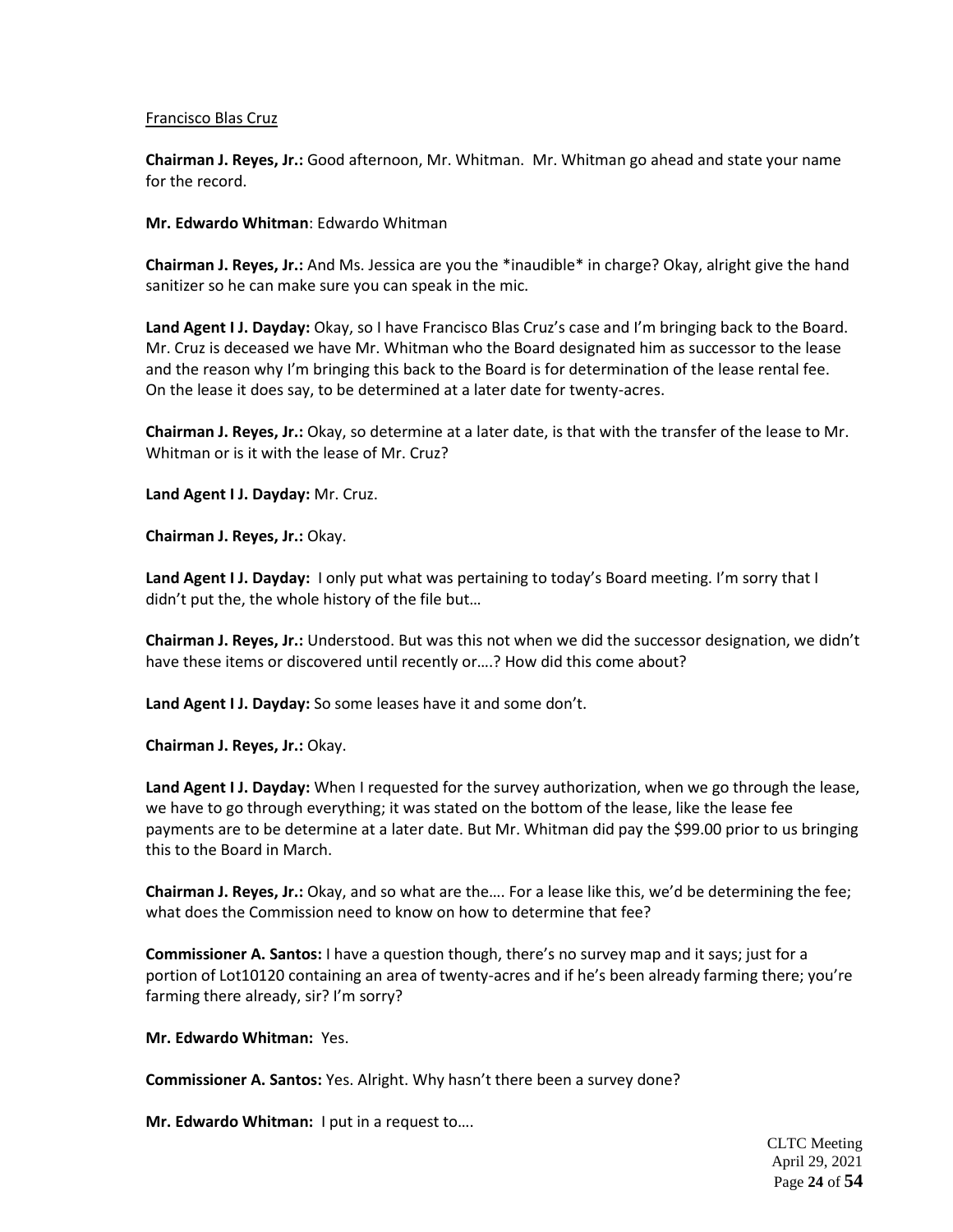**Chairman J. Reyes, Jr.:** This was two meetings ago when we had designated Mr. Whitman as a successor and then for the survey authorization.

Land Agent I J. Dayday: Mr. Cruz is deceased and on the March 18<sup>th</sup> 2021, Board meeting, the Board designated Mr. Edwardo Whitman as a successor. So, part of the conditions prior to issuing the addendum survey… completion of survey. However, we can't move forward until the Commission can determine the fee for the lease.

**Commissioner A. Santos:** And it is in the law, that's what we have to think about.

**Commissioner A. Bordallo:** Well we cannot, we cannot determine the fee unless we know how much property is going to be given.

**Chairman J. Reyes, Jr.:** Right. So, wouldn't we need the survey completed prior to being able to determine what the lease should be and… what is the calculation or the guidance in regards to getting… determining this lease fee?

**Land Agent I J. Dayday:** Well when I did request for the survey authorization, admin did kick it back to me and we won't… we haven't even changed the file over to Mr. Whitman until that is determine. But if you, the Board makes that decision to issue the survey authorization prior.

**Chairman J. Reyes, Jr.:** Okay. Attorney Toft, could we get your guidance or some clarification on this please?

**Legal Counsel N. Toft:** Sure. I mean, does the original lease have an exact size on it or does it just say, portion of?

**Land Agent I J. Dayday:** Portion of

**Legal Counsel N. Toft:** Well then, I think we would need to do the survey first so that we have an idea.

**Commissioner A. Santos:** Right.

**Chairman J. Reyes, Jr.:** Yeah.

**Commissioner A. Santos:** And I want to ask, is this subsistence farming or twenty-acres, it's subsistence farming?

**Land Agent I J. Dayday:** He has cattle.

**Chairman J. Reyes, Jr.:** Mr. Cruz? Joey?

**Program Coordinator III Joey Cruz:** Yes, sir.

**Chairman J. Reyes, Jr.:** Do you have any additional input or insight to this so that we could determine whether or not we should do the survey first since it was flagged from given the admin side?

> CLTC Meeting April 29, 2021 Page **25** of **54**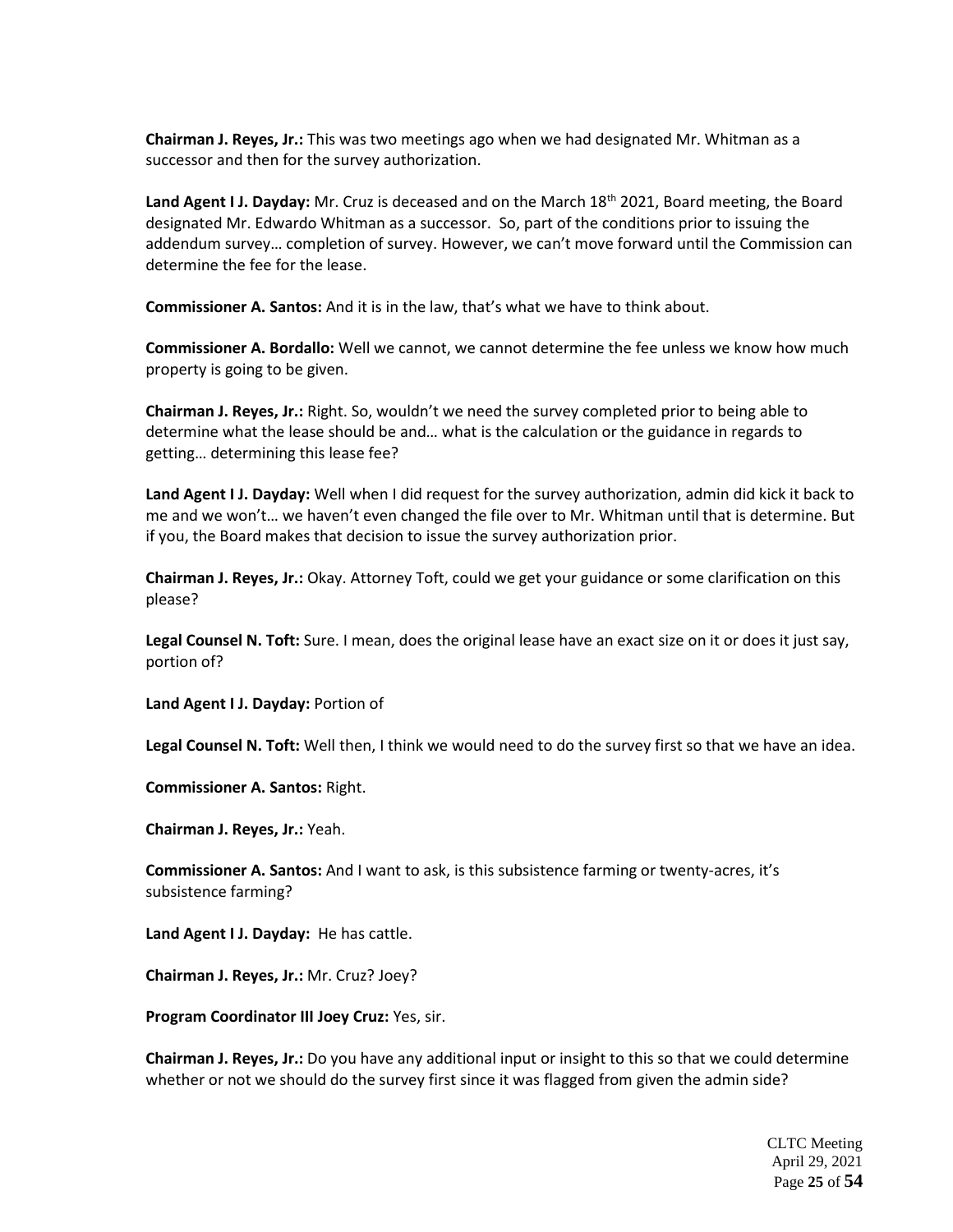**Program Coordinator III J. Cruz**: I believe the lease reads not to exceed twenty and based on the Act anything that's over half an acre is not considered subsistence farming anymore. It's considered commercial activity. And I believe because of the acreage size of the or of the acreage size that's being awarded, I believe that's why that verbiage was placed in the rental rate, the annual rental rate; what would need to be done is two appraisals would need to be obtained, since we currently have a commercial agriculture lease with a constituent, we can use their rental rate in as far as percentage wise as a base line. But Mr. Cruz is not the only constituent with that type of verbiage in their agriculture lease. I want to say there's 10 maybe but all exceed an acre in size but yes, like Nick had mentioned, a survey would need to be conducted to determine the area size and the rate and the type of use.

**Commissioner A. Bordallo**: See what we're talking about is a portion of 80,800 square meters, that's a lot of land to farm.

**Program Coordinator III J. Cruz:** That's twenty acres.

**Commissioner A. Bordallo:** What is the norm for leasing farm land that Chamorro Land Trust gives?

**Program Coordinator III J. Cruz**: Based on the Act, subsistence farming is no greater than half an acre based on the Act, the Chapter 75. Anything over half an acre is considered commercial and with the Enactment of Public Law 33-78, that would require legislative approval.

**Chairman J. Reyes, Jr.:** Okay.

**Commissioner A. Bordallo:** So we have to go back to surveying the property.

**Chairman J. Reyes, Jr.:** So, when was the original lease awarded or signed?

**Land Agent I J. Dayday:** April 20, 1998.

**Commissioner A. Bordallo:** You see… you know there was a survey authorization done in May 2019, it's now 2021, so what happen?

**Land Agent I J. Dayday:** Well Mr. Cruz is deceased as of December 2020 so I wouldn't be able to answer that.

**Chairman J. Reyes, Jr.:** So I think that the one question or the one outstanding item here is definitely the lot size right and what is classified as subsistence versus commercial. Attorney Toft, I have a question, does the… given that it's the designation of a successor of this original lease and the date it was executed; is there… how do we go forward and handle this if it's not going to be commercial with this lot size anything over half-acre? Ms. Eileen, your raising your hand?

**Land Agent II E. Chargualaf:** There was a compliance inspection that was done and I believe it was me and Mr. Cruz- Joey Cruz and at the time we went out there, there was a Chinese farmer. So we need to find out if there's a EIN number for that particular worker or is he an illegal alien, I'm not sure. We asked him that he visit our office and who gave him authorization to farm there and I believe that was after Mr. Cruz had passed. So, we need to bring this back to the table and find out what exactly because the Chinese guy never came out and Mr. Whitman has just been dealing with Ms. Dayday. So,

> CLTC Meeting April 29, 2021 Page **26** of **54**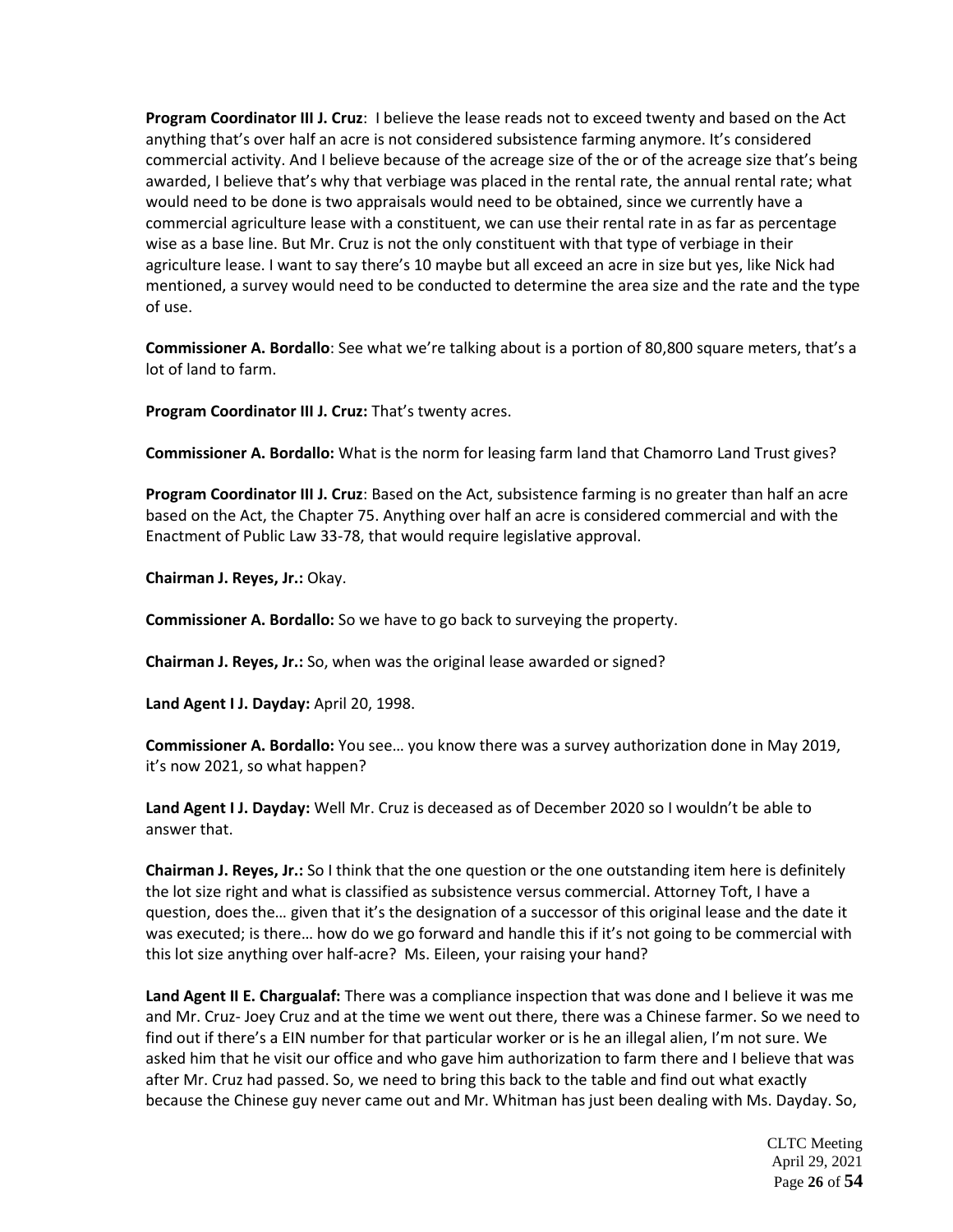we actually need to bring this back to table and find out what exactly is taking place and if he hired that Chinese person, does he have an EIN number from the Department of Revenue and Taxation.

**Chairman J. Reyes, Jr.:** Okay, when did you pay a visit to this… when you went with Mr. Cruz?

**Land Agent II E. Chargualaf:** Joey, do you remember? I would probably say about three or four months ago.

**Chairman J. Reyes, Jr.:** Okay.

**Land Agent I J. Dayday:** So was that after I did the inspection, because there was no inspection report in the file, other than mine and Glenn's. Glenn's own was done in 2012, mines was… I did two inspections; one with Jhoana in January and then one I believe in February.

**Chairman J. Reyes, Jr.:** Of 2021?

**Land Agent I J. Dayday:** Of 2021, because Mr. Cruz had passed away December 2020. So, those are the two site inspection reports that I have in the file.

**Land Agent II E. Chargualaf:** Okay, I believe I have it. I'll check on it, if I did not put it in I still have it.

**Commissioner A. Santos:** Okay

**Chairman J. Reyes, Jr.:** Okay. Given that we have to do a little bit more research here; let's… I'm going to recommend that we table this Mr. Whitman and then we will have the land agents go back and do additional research.

**Commissioner A. Santos:** We'll be in contact, Mr. Whitman. Thank you so much.

**Commissioner A. Bordallo:** Mr. Chair?

**Chairman J. Reyes, Jr.:** Yes, Commissioner Bordallo.

**Commissioner A. Bordallo:** You know what, maybe you should give him another piece of property that is already has the 2,000 square meters.

**Chairman J. Reyes, Jr.:** Yeah, let's have Ms. Eileen…

**Commissioner A. Bordallo:** I'm just suggesting.

**Chairman J. Reyes, Jr.:** Yes, ma'am. We'll have Ms. Eileen and Ms. Jessica and Mr. Cruz get back to researching in the file and making sure that we square this away. Also, in addition to Ms. Eileen, can you hear me?

**Land Agent II E. Chargualaf:** Yes, sir.

**Chairman J. Reyes, Jr.:** So with the potential hired worker, shouldn't we also validate that and do another site inspection if needed if they have never came into the office? So I want to be able to quantify that.

> CLTC Meeting April 29, 2021 Page **27** of **54**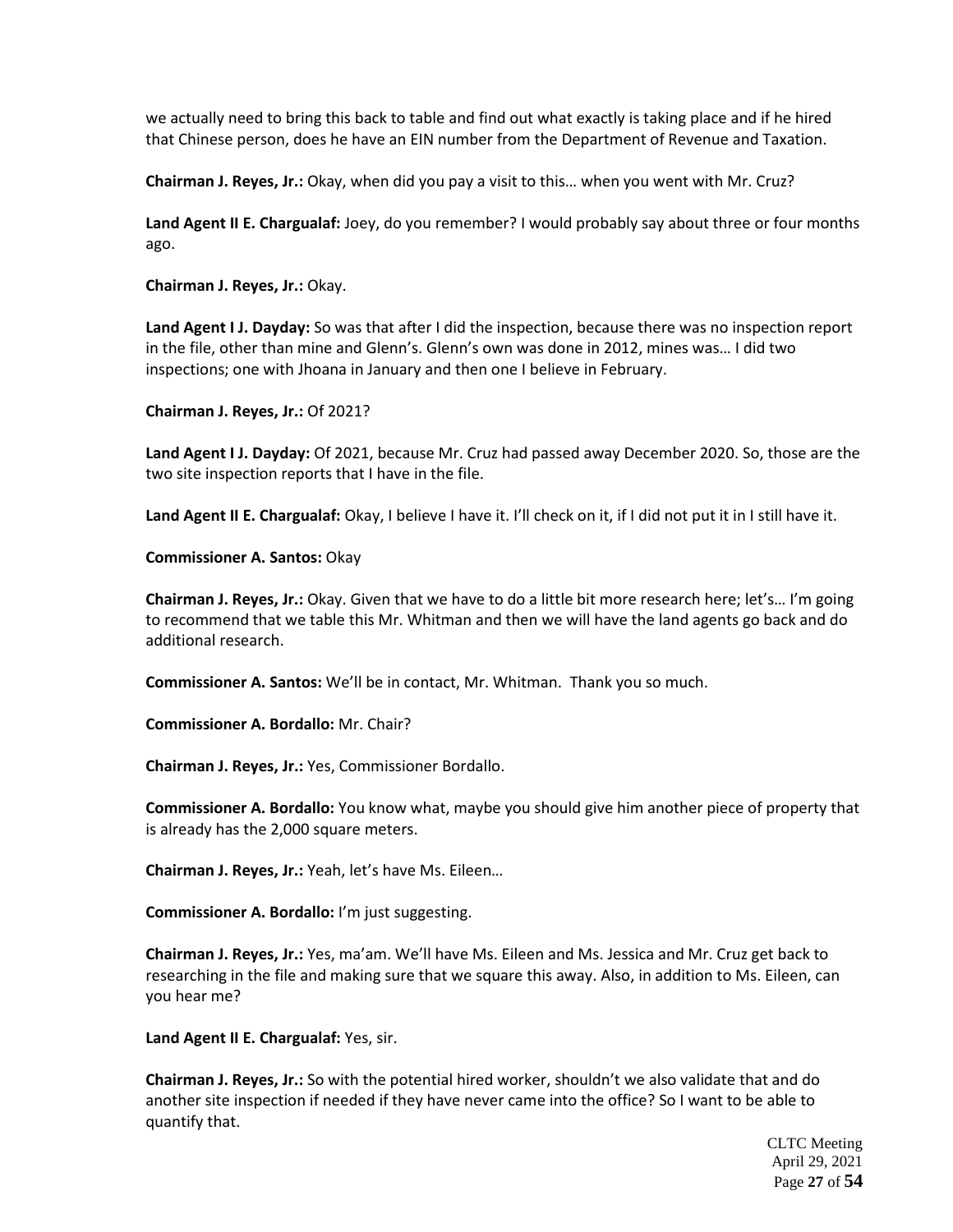**Land Agent II E. Chargualaf:** Okay, Mr. Cruz and I will do another site inspection.

**Commissioner A. Santos:** We want to figure out a few things right; whether it's being commercially farmed and not subsistent farming like with what it's stating and of course whether it's being subleased to somebody else; you know what mean? All of those variables within this application for a lessee.

**Chairman J. Reyes, Jr.:** And please ensure that all the documents are in the file and if the land agent that is assigned to this is Ms. Jessica then you guys work collaboratively to make sure that we have all the information. Thank you.

**Chairman J. Reyes, Jr.:** Okay, Ms. Eileen the next agenda item.

# Tricia Flores Templo

**Land Agent II E. Chargualaf:** The next person would be Tricia Flores Templo and that would be Ms. Lydia to present.

**Chairman J. Reyes, Jr.:** Okay, give us one sec. Tricia Flores Templo, correct, Ms. Taleu?

**Land Agent I L. Taleu:** Ms. Templo is on her way in as you can see.

**Commissioner A. Santos:** Thank you, Ms. Taleu. Ms. Taleu, can you turn on your video, please?

**Land Agent I L. Taleu:** Oh, sure.

**Commissioner A. Santos:** Appreciate it.

**Chairman J. Reyes, Jr.:** Good afternoon Ms. Templo. Thank you for joining us. Ms. Tina, can you make sure the mic is on? And can you state your name for the record.

**Ms. Tricia Flores Templo:** Tricia Flores Templo.

**Chairman J. Reyes, Jr.:** Thank you. Okay, Ms. Taleu.

**Land Agent I L. Taleu:** Hello. Okay, Ms. Templo is actually one of the Null and Void cases. Ms. Templo is actually… the application rights were transferred over to her from the original applicant Mr. William Michael Flores. This case actually should have been… really shouldn't have been put on the Null and Void because the application of Public Law 23-38; Section 5.8 was correctly applied in her case. Mr. Flores, when he was alive had designated his mother as his successor which is not allowed under the law. After, his death, his mother came in and requested that the successor rights be transferred to her granddaughter Ms. Tricia Flores now known as Mrs. Templo. Ms. Templo's mother is the sister of the original applicant, Mr. Flores – Mr. William Michael Flores so we are requesting that she be approved as the successor of his application rights and approval of the lease that was issued back in 2017.

**Chairman J. Reyes, Jr.:** Okay, thank you Ms. Taleu.

**Land Agent I L. Taleu:** You're welcome.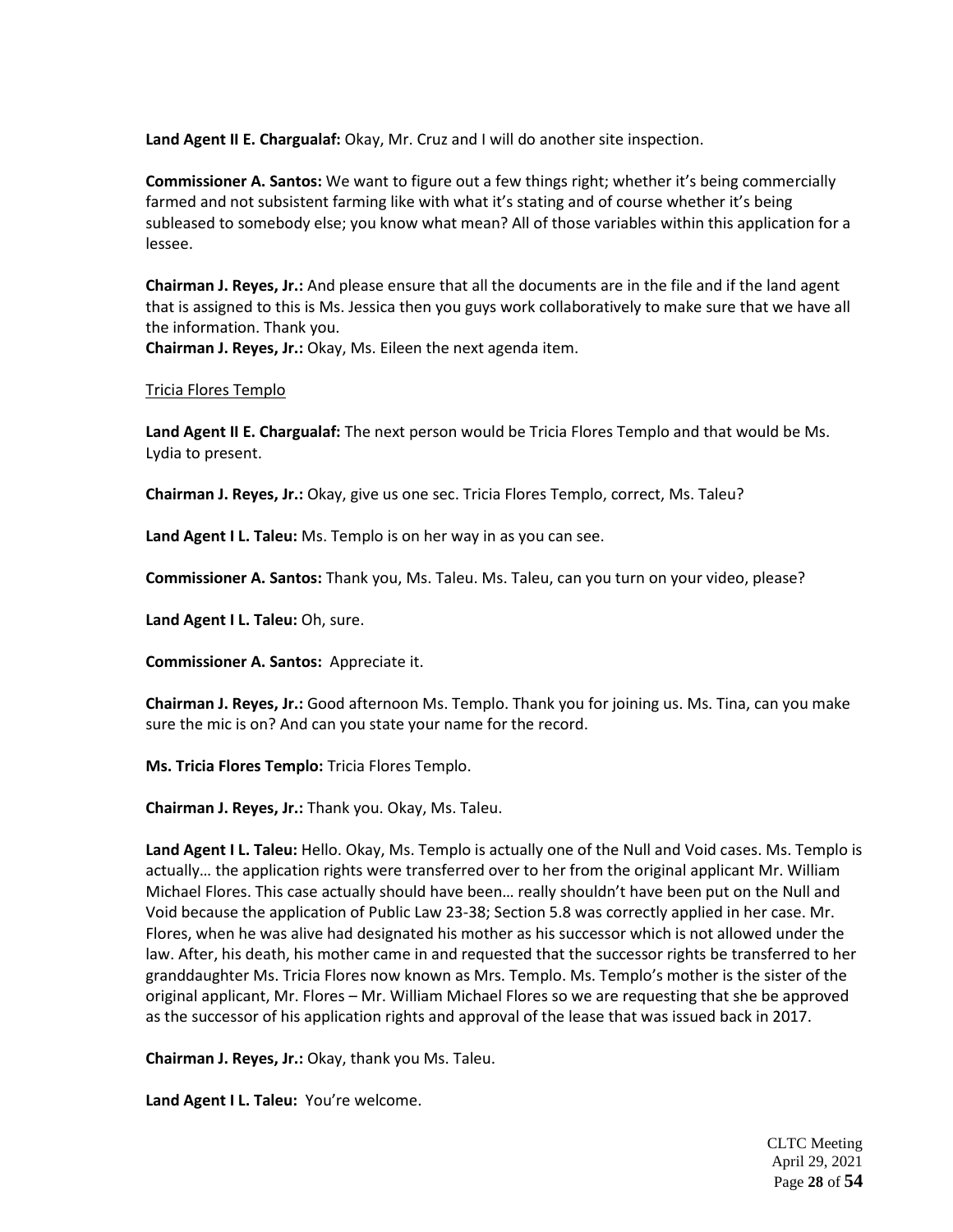**Chairman J. Reyes, Jr.:** I'm sorry, I have one question; are there any outstanding documents or documentation or payments or anything of that nature.

**Land Agent I L. Taleu:** Ms. Templo has done everything correctly upon her request for lease issuance she got the lot recorded. She got a recorded survey map, I'm not too sure if she paid her land lease fees but everything else she has done and every time there's been an issue between her or her neighbors, she has complied with our requests. So overall she's actually been a very good tenant.

**Chairman J. Reyes, Jr.:** Thank you. Okay, I don't have any more questions. Commissioner Bordallo?

**Commissioner A. Bordallo:** I have none.

**Chairman J. Reyes, Jr.:** Okay, Commissioner Santos.

**Commissioner A. Santos:** No

**Chairman J. Reyes, Jr.:** Okay, Commissioners, if you would like to take action.

**Commissioner A. Santos:** Saina Arlene, would you like to do it? Would you like to make the motion.

**Commissioner A. Bordallo:** Go ahead and do it. They can't see me anyway so just go ahead and do it.

**Commissioner A. Santos:** Okay. I'd like to make the motion to transfer the lease, I'm sorry; to name the successor of William M. Flores's December 2<sup>nd</sup> 1995, residential application rights to his niece Tricia Flores Templo for lot – Tract 10316, Block 15, Lot 23 in Dededo.

**Chairman J. Reyes, Jr.:** Thank you. May I get a second.

**Commissioner A. Bordallo:** I second that motion.

**Chairman J. Reyes, Jr.:** Thank you. Any objections?

**Commissioner A. Santos:** None

**Commissioner A. Bordallo:** None

**Chairman J. Reyes, Jr.:** Hearing none, motion passes to name Ms. Tricia Flores Templo the successor of William M. Flores in December 2, 1995, Residential application rights. Okay, thank you Commissioners. Next one?

**Land Agent I L. Taleu:** Just real quick, as well as the approval of lease issuance, correct?

**Chairman J. Reyes, Jr.:** We're going two parts, Ms. Lydia.

**Land Agetn I L. Taleu:** Oh, my apologies.

**Chairman J. Reyes, Jr.:** No worries.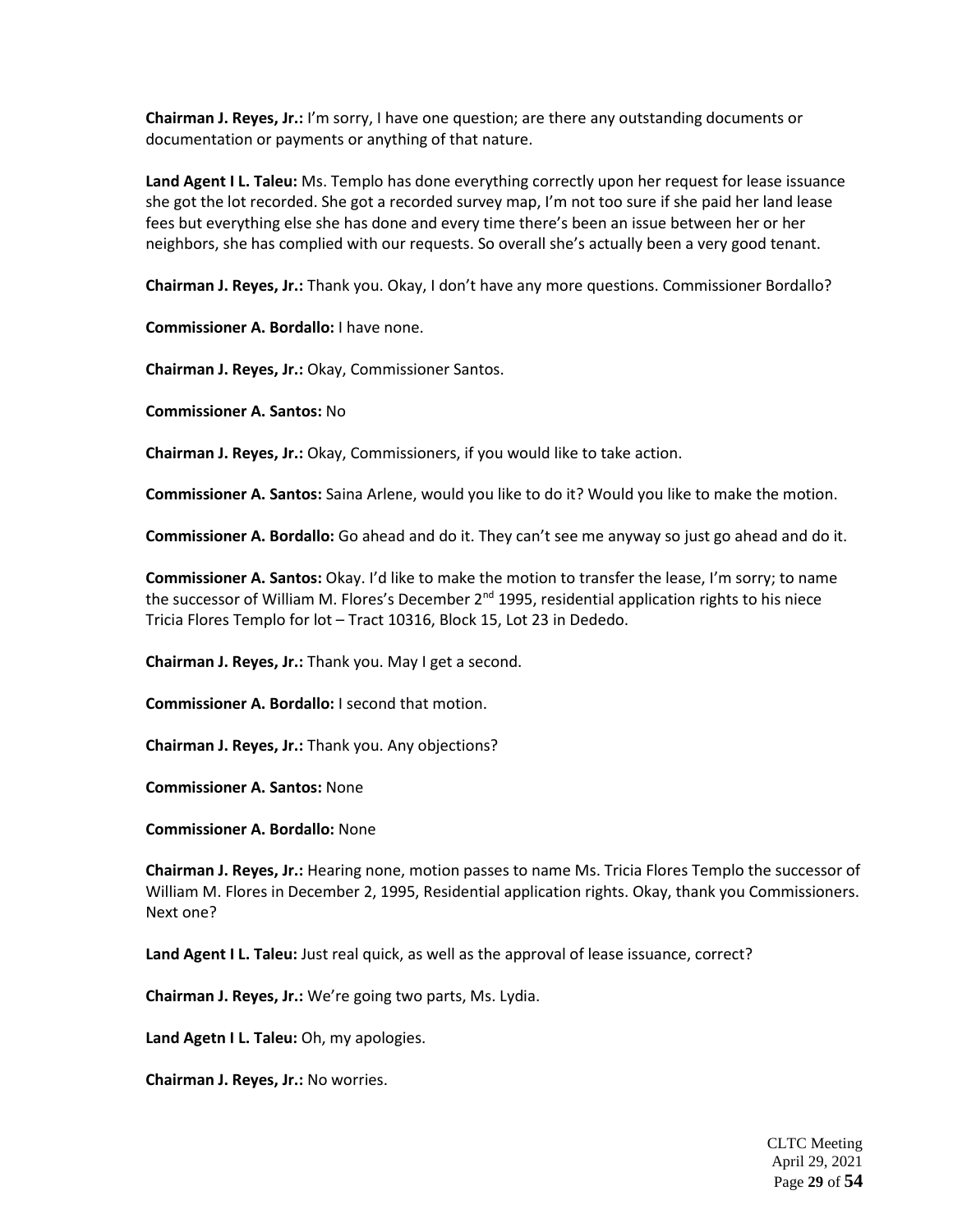**Commissioner A. Santos:** No worries. Thank you. I'd like to make a motion to approve the residential lease issuance for Tract 10316, Block 15, Lot 23 in Dededo containing an area of \*inaudible\* square meters to Ms. Tricia Flores Templo dated May 2<sup>nd</sup> 2017.

**Commissioner A. Bordallo:** I second.

**Chairman J. Reyes, Jr.:** Thank you, Commissioner Bordallo. Any objections?

**Commissioner A. Santos:** None

**Chairman J. Reyes, Jr.:** Hearing none, motion passes to approve the residential lease issuance for Tract 10316, Block 15, Lot 23 in Dededo dated May 2, 2017, to Ms. Tricia Flores Templo.

**Commissioner A. Santos:** Congratulations.

**Chairman J. Reyes, Jr.:** Congratulations.

**Ms. Tricia Flores Templo:** Thank you

**Commissioner A. Santos:** Thank you for your work Ms. Taleu.

**Chairman J. Reyes, Jr.:** And thank you for your patience as well Mrs. Templo. Thanks, Ms. Lydia.

**Commissioner A. Santos:** Biba.

**Chairman J. Reyes, Jr.:** Okay have a good day, Mrs. Templo. Ms. Eileen, next up please.

#### Bernadette Mendiola

**Land Agent II E. Chargualaf:** Next consitutent is Bernadette Mendiola and the presenter is Jessica Dayday.

**Chairman J. Reyes, Jr.:** Okay. Hafa Adai, welcome. Thank you so much for joining us if you can just speak into the mic just to state your name please.

**Bernadette M. Mendiola**: Bernadette M. Mendiola

**Mr. Joseph Mendiola**: Joseph \*inaudible\*(verified last name with Land Agent J. Dayday)

**Chairman J. Reyes, Jr.:** Okay. Ms. Jessica.

**Land Agent I J. Dayday:** Are you able to hear me or no?

**Chairman J. Reyes, Jr.:** It's better to speak into the mic so they can hear you better online.

**Land Agent I J. Dayday:** I have before you Bernadette Mendiola and her husband. And the request today is to relocate from… relocate to a registered property which is Tract 10316, Block 11, Lot 23 in Dededo. Mrs. Mendiola is a December  $4<sup>th</sup>$  1995, applicant. Her application type is residential, she's priority one and she is a pre-occupier in Stampa Road. She has a Land Use Permit, number 175; there is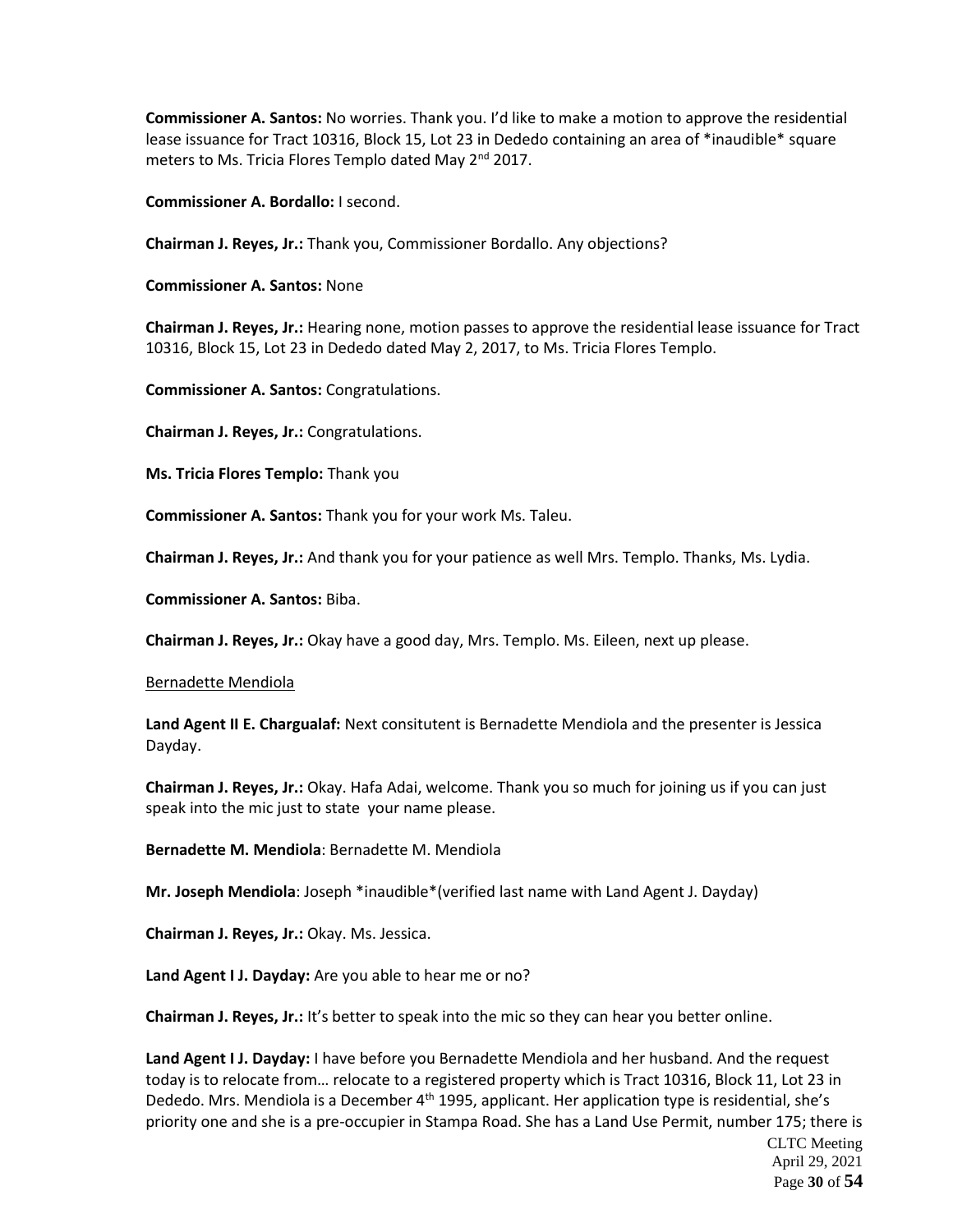no notice of intent to award in file. She does have a lease, however, it's unrecorded and her property that she currently resides on is a portion of Lot 10140 in Dededo for a half-acre, there's no survey authorization in file or map. July 30, 2002 an inspection report was conducted by Land Agent Roque. July 31<sup>st</sup> 2002, a Residential Lease was signed by Administrative Director Teehan. August 1<sup>st</sup> 2014, an inspection was conducted by Land Agent J. Casem and J. Aguon. July 30, 2018, property tax receipts submitted for the year 2011 and 2013. A residential interview report was done the same day. August 16, 2018, successor designation approved by the CLTC Board. May 16, 2019, Ms. Mendiola and her husband appeared before the board requesting to relocate to registered property. March 8, 2021, a follow up on request to relocate and identify a property. March 11, 2021, a site inspection was conducted for Tract 10316, Block 11, Lot 23 in Dededo. And my findings were; the lease lot of Mrs. Mendiola for a portion of 10140 is unregistered. They did appear before the Board requesting to relocate. Follow up action from May 16, 2019, Board Meeting Motion and Summary verify property tax payments and lot issuance on registered property and then there was a pending lot showing from land agent J.G and J.C.

**Chairman J. Reyes, Jr.:** Okay, thank you, Ms. Jessica. Is survey going to need to be completed for the new property that they'll be relocating to?

**Land Agent I J. Dayday:** This property was surveyed and there is a map there and they might have to do a retracement if the points are not there.

**Chairman J. Reyes, Jr.:** Okay, got it. Just making sure. Commissioners, any questions? I yield to you.

**Commissioner A. Santos:** The lot that they're asking for or that has been shown, that's already registered property?

**Land Agent I J. Dayday:** Correct.

**Commissioner A. Santos:** And do you guys like the lot that you were shown?

**Mrs. Bernadette Mendiola:** Yes, we do.

**Chairman J. Reyes, Jr.:** Is there anything that can be… is there anything on the property that is being transferred out of?

**Mr. Joseph Mendiola:** We do have a structure on there.

**Commissioner A. Santos:** On the one that you guys are on right now?

**Mr. Joseph Mendiola:** Yes, sir.

**Commissioner A. Santos:** And you guys built that?

**Mr. Joseph Mendiola:** Yes, Sir.

**Commissioner A. Bordallo:** That's on what lot?

**Commissioner A. Santos:** Jessica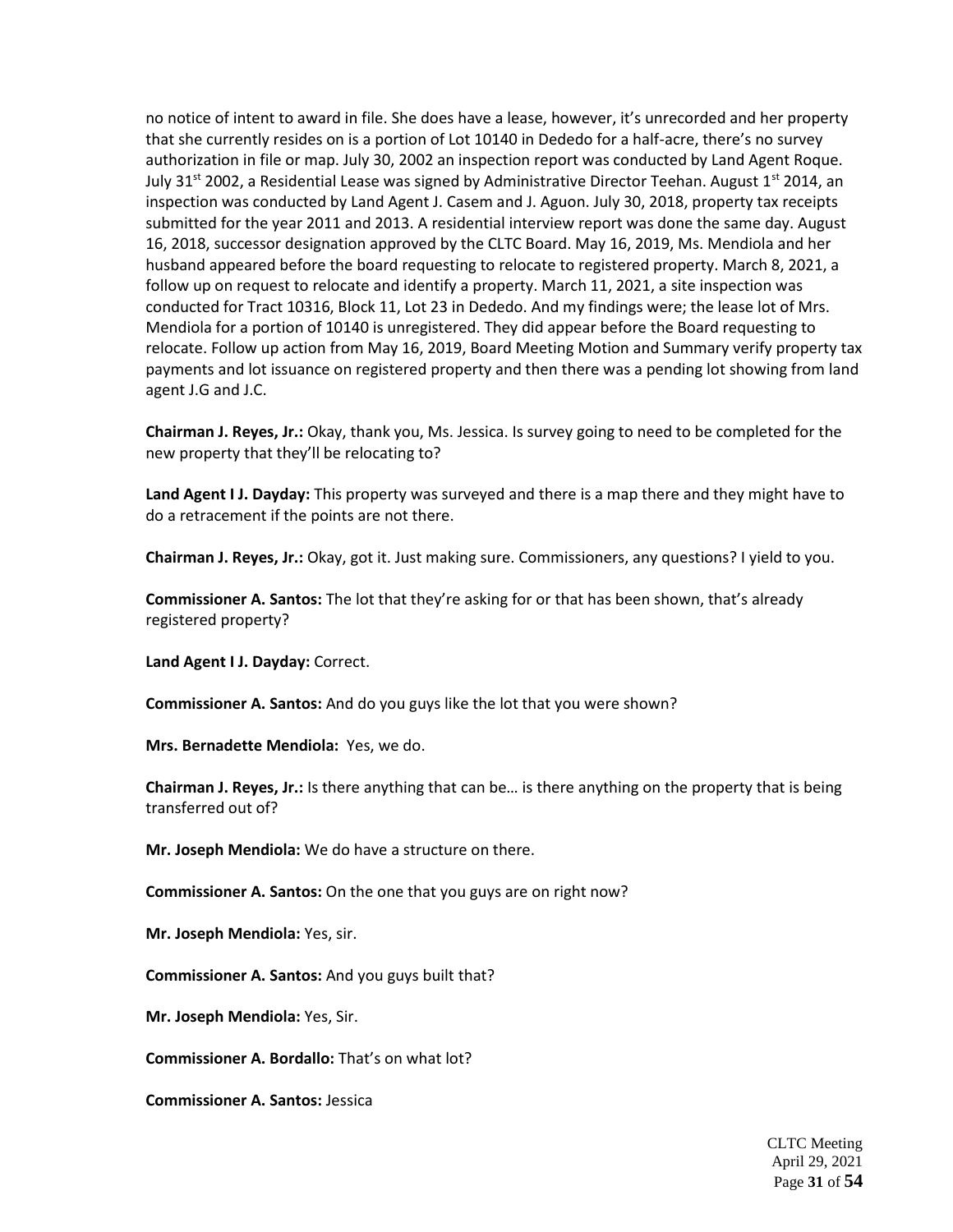**Land Agent I J. Dayday:** 10140 in Dededo, that's Stampa Road**.** 

**Chairman J. Reyes, Jr.:** So, I'm just curious, what will we do with the structure?

**Mr. Joseph Mendiola**: Well… we were given a \*inaudible\* a couple of years ago and my mother in law is also in that area. So what have done, is we had… because the map or the lot was not equally divided we had given up our area just so that my mother in law can stay in hers. The reason being is because number one, it wasn't registered and we would like to get on registered land.

**Land Agent I J. Dayday:** I think so what he's talking about is when they cut up the property for their family, Mrs. Mendiola's mom was only given a quarter acre which she should be given half acre in that area like everyone else. So, with the structure that is on there, I just have to go out to her property to see if it's on her mother's lot.

**Chairman J. Reyes, Jr.:** Okay

**Commissioner A. Santos:** Your mother also has a…

**Mrs. Bernadette Mendiola:** She's right in front of the lot that we are in

**Commissioner A. Santos:** She's also under Land Trust?

**Mrs. Bernadette Mendiola:** This is what was given to us; if you'd like to look at it.

**Land Agent I J. Dayday:** And also Mrs. Mendiola's siblings.

**Mrs. Bernadette Mendiola:** Yes.

**Commissioner A. Santos:** So a site visit was conducted on March 11… Jess, what did you see? Is JD you? That's you?

**Land Agent I J. Dayday:** It was done to verify Lot 103…. I mean Tract 10316

**Commissioner A. Santos:** The one that's being proposed?

**Land Agent I J. Dayday:** Yes. And they just want me to mention to you that it was Land Trust, our agency who didn't warn them that one of them had leave. So, I'm not really sure about that but that's what Mrs. Mendiola was told that one of them had to leave; either her or her mother.

**Mr. Joseph Mendiola**: If I may. I was part of the last Commission I guess with Ms. Pika Fejeran. And you know, this has been going on for about fifteen years already where we were misguided by… I mean, first of; I know it's a thankless job. Thank you very much. But we've been misled and misguided by some staff member that I guess employed with Chamorro Land Trust. So with that being said, all we were trying to do is just mom. Okay, as far as getting everything registered, find out what is the truth; if we are able to build or even have the land registered. So, we were informed but I guess it was miscommunicated and like I said, it's a thankless job; everyone was pressured, everyone needs your undivided attention but like I say to comply with what was directed us. I would like to re-thank Ms.

> CLTC Meeting April 29, 2021 Page **32** of **54**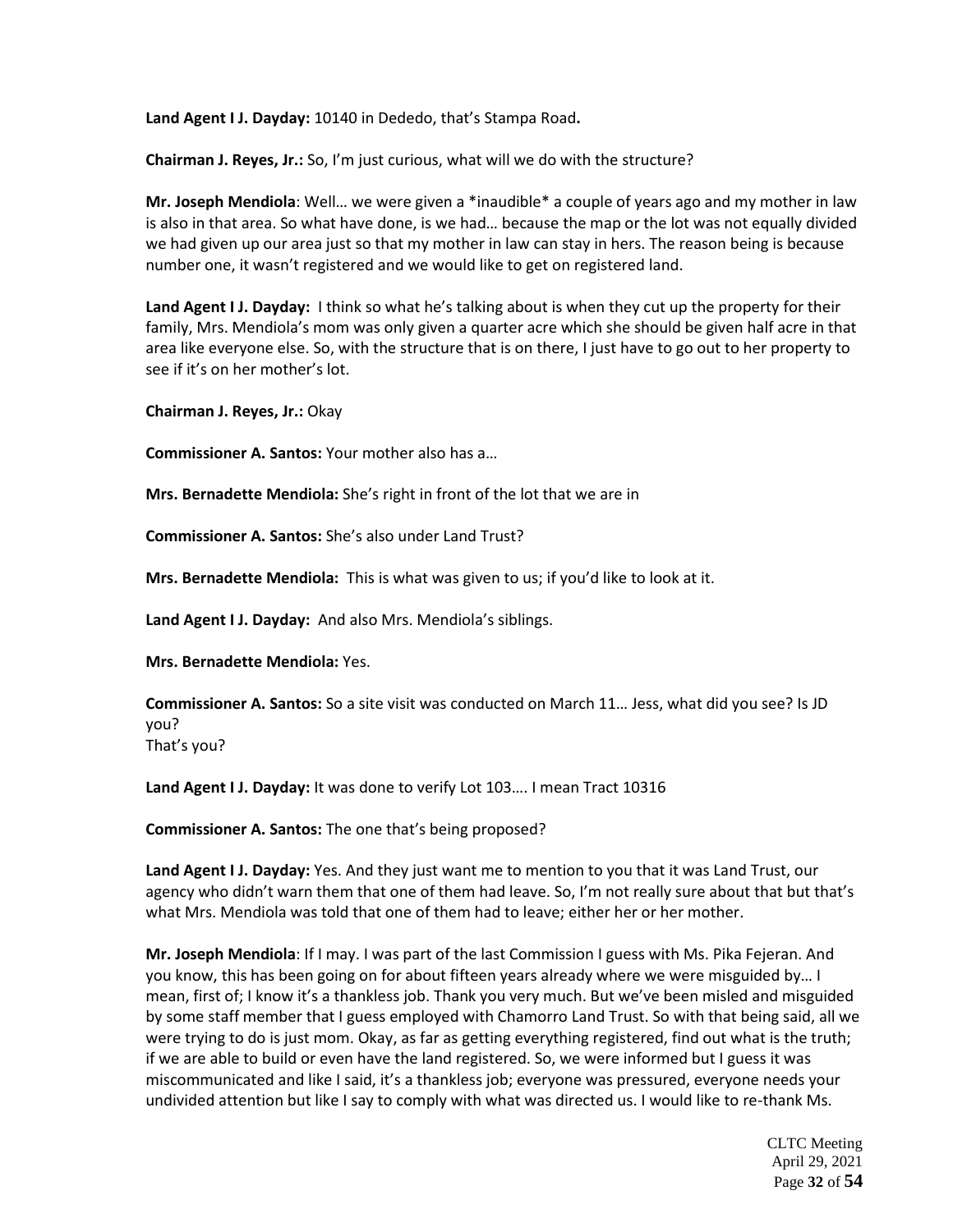Dayday and Ms. Nededog for showing us these properties. Only reason we decided on a property that we're discussing now is because it's closer to my mother in law where she's at and she's 75 years old. Previous properties that was shown to us or recommended really was a waste of time, only because either there was no follow ups or any… I'm not saying that they weren't doing their jobs but I believe they could have \*inaudible\* a lot better. Because like I said, with the misinformation, if you notice on that map there that I presented where my wife's lot is and her mother in law and we were informed that that lot there, the two lots were to be divided in four ways.

**Mrs. Bernadette Mendiola:** Josefina Sanchez is my mother so she's on the front side and I'm right behind her. So she's got a quarter when she should have a half so that's the other reason that we prefer that she gets that area than ourselves.

**Mr. Joseph Mendiola**: And then of course if you notice in the map my brother in laws they have their own and you see we weren't informed about that. We were just informed about the lot that my wife was on and her mother. So of course, it was misinformation again. There are some sites that we did see and then come to find out later on that it was ancestral, you see, so it's just a waste of our time, really.

**Commissioner A. Santos:** The one that you're on now, that's ancestral land?

**Mrs. Bernadette Mendiola:** No.

**Mr. Jospeh Mendiola**: No. There was a land that we were looking at because we were informed that this was \*inaudible\* because we really want to try to stay as close as possible to her mother.

**Commissioner A. Santos:** What is that unrecorded residential lease mean, Ms. Dayday:

**Land Agent I J. Dayday:** The lease is not recorded with Land Management.

**Commissioner A. Santos:** Okay.

**Commissioner A. Bordallo:** I have no questions Mr. Chair.

**Chairman J. Reyes, Jr.:** Attorney Toft?

**Legal Counsel N. Toft:** Yes.

**Chairman J. Reyes, Jr.:** Just a quick and maybe some clarification. So, moving Mrs. Mendiola to registered piece of property, we will still have… will likely have to deal with unregistered property as well for her mother; is there any issues with us moving the Mendiola's to the registered property without dealing with kind of the situation at hand with the front and the back property both being unregistered even for her mother?

**Legal Counsel N. Toft:** I'm sorry could you clarify that question?

**Chairman J. Reyes, Jr.:** So, I just want to make sure that if we move the Mendiola's to the registered property and how do we do with… it's probably separate but would there be any issues in moving them from this existing unregistered piece of property to registered property and structure being in place and her mother's being on not on the right size per say of the land; is ther…

> CLTC Meeting April 29, 2021 Page **33** of **54**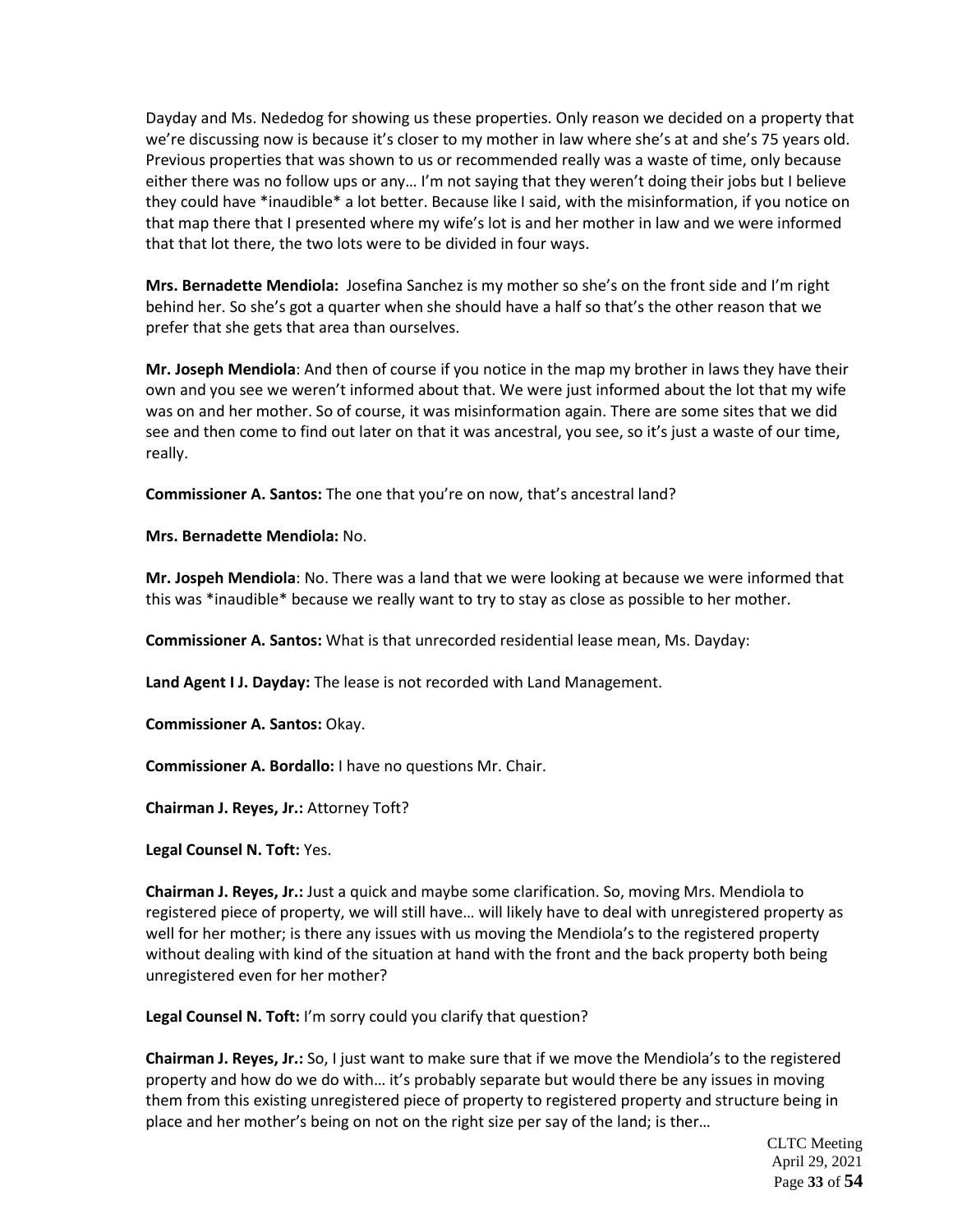**Legal Counsel N. Toft:** Well there's a couple of different solutions. One would be to try to prioritize that property to be registered fairly soon so that clears up that issue. We have a list of about five or six big lots that we're trying to get registered this year but anything that we can get through, if we have the personnel to do it, we're trying to push forward with it. If not, it'll just be a request to the Board for another relocation and just including all the relevant information.

**Chairman J. Reyes, Jr.:** Okay, I just want to make sure there won't be any issues for the Mendiola's when we… if the Board decides to take action. Okay, thank you, sir. Any additional questions? Commissioners, I yield to you if you would like to take action.

**Commissioner A. Santos:** You said that our staff had informed you of just some information right about lot sizes and what have you \*inaudible\* because they'd have to really what is it survey per say the land to make it the half-acre, right?

**Mr. Joseph Mendiola:** Well because yes, yes, because like I said the map that you have in front of you you'll see that my mother in law's I guess lot was incorrectly measured.

**Commissioner A. Santos:** Yours was like a bigger parcel, want to swap with her?

**Mr. & Mrs. Mendiola:** Laughing. Sure.

**Mr. Joseph Mendiola:** She can live in the structure that we have.

**Mrs. Bernadette Mendiola:** Yeah, that was actually the idea to have… once we can get relocated on the other land we would like to have our mother, my mother reside in the structure that we currently have there for now.

**Commissioner A. Santos:** What does she live in?

**Mrs. Bernadette Mendiola:** I'm sorry.

**Commissioner A. Santos:** What does she live in? Does she have a structure?

**Mrs. Bernadette Mendiola:** There's a structure there also but because it is pretty old, it started as Arruendo with my grandfather so that house has been there for a while already so we would prefer that she lives in the current structure that we're in now.

**Chairman J. Reyes, Jr.:** Okay, I have no further questions.

**Commissioner A. Santos:** Are we… what's… anybody can chime in if you guys have information, are we working on this right now to help them situate themselves? Securely? Like register the property, are we in any action of that currently?

**Land Agent I J. Dayday:** We are currently doing land registration.

**Commissioner A. Santos:** Okay. I have no other questions.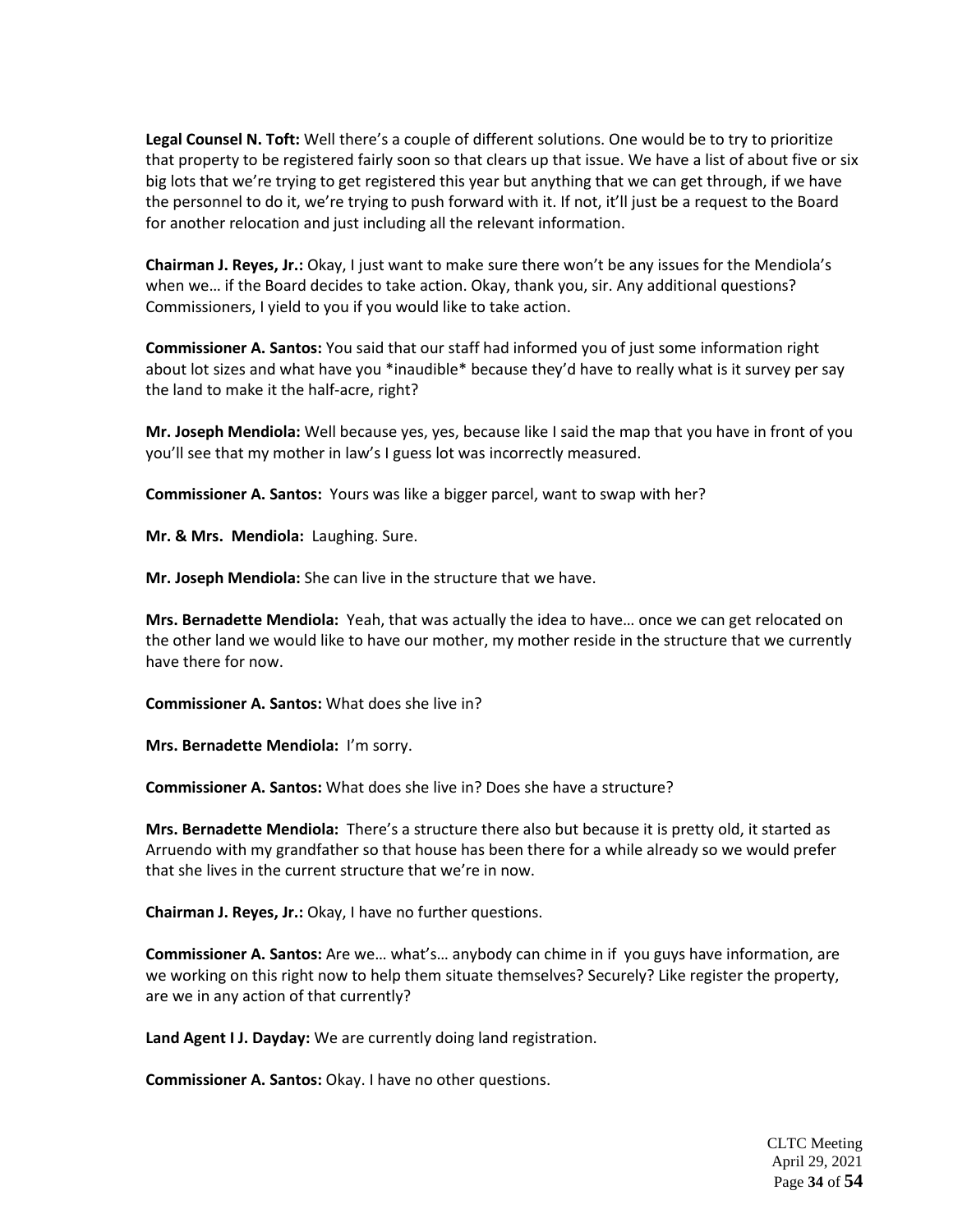**Chairman J. Reyes, Jr.:** Thank you, Commissioners. We can move to take action if you guys are ready please thank you.

**Commissioner A. Santos:** I'd like to make a motion to approve the relocation of Bernadette M. Mendiola to Tract 10316, Block 11, Lot 23 in the Municipality of Dededo with the conditions that the lease is paid in full and the property taxes are paid for a portion of Lot 10140 in Dededo for the tax years, 2014 to 2021.

**Mr. Joseph Mendiola**: That would be the new lot

**Commissioner A. Bordallo:** I second.

**Commissioner A. Santos:** That would be the new…

**Mrs. Bernadette Mendiola:** No, no, that's the old lot.

**Commissioner A. Santos:** The conditons.

**Mrs. Bernadette Mendiola:** Oh okay… oh, up to date on the currently lot that we have and that's the other concern I gave to her \*inaudible\* we had said, we are on unregistered land and I have been paying property taxes, so, you know and this is going on I guess the lease that I currently have but mine is unregistered but I'm still paying taxes on it.

**Commissioner A. Santos:** Thank you.

**Chairman J. Reyes, Jr.:** Let me just pause here for a second. Let's asks these questions; Ms. Jessica, given that there is a condition here, could you clarify or verify that the taxes that are paid today?

**Land Agent I J. Dayday:** Yes, they are. It was just given to me later on via email.

**Chairman J. Reyes, Jr.:** Okay, thank you.

**Land Agent I J. Dayday:** I apologize but that was because the staff report was submitted since last month.

**Chairman J. Reyes, Jr.:** Okay. And secondly, how about the lease; so that I want to make sure that when we make the motion that if there's no conditions needed that we move into the motion right so… is the lease paid in full?

**Land Agent I J. Dayday:** No. But I guess that would be up to the Board or if they don't have to pay that because that's a part of the SOP and that was why I put it there so that would be the Board to make that decision.

**Commissioner A. Santos:** No, no, that's good to know. Right. So the lease is not paid in full?

**Land Agent I J. Dayday:** No.

**Chairman J. Reyes, Jr.:** What has been paid?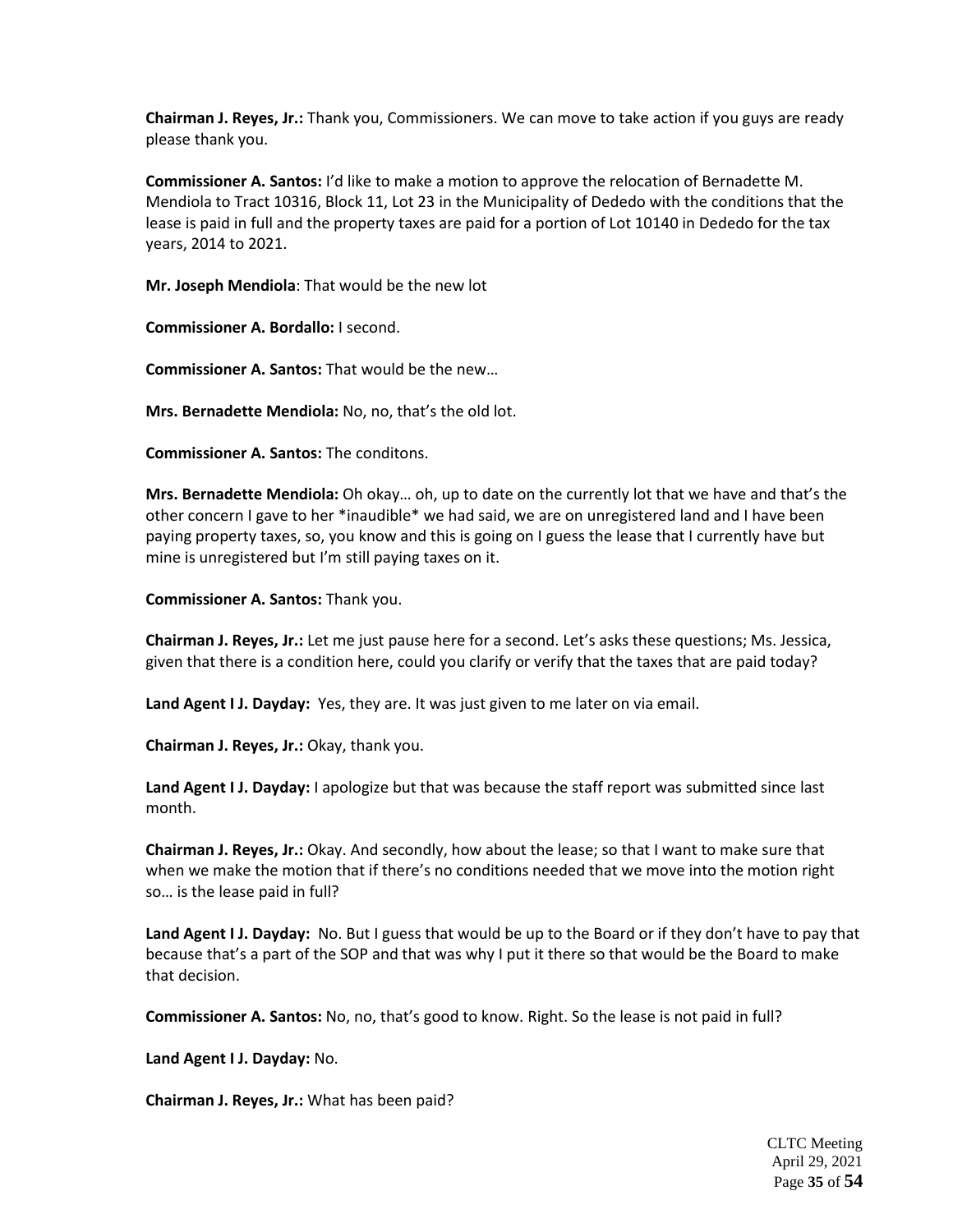**Land Agent I J. Dayday:** Her property taxes have been paid.

**Chairman J. Reyes, Jr.:** Okay, so there's just no lease payment at all; not half, not a quarter, not…

**Land Agent I J. Dayday:** Yes, there is some payments have been made but I just put that down because that's our process.

**Chairman J. Reyes, Jr.:** Understood. And we would make sure the lease is also paid, correct?

**Land Agent I J. Dayday:** Correct.

**Chairman J. Reyes, Jr.:** But do you know how much has been paid, Mrs. Mendiola? What's the balance?

**Land Agent I J. Dayday:** I would have to verify that one.

**Chairman J. Reyes, Jr.:** Okay, so let's make that a condition, make sure the lease is paid in full. And since, Ms. Jessica can validate that the taxes have been paid in full then we're okay with that, we don't need to make that as a condition. We just need to make sure that the lease is paid in full, is that okay?

**Mr. and Mrs. Mendiola:** Yes.

**Chairman J. Reyes, Jr.:** And then we'll make sure that she provides that. We'll just state it as a condition when we approve this… \*inaudible\*

**Commissioner A. Santos:** Your taxes are up to date?

**Mr. Joseph Mendiola:** Yes.

**Commissioner A. Santos:** And we have all of the records, right, Jess?

**Land Agent I J. Dayday:** Yes. I have it right here.

**Commissioner A. Santos:** For their taxes?

**Land Agent I J. Dayday:** Correct

**Commissioner A. Santos:** Okay so that one we can scratch out.

**Chairman J. Reyes, Jr. and Land Agent I J. Dayday**: Yes

Land Agent I J. Dayday: Can I just… I know you're going for a motion right now and I apologize, can we also include clearing and grading authorization and then the building permit authorization will come later but just so they can begin the clearing and if we can add that into the motion? Or request, clearing and grading authorization?

**Chairman J. Reyes, Jr.:** Okay.

**Land Agent I J. Dayday:** Thank you.

CLTC Meeting April 29, 2021 Page **36** of **54**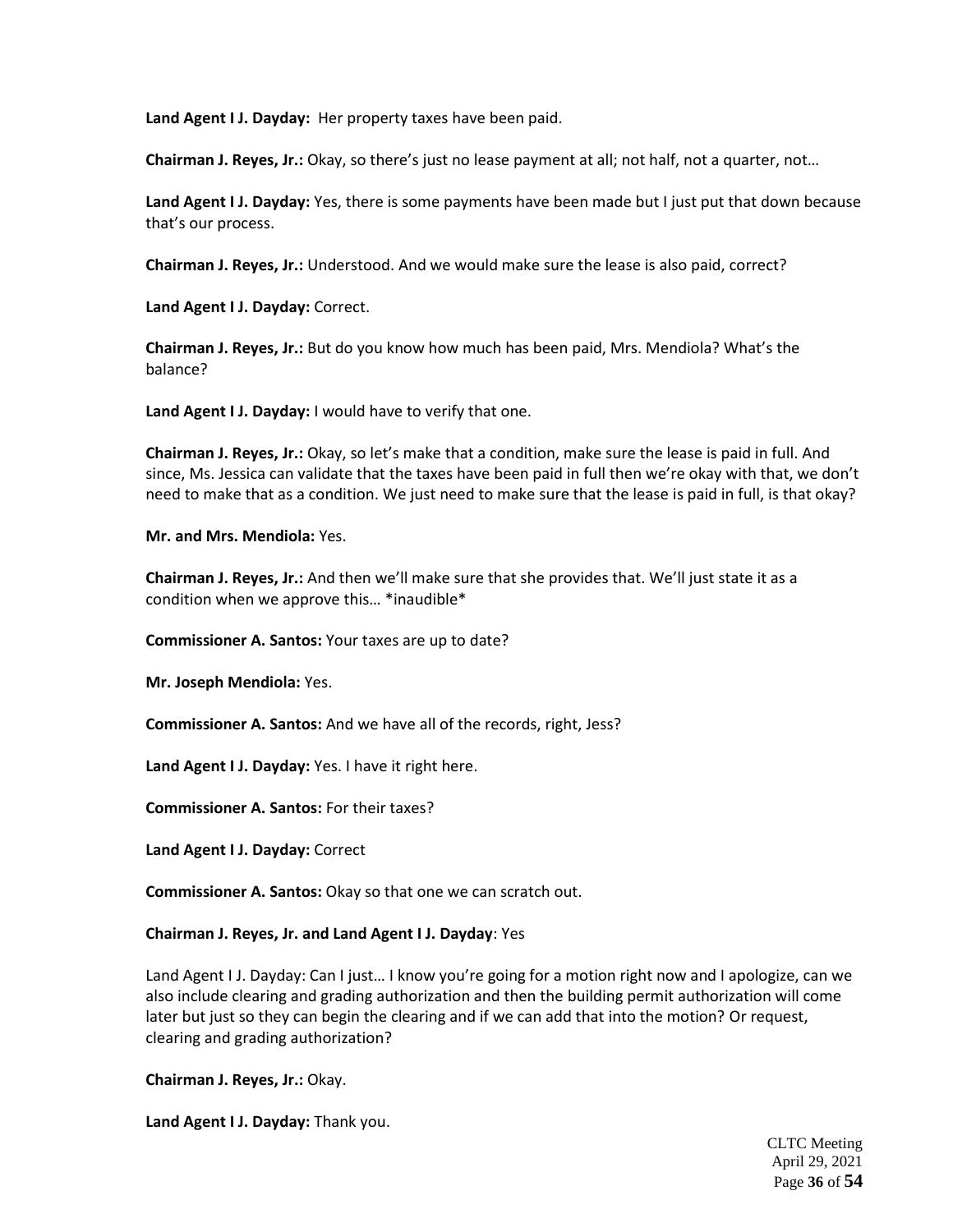**Chairman J. Reyes, Jr.:** So, relocation, clearing and grading and with the condition that the lease is paid in full. Is that your final answer Ms. Dayday?

**Land Agent I J. Dayday:** Oh yes. I'm sorry. Yes, correct.

**Commissioner A. Santos:** Just clearing and grading

**Land Agent I J. Dayday:** They do plan on building however they're still deciding on their building plans but they are ready it's just at a later time and they plan on doing Guam Housing.

**Chairman J. Reyes, Jr.:** I don't have any additional questions.

**Commissioner A. Santos:** Ms. Eileen?

**Chairman J. Reyes, Jr.:** Ms. Eileen?

**Land Agent II E. Chargualaf:** I do. Yes, shouldn't we add on this relocation also; are there any structures… I have a question, are there any structures on current property that they're going to be… that they're on now? So, we should conduct their inspection prior to their relocation?

**Chairman J. Reyes, Jr.:** Yes, Ms. Eileen, we discussed that.

**Land Agent II E. Chargualaf:** Oh, I'm sorry. I didn't hear it then.

**Commissioner A. Santos:** No, thank you.

**Chairman J. Reyes, Jr.:** No but yes, ma'am we did discuss that.

**Land Agent II E. Chargualaf:** Just clarifying, thank you.

**Chairman J. Reyes, Jr.:** Oh, yes, for sure Ms. Eileen. Thank you.

**Commissioner A. Santos:** Make sure we do this right!

**All**: Laughing.

**Chairman J. Reyes, Jr.:** Commissioners, any additional question or Ms. Eileen, anything else?

**Commissioner A. Bordallo:** None.

**Chairman J. Reyes, Jr.:** Thank you Commissioner Bordallo. So let's go ahead and \*inaudible\* and kind of redo our motion please.

**Commissioner A. Santos:** Relocation and clearing and grading permit authorization. Alright. So, I'd like to make a motion to approve the relocation of Bernadette M. Mendiola to Tract… do I have to state the prior or… from a portion of Lot 10140 in Dededo, Stampa Road, Dededo to Tract 10316, Block 11, Lot 23 in the Municipality of Dededo with the conditions that the lease is paid in full and I guess we'll make the motion for… with the condition that the lease is paid in full.

> CLTC Meeting April 29, 2021 Page **37** of **54**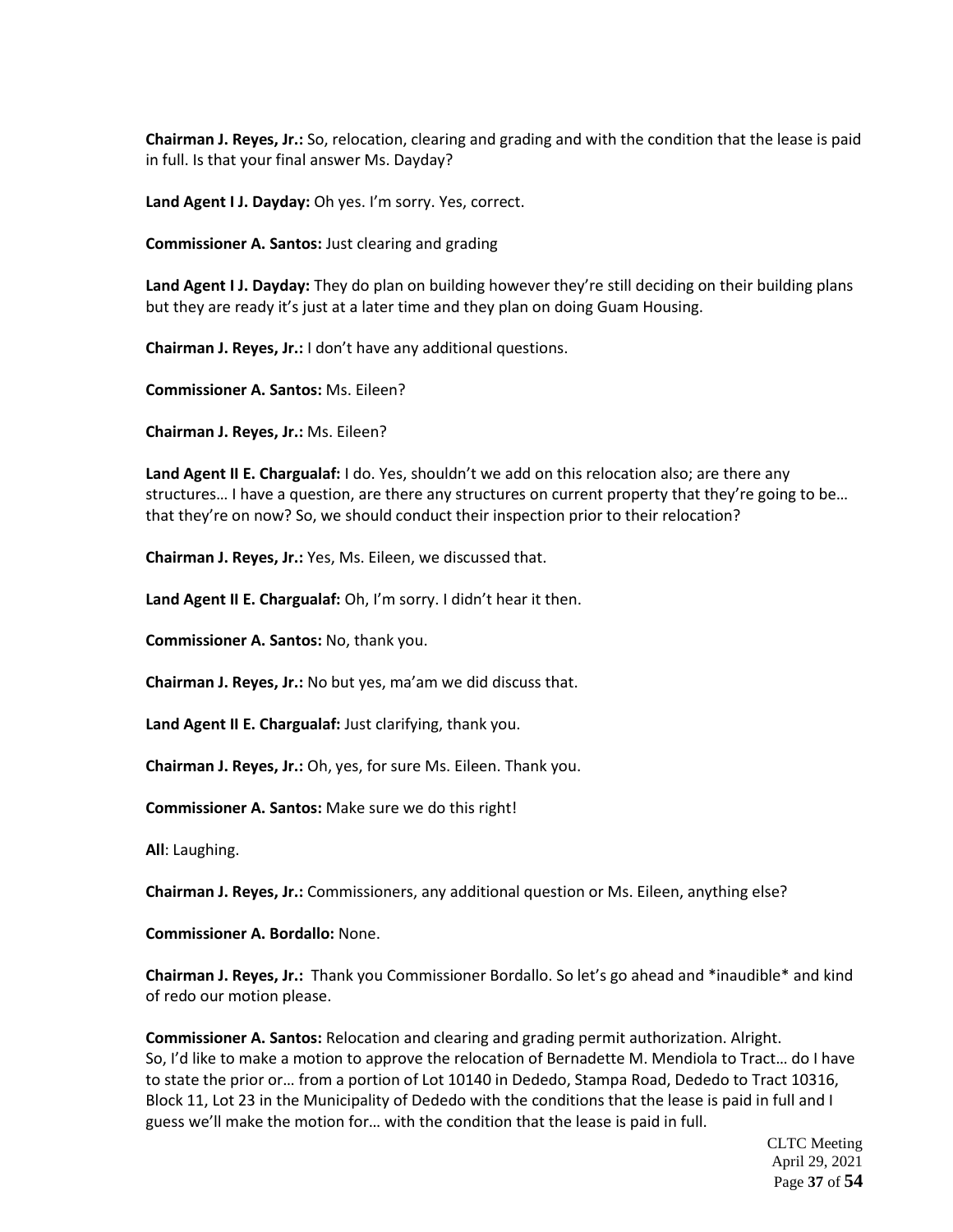**Chairman J. Reyes, Jr.:** Okay, thank you Commissioner Santos. May I get a second.

**Commissioner A. Bordallo:** I second.

**Chairman J. Reyes, Jr.:** Thank you, Commissioner Bordallo. Any objections?

**Commissioner A. Santos:** None **Commissioner A. Bordallo:** None

**Chairman J. Reyes, Jr.:** Hearing none. The motion passes to relocate Mrs. Bernadette Mendiola from a portion of Lot 10140 in Dededo to Tract 10316, Block 11, Lot 23 in Dededo with the condition that the lease is paid in full. Okay thank you.

**Mr. and Mrs. Mendiola**: Thank you.

**Chairman J. Reyes, Jr.:** And then we have one more.

**Commissioner A. Santos:** I'd like to make a motion to approve the issuance of clearing and grading authorization… to allow authorize to clear and grade the property to Ms. Bernadette Mendiola for Tract 10316, Block 11, Lot 23 in Dededo.

**Chairman J. Reyes, Jr.:** Thank you, Commissioner Santos. May I get a second.

**Commissioner A. Bordallo:** I second.

**Chairman J. Reyes, Jr.:** Thank you, Commissioner Bordallo. Any objections.

**Commissioner A. Bordallo:** None

**Chairman J. Reyes, Jr.:** Okay, hearing none. The motion passes to give authorization to Ms. Bernadette Mendiola for clearing and grading for Tract 10316, Block 11, Lot 23. Thank you, Mr. and Mrs. Mendiola for your patience and understanding and congratulations.

**Mrs. Bernadette Mendiola:** Thank you

**Chairman J. Reyes, Jr.:** Thank you for your time. Si yu'us ma'ase'. Okay Ms. Eileen next on please.

**Land Agent II E. Chargualaf:** Sir, that's all in the constituent matters. We can move forward now on item number…

**Chairman J. Reyes, Jr.:** Thank you land agents for your continued support and hard work. Okay. Next up on our agenda, we're going into our Fiscal Year 2025 but with that said, let's take a quick ten minute break, the time is 3:10 and we will return in ten minutes at 3:20 p.m. thank you.

#### Break: 3:10 p.m. – 3:25 p.m.

**Chairman J. Reyes, Jr.:** Good afternoon everybody, we're about ready to begin. Saina Bordallo – Commissioner Bordallo, could you hear us? Attorney Toft, could you hear us?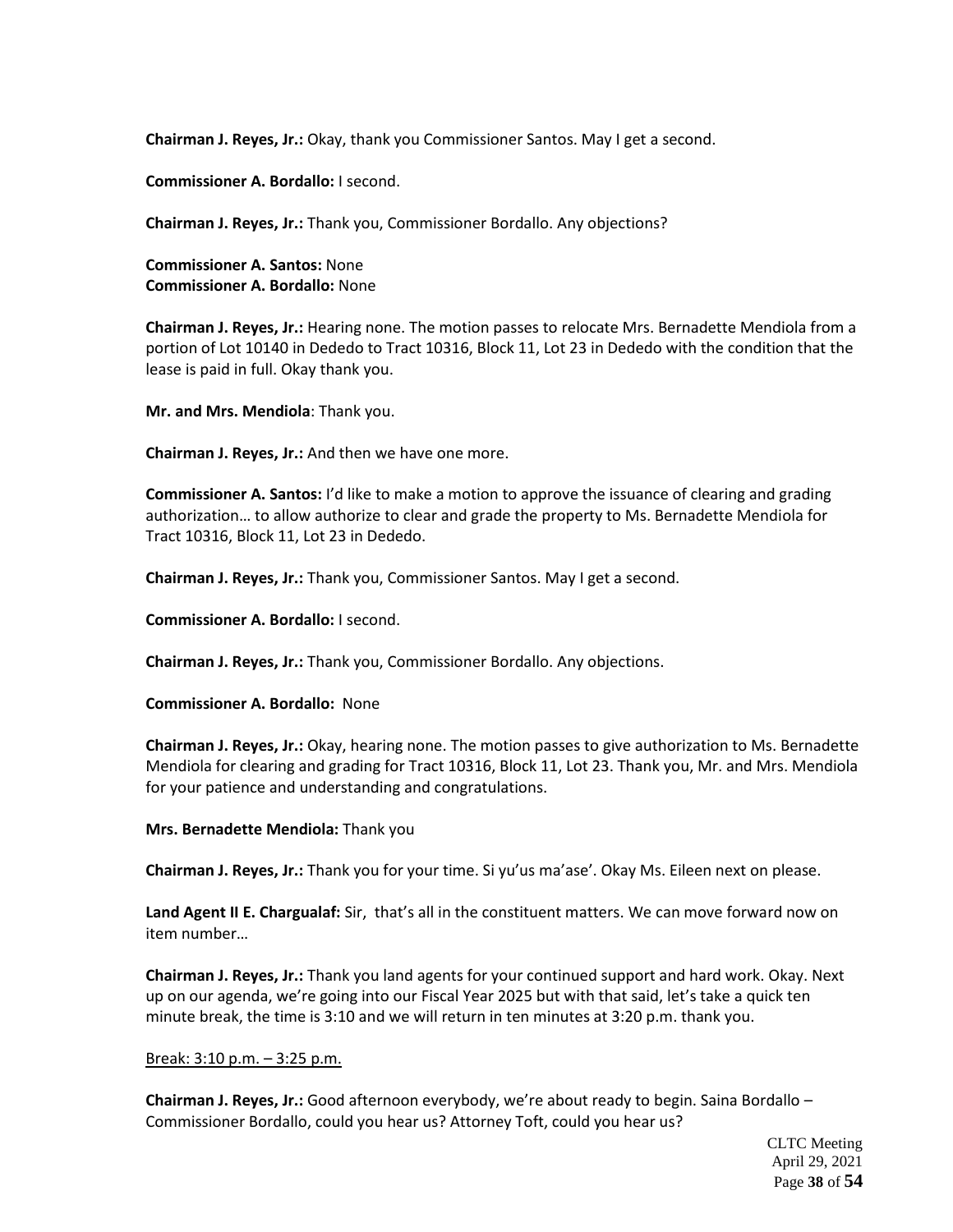**Legal Counsel N. Toft:** I could hear you, yeah.

**Chairman J. Reyes, Jr.:** Commissioner Bordallo, I still see you're on mute; can you hear us? Okay, we'll give Commissioner Bordallo a couple more minutes. Commissioner is \*inaudible\*

**Commissioner A. Bordallo:** I'm in.

# FY2020 Audit

**Chairman J. Reyes, Jr.:** Thank you so much Commissioner Bordallo. Okay, the time is 3:25 p.m. and we will resume our meeting and pass it over to Mr. Joey Cruz to go through our 2020 Audit.

**Program Coordinator III Joey Cruz**: Good afternoon Mr. Chair and Commission Members. My name is Joey Cruz, I'm the Program Coordinator for the Commission. As you know, our FY2020 Independent Financial Audit is completed and the Commission has received an unqualified opinion which is good. Our financial statements were prepared and presented fairly and within the general acceptance and accounting principles and \*inaudible\* related to the financial reporting.

**Chairman J. Reyes, Jr.:** Can we maybe up the volume for Joey's mic.

**Program Coordinator III J. Cruz:** Test… test…

**Chairman J. Reyes, Jr.:** That's better.

**Program Coordinator III J. Cruz:** Just to give you an inside of what our audit entails or what it convers is the Chamorro Land Trust Commission has three active funds that undergo an Independent Financial Audit annually which is required by law. Please note that the financial statements reported in the audit is reported as a whole; in other words, the respective \*inaudible\* statements, revenues, expenditures and changes in fund balances are combined when presented and report. The three funds are the Chamorro Land Trust Operations Fund; that fund from resources from the application fees, commercial leases-licenses executed prior October 2015 and any interest earned from our bank accounts. The allowable expenses are operational expenses. As you can see in the report I provided you, there's a five year projection that shows a downward trend of revenue collection. The second fund is the Chamorro Loan Guaranty Fund, the funding source for that fund is the payment of real property taxes also known as the pilot and interest earned from the respective bank related to that fund. The allowable expenses are the loan guarantees issued. So in other words if a loan guaranty should default then that fund would be the fund to pay for the loan balance or to bring the loan current prior to the Commission \*inaudible\* that fund also at year end 2017 had a \*inaudible\* transferred amount of three hundred twenty thousand one hundred five dollars and thirty-six cents. (\$320,105.36) to the General Fund. The third fund is the Chamorro Land Trust Survey & Infrastructure Fund, the funding source for this fund is the Commercial leases and licenses executed after October 2015; agriculture and residential lease payments, any sell of Government land and interest earned from respective bank accounts. The allowable expenses from the fund is the subdivision surveying, mapping and registration of tracts for residential and agriculture property, construction of infrastructure to include access roads, water and power, utility to service CLTC residential and agriculture tracts of land. This fund also at year end 2017 reported a permanent transfer out amount of three hundred twenty-one thousand two hundred sixty-two dollars and sixty-eight cents

> CLTC Meeting April 29, 2021 Page **39** of **54**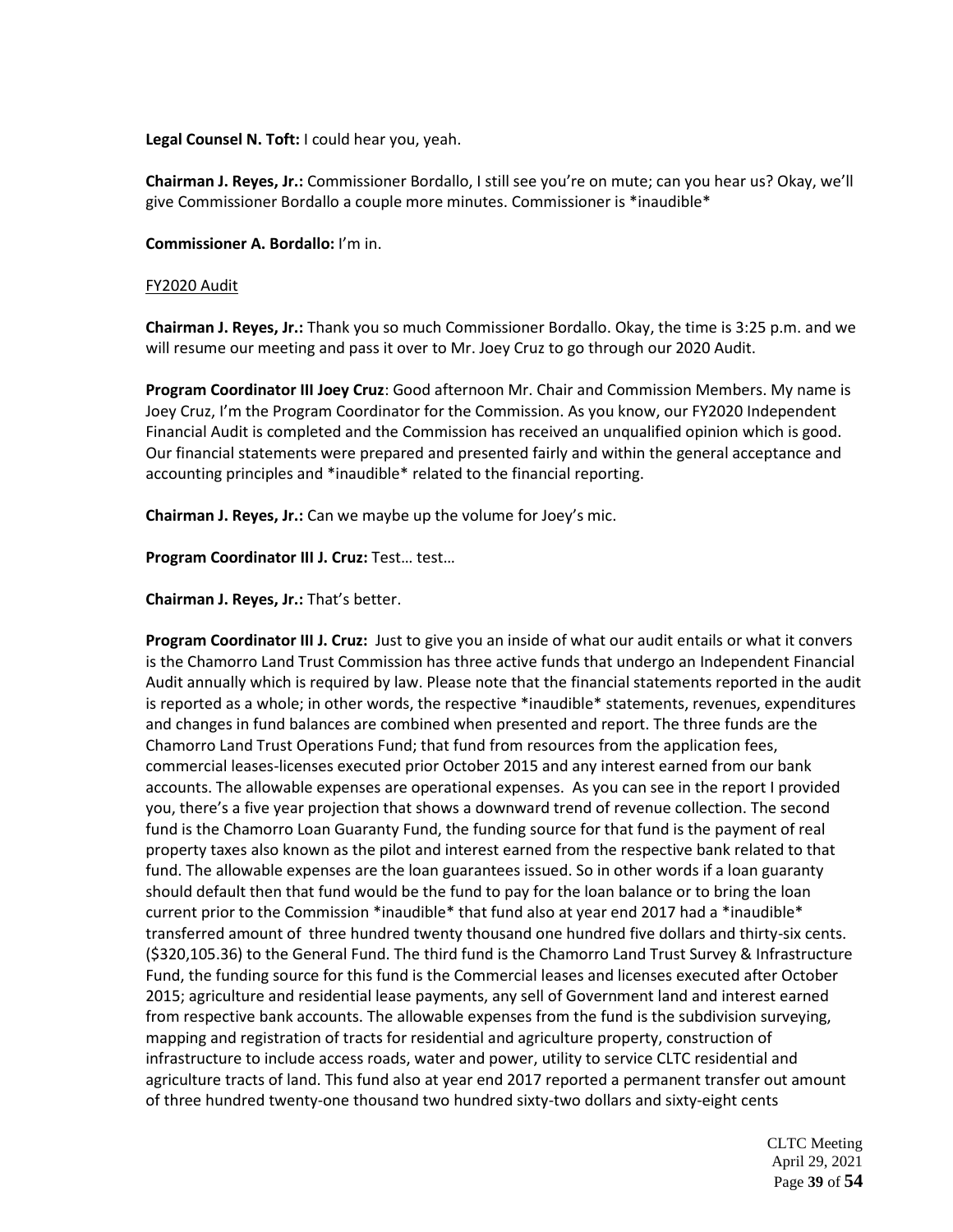(\$321,262.68) to the General Fund. Also, in your report is a projection, a five year projection that shows a downward projection but \*inaudible\* from 2023 to 2025.

**Chairman J. Reyes, Jr.:** Joey, could you pause there. Before you go over to the cons. So we did find out in the two funds where it totals over \*inaudible\* forty thousand right that's been transferred out in 2017. What is the… I know when I first joined the Commission you had shared that there has been numerous attempts where \*inaudible\* that were sent over to see if that's recoverable. When was the last time that we've reached out in light of that, and what are our other options to continue to request for these monies to come back to the vendors.

**Program Coordinator III J. Cruz:** The action taken is what it is it's already a permanent transfer out but we did send Director Bern, the DOA Director a letter requesting for the amount to be returned. Unfortunately there has been no action for the amounts that were transferred out in 2017. And then for FY2020, we did record some receivables from the General Fund and just yesterday we had delivered a letter to Director Bern about the immediate reimbursement and the deposits of that money to the respective accounts. Since we're on that topic, the letter will also entail that we request that the \*inaudible\* under the custody of DOA that the account names be changed, two account names be changed and they add the Chamorro Land Trust name in the other account.

**Chairman J. Reyes, Jr.:** That was from the audit, right?

**Program Coordinator III J. Cruz:** Yes, yes, from our 2020 audit.

**Chairman J. Reyes, Jr.:** Okay so that request for the receivable, do you know what that amount is for Fiscal Year 2021?

**Program Coordinator III J. Cruz:** For the Chamorro Loan Guaranty Fund, the received amount from the General Fund is one hundred fifty thousand five hundred seventy-seven (\$150,577.00). For the Chamorro Land Trust Survey & Infrastructure Fund, the receivable amount from the General Fund is two hundred seventy-eight thousand eight hundred eighty-nine (\$278,889.00).

**Chairman J. Reyes, Jr.:** Thank you. And I'm sorry, just to clarify these would be transferred back to Chamorro Land Trust?

**Program Coordinator III J. Cruz:** We requested for the reimbursement and \*inaudible\*to the respective banking.

**Chairman J. Reyes, Jr.:** And so maybe educate the Commissioners a little more as well on why we would have to request for that to be reimbursed or…

**Program Coordinator III J. Cruz:** What happens is that is when these revenues are collected, it's received into the Government of Guam \*inaudible\* General Fund daily collections, at the end of every month we monitor whether there was any deposits made or any transfer of those revenues. Unfortunately, since 2018 there has been no remittance or deposits of any revenues earned from 2018 to again FY2020. The only deposits that are affected in our financial system because we \*inaudible\* although, they're in the custody of DOA \*inaudible\* so if you see the revenue report that I provided in other \*inaudible\* it's detailed as to the amount of interest that each \*inaudible\* which is roughly a little over three dollars (\$3.00) for one account and few cents for the other account so that's

> CLTC Meeting April 29, 2021 Page **40** of **54**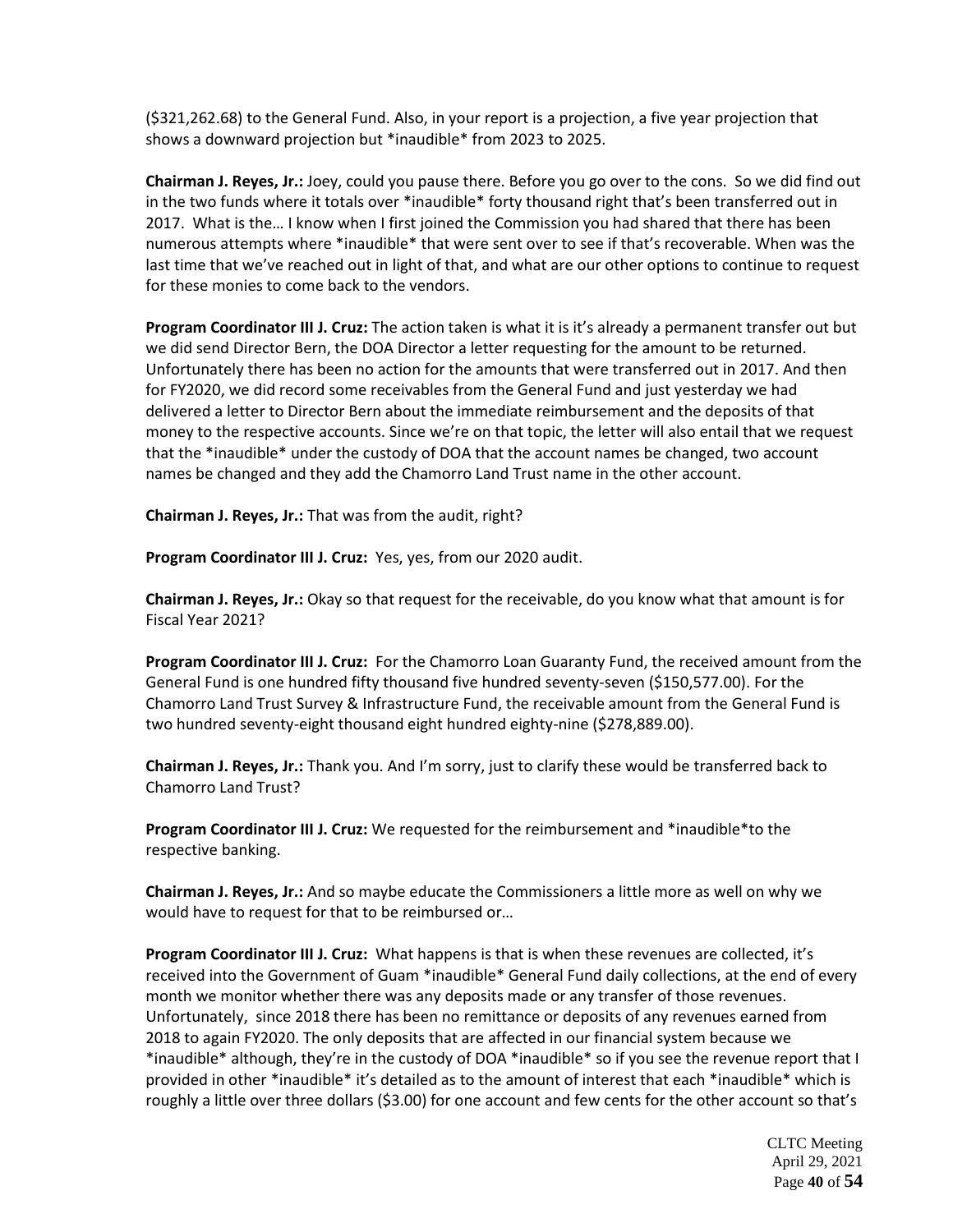how the... and because the money is not remitted or deposited to there's \*inaudible\* bank accounts it's reported as a receivable from the General Fund.

**Chairman J. Reyes, Jr.:** Now, the two deposits that you stated for the Loan Guaranty Fund and the Survey Infrastructure Fund; is that just for Fiscal Year 2020 or is it accumulative from 2018 to 20?

**Program Coordinator III J. Cruz: It's accumulative from 2018 to \*inaudible\*** 

**Chairman J. Reyes, Jr.:** Because we are 2019, right? Okay, alright I just wanted to clarify that. Commissioners, I just wanted to pause there just to get some clarity. Any questions?

**Commissioner A. Bordallo:** Yeah, when are we going to get the money?

**Chairman J. Reyes, Jr.:** Yes, I was just about to ask Mr. Cruz. So, Mr. Cruz, when did you send Mr. Bern that letter?

**Program Coordinator III J. Cruz:** The letter was dropped the DOA Director's Office yesterday, April 28, 2021.

**Chairman J. Reyes, Jr.:** Okay. Thank you.

**Program Coordinator III J. Cruz:** Aside from the audit report regarding our finances; a management letter also accompanies the audit report. In that audit report or in that management letter; \*inaudible\* there's a section there that's related to control deficiencies for FY2020 in numerous, restated and new comments regarding some of the processes regarding lease issuances.

**Chairman J. Reyes, Jr.:** Okay.

**Program Coordinator III J. Cruz:** Number one, under leases; Commercial, this is related to Kwikspace. Kwikspace doesn't have any current or active commercial license or lease with the Commission; although, on May 14, 2008, GEDA submitted a letter to CLTC requesting for approval from CLTC by a way of a Grant Easement. Number two, \*inaudible\* Guam Ancestral Lands Commission, the easement will be for a 60 foot wide by 165 feet long at a rate of twenty cents per square meter which \*inaudible\* hundred eighty-three dollars and ninety-four cents (\$183.94) monthly or two thousand two hundred seven dollars and twenty-eight cents (\$2,270.28) annually which is the amount that they have been paying. On June 25<sup>th</sup> the Board approved the Grant of Right of Way Easement request presented by GEDA. A Grant of Right of Way Easement was prepared but was not finalizes. Aside from the Grant of Right of Way Easement, our Administrative Director had rose the idea or submit a land swap with former GALC Executive Director Mr. Angoco for ancestral property that is currently being occupied by CLTC lessees. So currently, CLTC has some lessees who have leases on ancestral properties. Although, as of today there's been no action.

**Chairman J. Reyes, Jr.:** And all of this had transpired since 2008?

**Program Coordinator III J. Cruz:** The Administrative Director request transpired I think last year or the year before. 2019, I believe.

**Chairman J. Reyes, Jr.:** Okay.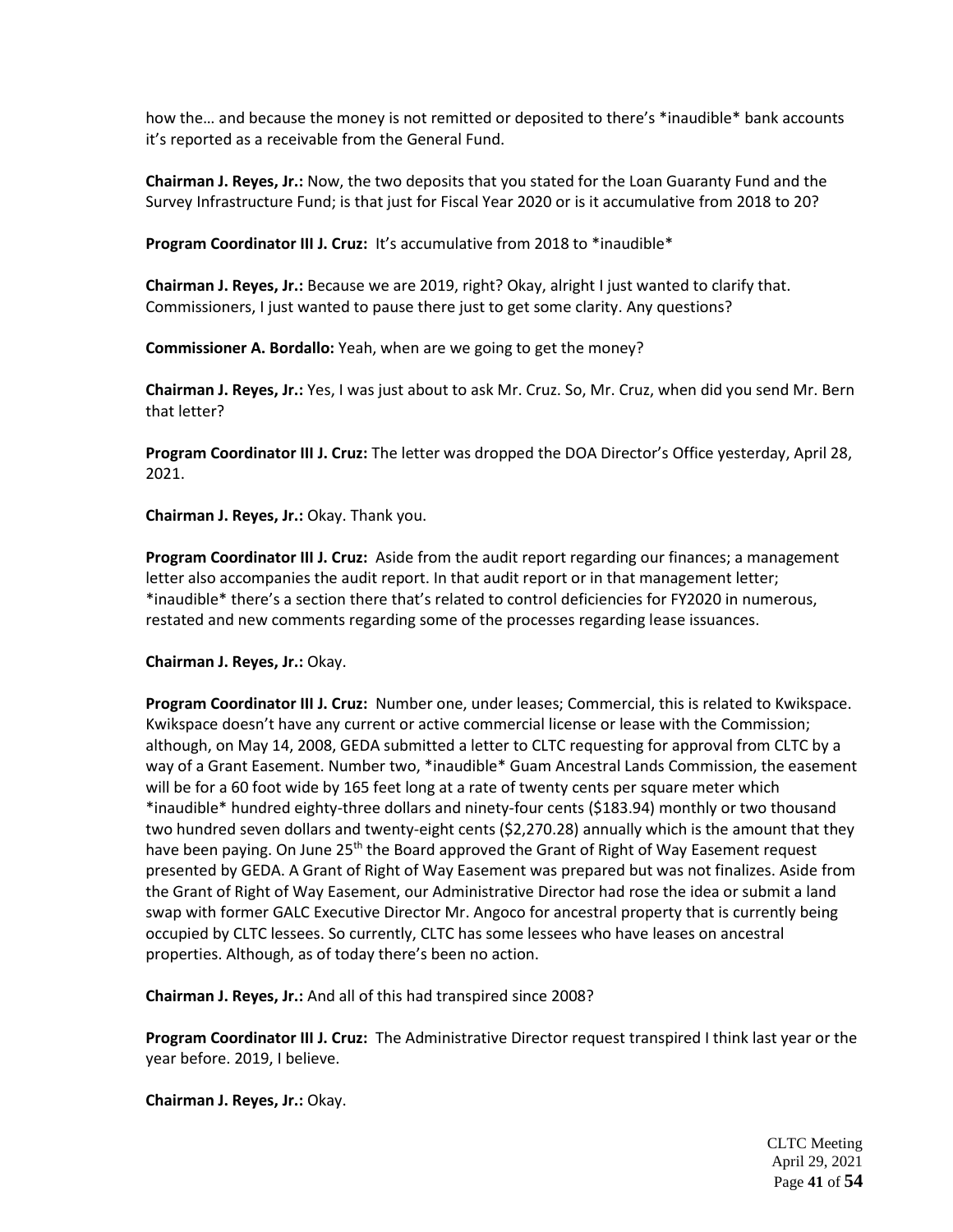**Program Coordinator III J. Cruz:** Although, to correct the comments in the management letter; we will be preparing the property information to present to the Board for commercial use.

**Commissioner A. Bordallo:** Can I interrupt you for a minute?

**Chairman J. Reyes, Jr.:** Yes, ma'am.

**Commissioner A. Bordallo:** On the Deloitte Audit Report, there was a letter written to our Director Mr. Hattig; and in that letter there are lease agreements that properties have expired that's on Appendix D. And the question is, because this Management letter was given, this was brought to the attention in 2019 for the same property… we haven't had an answer to.

**Program Coordinator III J. Cruz:** Yes, ma'am. The Item A and Item B, all relate to commercial leases or licenses and what we're doing now is packaging all the expired leases or licenses and to include the property mentioned on Item A to present to the Board for consideration for commercial use. So, we are going to request through the Administrative Director that this item be placed on the next board meeting for consideration. And then we can start the process of the 33-95.

**Commissioner A. Bordallo:** And even there's lease agreements that were not given to the Guam Legislature for approval that's agricultural, section c.

**Program Coordinator III J. Cruz:** Yes Commissioner Bordallo. We have prepared a report to address all of the items that were mentioned in the management letter.

**Commissioner A. Bordallo:** I just have a question. How much land is there as far as assets is concerned that Chamorro Land Trust owns because it's not in our financial as far as land inventory and how are we to know when land is being sold. We don't even know these lands.

**Program Coordinator III J. Cruz:** The Audit Report on page 5, number 4; challenges and accomplishments it details how much land the Commission currently has in its own inventory. As of September 30, 2020, CLTC's land inventory total 11,666.88 acres.

**Commissioner A. Santos:** 666.88?

**Commissioner A. Bordallo:** Acres?

**Commissioner A. Santos:** 11,668.38?

Program Coordinator III J. Cruz: 11,666.88 acres?

**Commissioner A. Santos:** 66 or 68, Joe?

**Commissioner A. Bordallo:** So what page is that again, Joey?

**Program Coordinator III J. Cruz**: Page 5 of the audit report.

**Commissioner A. Santos:** it says, 11,668.38

Multiple conversations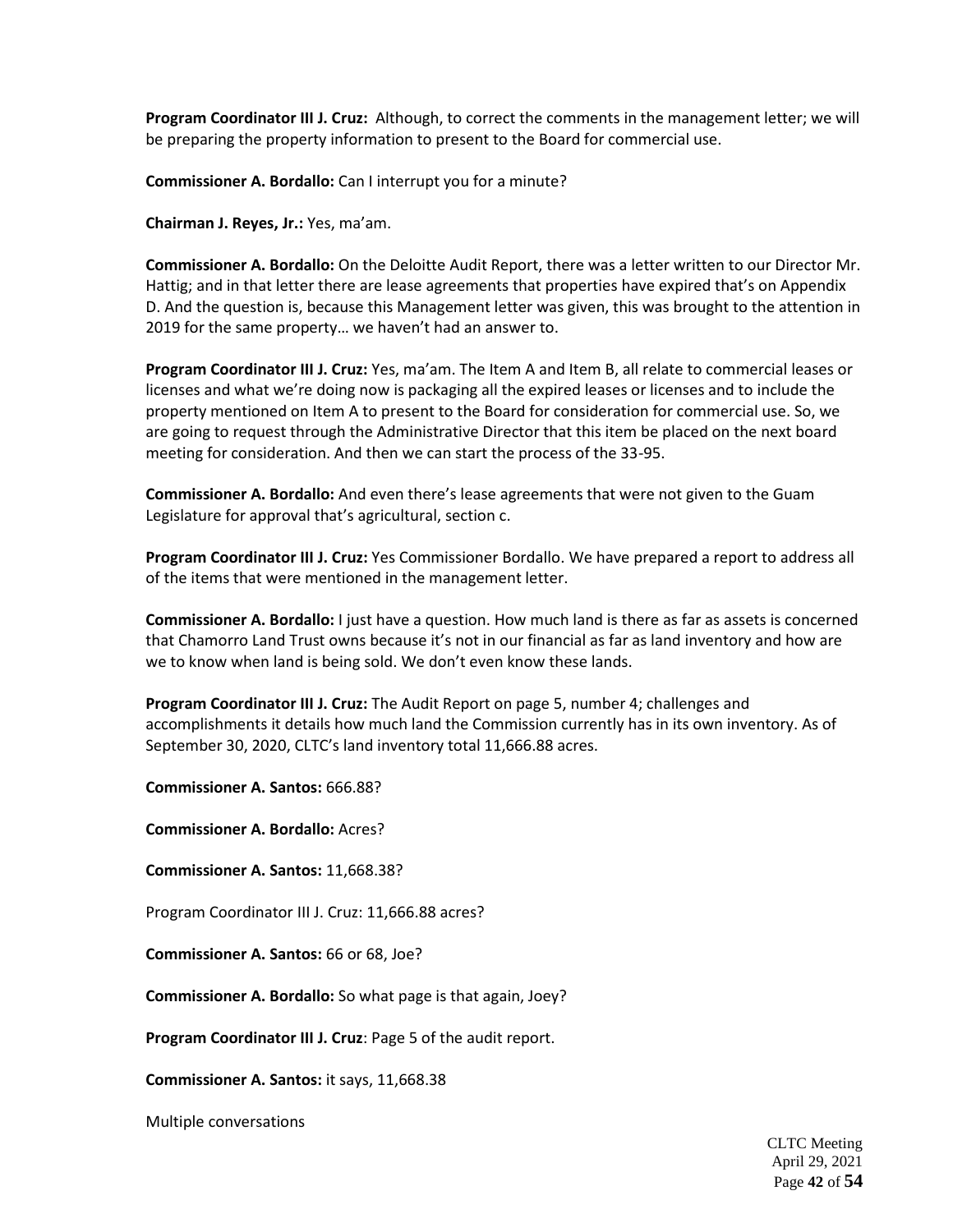**Commissioner A. Bordallo:** But it doesn't give a value, right?

**Commissioner A. Santos:** Oh… I'm sorry my bad.

**Program Coordinator III J. Cruz:** Excuse me?

**Commissioner A. Bordallo:** It doesn't give a value?

**Program Coordinator III J. Cruz:** No, as far as our land valuation there's \*inaudible\* GASB 52 so if we don't receive any commercial gain from the property we don't include it as part of our land valuation. So, for instance, if a tract of land has five hundred lots but only four are leased, in our total land valuation only the four lots are included.

**Commissioner A. Bordallo:** It shows in the financial.

**Program Coordinator III J. Cruz:** Yes, ma'am correct.

**Chairman J. Reyes, Jr.:** Okay, thank you, Joey. Commissioner Bordallo, do you have any other questions there?

**Commissioner A. Bordallo:** No. Just continue. Because he brought up leases, I had a question on that.

**Chairman J. Reyes, Jr.:** There's a few more that he'll be getting into.

**Program Coordinator III J. Cruz:** For Item B, under Leases Commercial, again we will prepare a package of all Commercial Leases that have expired leases or licenses or no lease or license in place but we are collecting revenue to present to the Board for consideration for commercial use.

**Chairman J. Reyes, Jr.:** Joey do you….

**Commissioner A. Bordallo:** Are those business still exists, Joey?

**Program Coordinator III J. Cruz:** Yes, ma'am.

**Commissioner A. Bordallo:** Joey, they still exist?

**Program Coordinator III J. Cruz:** Yes, majority of the business related to the property listed in item B are mainly telecommunication companies.

**Commissioner A. Bordallo:** Okay, you can continue.

**Program Coordinator III J. Cruz:** Mr. Chair, do you have any questions?

**Chairman J. Reyes, Jr.:** No, please proceed. Oh, I'm sorry, if you're going to wrap up on the Commercial leases, you'll be able to provide the Commission in next month's regular meeting a plan on how to address these?

> CLTC Meeting April 29, 2021 Page **43** of **54**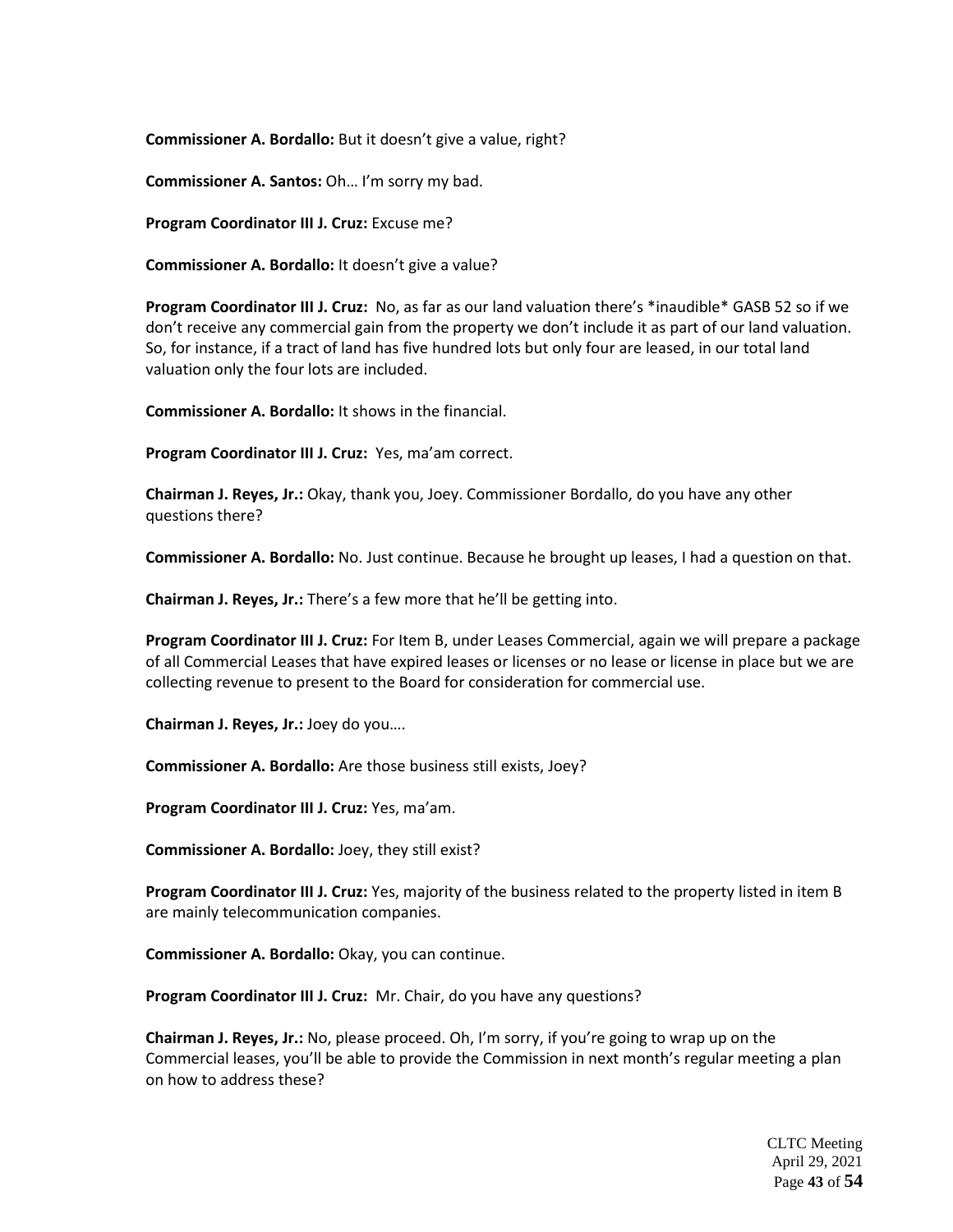**Program Coordinator III J. Cruz:** Yes, we'll prepare I guess you can call it a license end report to give you a history of the licensee and whether they have a balance on their account or not but also we will in our report we will recommend, we'll provide our recommendation for the use of the property whether it's to continue for commercial use or not.

**Chairman J. Reyes, Jr.:** And you will work closely with Attorney Toft?

**Program Coordinator III J. Cruz:** Yes. Yes.

**Chairman J. Reyes, Jr.:** Okay. You can proceed please thank you.

**Program Coordinator III J. Cruz:** Now, also in the management letter there's comments regarding agriculture and residential leases. All of the concerns listed in the Management Letter have corrective actions that could take place to ensure compliance of existence statutes. What we will begin to do is review all the constituent files prepare a staff report that would entail the questionable action and the recommended action to take to correct the personnel actions. Again, we will request this through the Administrative Director to be placed in the May, 20, 2021 agenda.

**Chairman J. Reyes, Jr.:** Okay. Joey, real quick on the leases; for agricultural and residential, I was trying to find it but how many do we have in question here?

**Program Coordinator III J. Cruz:** Eight.

**Chairman J. Reyes, Jr.:** Eight total?

**Program Coordinator III J. Cruz:** Yes.

**Chairman J. Reyes, Jr.:** Okay. Now, with that eight knowing that it's been identified by the auditors; is there a plan to maybe or can there be a plan to review the files that they have; a, to make sure that we can either categorize any other issues or… I'm hoping that there's no issues in those files.

**Program Coordinator III J. Cruz:** Yes, sir. Currently what had happen or what occurred last week was that the Management Team and the Review Section had met, because of all the comments in the Management Letter \*inaudible\* to try to devise a plan on how we're going and what we can do to correct all the questionable actions. In review of all the files maybe \*inaudible\* but we are still researching to what extent or what type of actions are needed. But we will prepare a preliminary report and it will entail the types of actions or questionable actions that we encountering and the corrective action; because for example, the switch and transfer list is made up of constituents who switched date and times and constituents who transferred their application rights to another individual but the applicant is still living; so the only corrective action to address that type unlawful action is to revert although, like Lydia had mentioned earlier is that there are some constituents who had built houses already on the property. And those constituents either may build the houses with their own financial resources or they got loan guarantees from the Commission. And then there's other constituents who had surveyed the property already. And there's just the remaining balance of the remaining constituents \*inaudible\* so we will put together a report that would entail the unlawful action and the recommended solutions. If there's more than one solution that's allowable by law, we'll put it and present it to the Board for it's \*inaudible\*

> CLTC Meeting April 29, 2021 Page **44** of **54**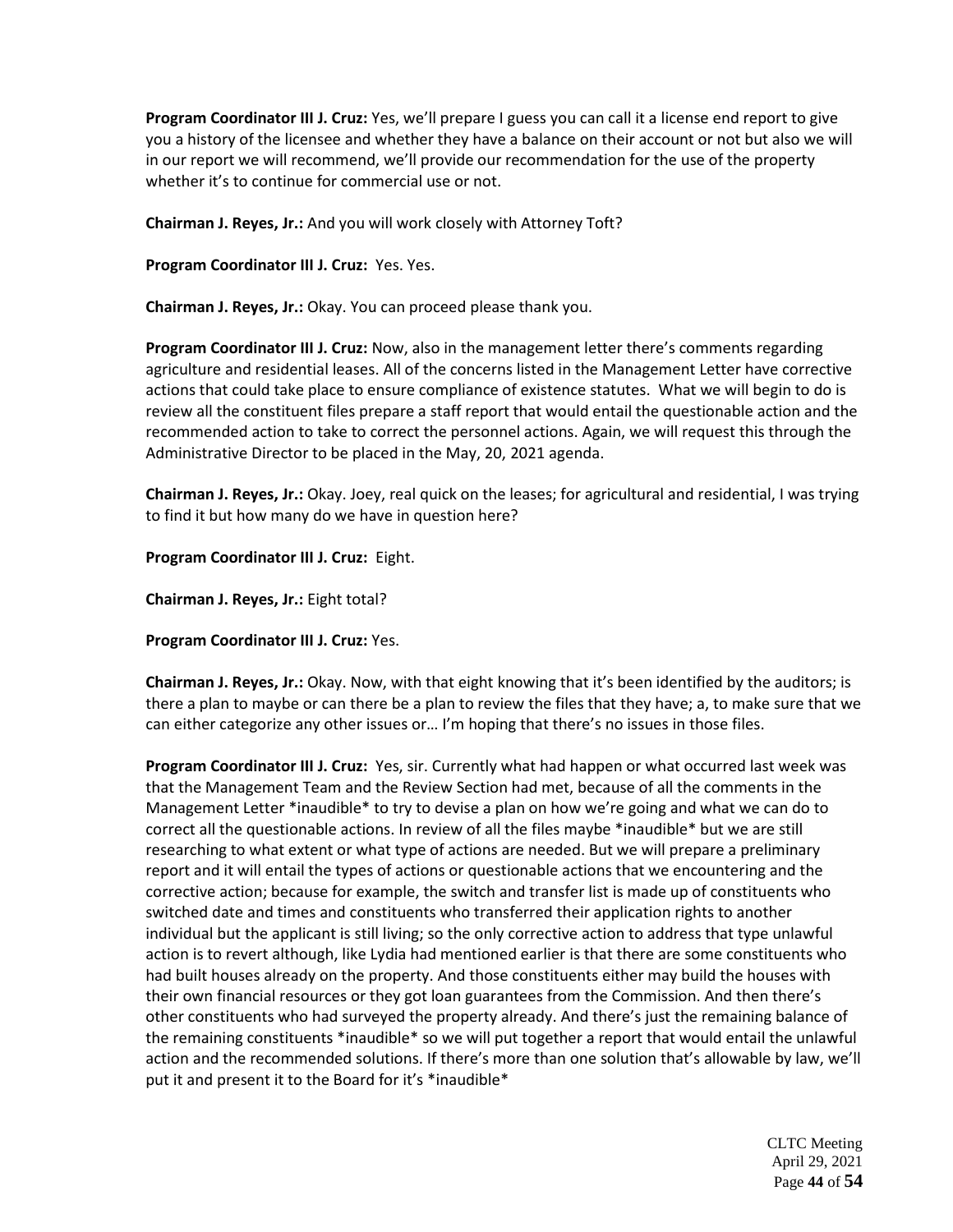**Chairman J. Reyes, Jr.:** Okay, and then in regards to just the ones that were brought up by the audit; how far back do those ones stem?

**Program Coordinator III J. Cruz:** The Null and Void?

**Chairman J. Reyes, Jr.:** No, just the ones that came up in the audit.

**Program Coordinator III J. Cruz:** The questionable one?

**Chairman J. Reyes, Jr.:** Do you know what years?

**Program Coordinator III J. Cruz:** Everything from the audit was a restatement from 2019 which the action that is questionable occurred in 2019 or in 2020. But there may be a couple that for example under agricultural, item b, the takeover by a beneficiary from an unqualified applicant that occurred years ago, several years ago; I can't give you an exact ….

**Chairman J. Reyes, Jr.:** Understood. Okay, I look forward to the additional research that's going to be done for these and categorize them to make sure that… and if there are any other ones that could be related or similar circumstances; to be \*inaudible\* those files. And I know that there may have been a review of files a few years ago or however long back, if it warrant another round, I leave it up to you guys to let us know that it warrants another round. Because then it's also going to drain our resources and managing our current constituent matters so definitely collaboratively work with the team so that we have a plan or a path forward and if we have to put a pause on things to focus on the cleanup then we could definitely consider that.

**Commissioner A. Santos:** Right. Right please.

**Chairman J. Reyes, Jr.:** But that's kind of do some analysis to give us what we are looking at here.

**Program Coordinator III J. Cruz:** We definitely will. Our main objective is to ensure that any plan that we come up with doesn't impact our day to day operations, because there's constituents who come in here \*inaudible\* for water or power because of humanitarian reasons or things of that nature so it's going to be a plan that considers the needs of our constituents. The last thing we want to do is put a hold to our day to day as much as we'd like to to get things \*inaudible\* but we still have to be able to respond to the needs of our constituents.

**Chairman J. Reyes, Jr.:** We're still going to have to go out to the field and do inspections \*inaudible\*

**Commissioner A. Santos:** I think what I asked, Joey, the Null and Void list; can you refresh my memory on how we came up with the Null and Void list… so I was thinking right, categories – subcategories, did we give them leases already and they have transferred or they're applicants… did we- what did we scrub how did we find those numbers, right?

**Program Coordinator III J. Cruz:** Initially the files were reviewed by the Attorney General of Guam in relation to the Barrigada Heights issue. After they reviewed the \*inaudible\* the Attorney General issued an opinion and because the Act or the Rules and Regulations allow for a constituents or constituents to switch application date and time and a living applicant to transfer their application, those leases that were issued were deemed Null and Void. So the Null and Void listing we have today are all people who were awarded leases and who switched date and time and transferred application.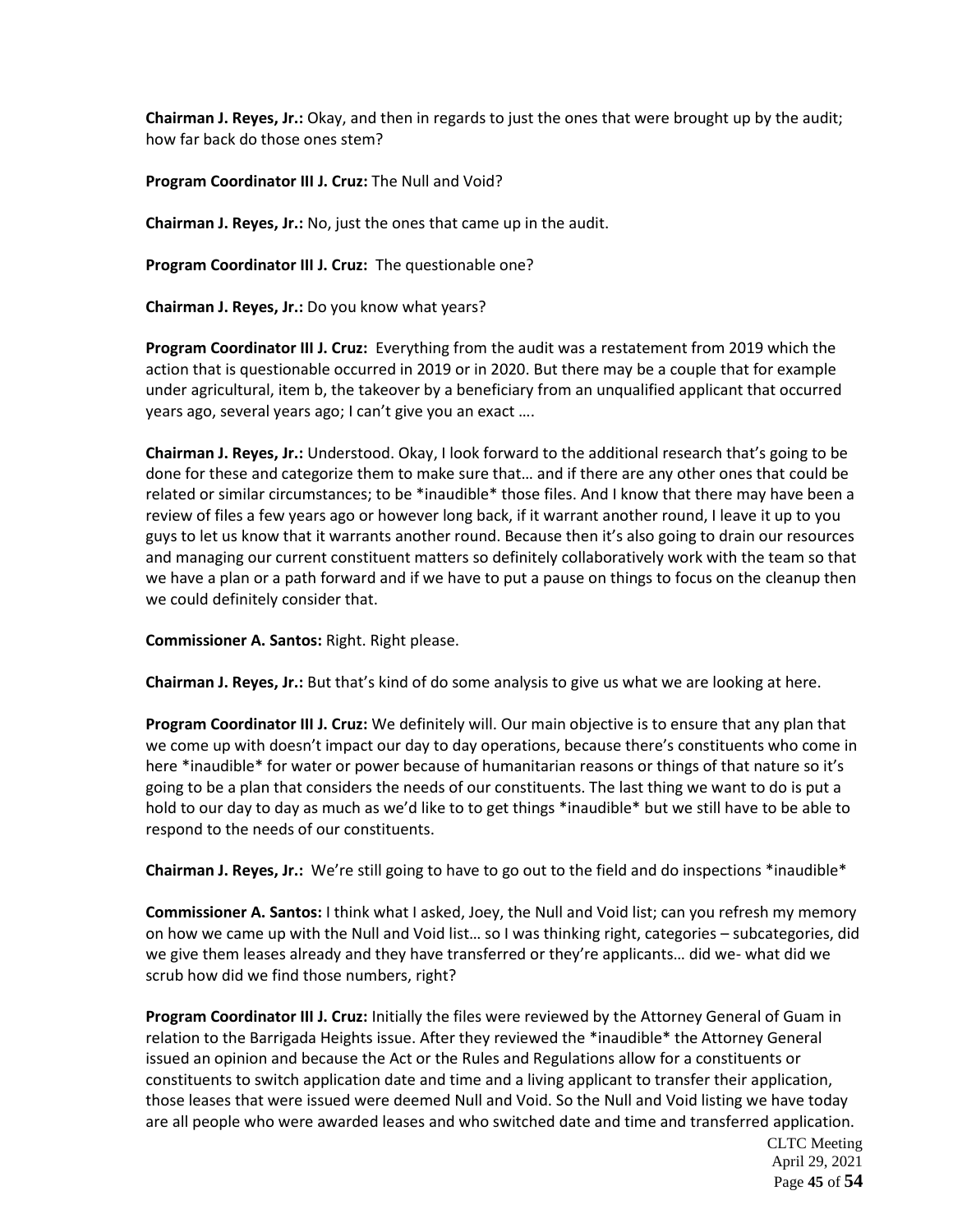### **Commissioner A. Santos:** So, who already have leases?

**Program Coordinator III J. Cruz:** Yes, yes.

**Commissioner A. Santos:** Okay. Do we know if there are any applicants who are still at the applications stage who have switched.

**Program Coordinator III J. Cruz:** Yes, there is. Unfortunately, we won't be able to provide you with a definite number but we can say there are applications or applicants still without leases that have switched date and time or have transferred their application to an individual while they're still alive.

**Chairman J. Reyes, Jr.:** So, remember, Ms. Lydia talked about the twenty-eight; that was the initial list and so \*inaudible\* that there may be more.

**Program Coordinator III J. Cruz:** The probability is high. There is more.

**Commissioner A. Santos:** Right right. I just wanted something to clear that. But that will be addressed too with whatever you're going to be analyzing you know right with the operations of the office, right, Joe?

**Program Coordinator III J. Cruz:** Yes, and just to inform you; aside from the Null and Void listing, we have other projects. Attorney Toft had mentioned the Land Registration, the constituent prior to me is located on Lot 10140, just to let you know the process serving for Land Registration for Lot 10140 has commenced already. We'll provide you guys of an update of how far we got already at the next board meeting. But although it is kind of difficult to locate private land owners that's the difficulty we're facing, is locating private land owners. Although we are researching to like Guam Election Commission, Revenue and Tax, the Postal Service to try to get addresses or contact numbers or things of that nature. We've also posted a listing on our Facebook page, so we're utilizing every resource we have to try to get a hold of \*inaudible\* to speed up the land registration, the process serving for the land registration of Lot 10140. Aside from the Land Registration, we also have the Land Inventory which is another critical part of our day to day operations. Unfortunately, we have some lessees or we have properties that have been awarded the whole triple quadruple times to different individuals. So understanding what land we have available would allow us to transfer people who was the second awardee to a specific lot, third awardee, fourth awardee; so that's something that we're currently working on also. So we have a lot of projects so in our plan projects will be considered. And just for the sake of disclosure, to include the Administrative Director, we're a staff of twelve so we have a lot on our plate. But we will get it done.

**Commissioner A. Santos:** Thank you, Joey.

**Chairman J. Reyes, Jr.:** Okay.

**Program Coordinator III J. Cruz:** Item number 2, The Special Funds, this has been addressed already by us sending a letter to Director Berns's office yesterday. It's regarding the receivable for the General Fund.

**Chairman J. Reyes, Jr.:** Okay.

CLTC Meeting April 29, 2021 Page **46** of **54**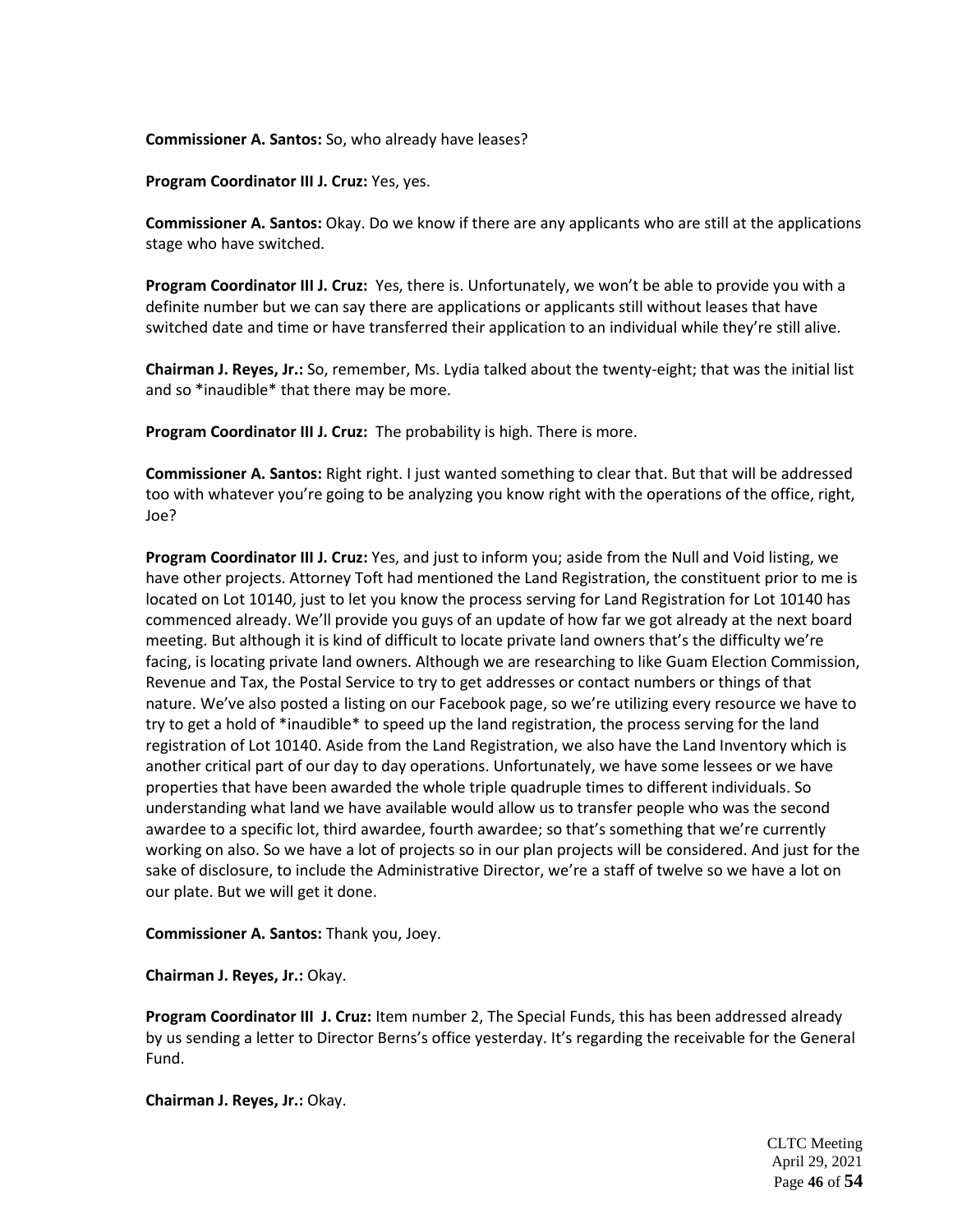**Program Coordinator III J. Cruz:** And then, item number 3; The Lease Receivables, what happens is that when we close our books on September 30, 2020, the Commission prepares its financial statements and records its revenues and expenses based on availability and \*inaudible\* so any payments made from October to December 2020 three months after the Fiscal Year ends that relates to any invoices for the prior Fiscal Year which is 2020; we report that as revenue. So, because the amount of revenue that was recorded during that time, we didn't report any allowance for \*inaudible\* because we were anticipating that some payments will be made in January through March which is during the time of the audit \*inaudible\* so that's what item 3 receivables is related to is the recognition of \*inaudible\* rental payments. Although, we did do an audit adjustment to report the allowance from our program but we are also tracking it ensuring that the lessee is aware that this is their arrears \*inaudible\*. So, on the first week of May letters will be sent to our Commercial lessees or licensees regarding their account balances and an account statement will be provided to them so they can cross check with their payment schedule also. So that will be addressed.

Number 4; Bank Accounts, like a mentioned earlier, a letter was delivered to Director Berns' Office yesterday regarding bank accounts.

Section 2, Other Matters; The Lease Revenues, this is related to the revenue collection from the Guam Racing Federation. Public Law Number 34-142 authorized CLTC to lease Lot 7161-R1 in Yigo for a period of up to fifty years and allowing a Right of First Refusal to the Guam Racing Federation. If GRF exercises the Right of First Refusal CLTC shall within 180 days from GRF exercise to submit to the legislature for approval a negotiated lease. Furthermore the proceeds from the leasing lot 7167-R1 shall be divided into a Chamorro Land Trust Survey & Infrastructure fund during the term of the lease. Unfortunately CLTC was not able to negotiate lease terms and conditions in compliance with 21GCA 75122 nor will since we weren't able to negotiate a lease weren't able to submit a negotiated lease to the legislature for approval. As a result, CLTC is not in compliance with Public Law 34-142 although, on June 6, 2019, at the regular CLTC Board Meeting a motion was made to allow Guam Racing Federation to continue occupancy based on previous lease terms of \*inaudible\* on a month to month bases for six months, that motioned was second and passed. Because of this action, the lease revenues from GRF continue to be deposited into CLTC Operations Fund. The month to month basis for Right of Entry continue to June 2020. Because of that action and no lease was executed as per 34-142, we maintain the revenue collection and deposit that money into the Chamorro Land Trust Operations Fund. Now, if the lease was executed under the authority of 34-142 we would have deposited any revenue generated from that lease into the Survey and Infrastructure Fund. On a side note, because the Right of Entry was \*inaudible\* 2020 an extension needs to be addressed. In addition to that also, the increase in \*inaudible\* of the mineral extraction also needs to be addressed.

**Chairman J. Reyes, Jr.:** Yeah, so in our last meeting that did come up. So remind me it's up to \$2.00?

**Program Coordinator III J. Cruz:** Currently, they're paying \$2.00.

**Chairman J. Reyes, Jr.:** Joey, let's talk a little bit about the Right of Entry. I guess it expired in June of 2020?

**Program Coordinator III J. Cruz:** Yes

**Chairman J. Reyes, Jr.:** And we need to rectify that obviously. Granted 2020 was a little bit of a interesting year, and there was no Commission meetings until December, I believe.

**Land Agent I T. Tainatongo**: There was one in May, July and December.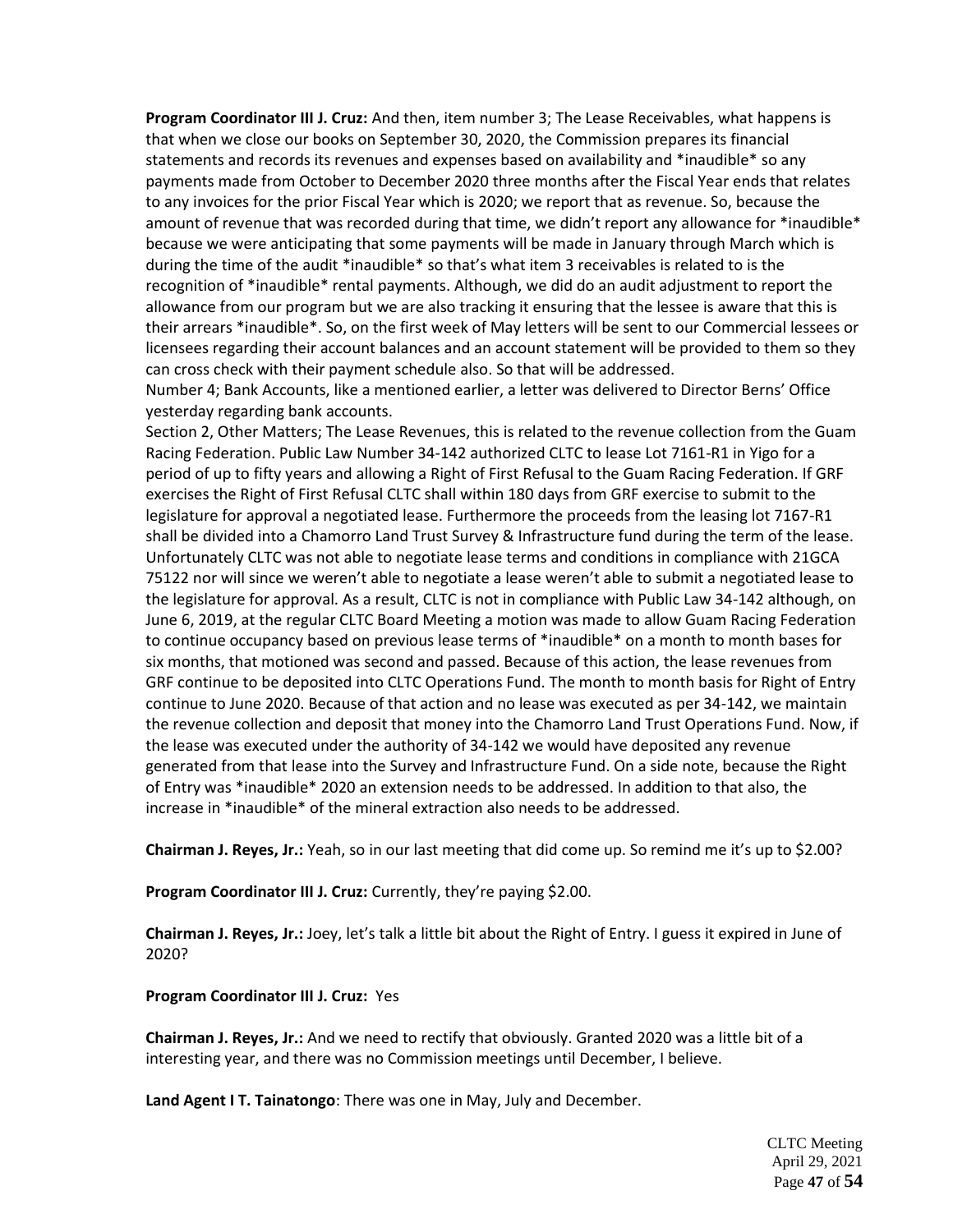**Chairman J. Reyes, Jr.:** Yeah, so in July it may have not been addressed and then in December it wasn't addressed either. That's when we had just got on. Okay, I just want to make sure I understand that timeline. I guess if you could… for our next Commission meeting to kind of put a plan together on how to address these items but also we need to actually really sit down and talk about the raceway and \*inaudible\* as far putting forth a lease and I know one of the options or one of the recommendations is to go the legislature but we do have a copy of their proposed terms.

**Program Coordinator III J. Cruz:** The Commission is only allowed to \*inaudible\* commercial leases for up to twenty-five years. Any exceptional term needs legislative approval. Also, when we present the Commercial

**Commissioner A. Bordallo:** Can I ask a question?

**Chairman J. Reyes, Jr.:** Yes Ma'am.

**Commissioner A. Bordallo:** On that lease, if you're going to forward the proposal for the Guam Racing

**Chairman J. Reyes, Jr.:** The Guam Racing Federation

**Commissioner A. Bordallo:** If you forward that to the legislature so that they can review the lease on a not a month to month but on annual for so many years, why did we just not act on it?

**Program Coordinator III J. Cruz:** Commissioner Bordallo, we did have discussions with the management of the Guam Racing Federation, unfortunately, we couldn't come to an agreement regarding the terms and conditions and the hundred and eighty days has lapsed so there was no way of submitted that.

**Commissioner A. Bordallo:** So Joey, can you just sort of like give us the information as far what they wanted and what we wanted that we couldn't come to an agreement. I'm not asking right now but on the next meeting.

**Program Coordinator III J. Cruz:** Yes, Ma'am. We have a draft of a commercial lease that we were able to agree upon, myself and Attorney Toft and \*inaudible and we also had discussions of the Guam Racing Federation.

**Chairman J. Reyes, Jr.:** Joey, \*inaudible\* for Commissioner Bordallo and Commissioner Santos as well; what was the main point of intention in regards to that; do you recall?

**Program Coordinator III J. Cruz:** To which

**Chairman J. Reyes, Jr.:** What was the main item that was not agreed upon?

**Program Coordinator III J. Cruz:** I want to say the mineral extraction activity.

**Chairman J. Reyes, Jr.:** Okay.

**Program Coordinator III J. Cruz:** If I remember correctly, 34-142 clearly states that mineral extraction is not allowed and Attorney Toft can assist me in that. I don't remember but I think it's there.

> CLTC Meeting April 29, 2021 Page **48** of **54**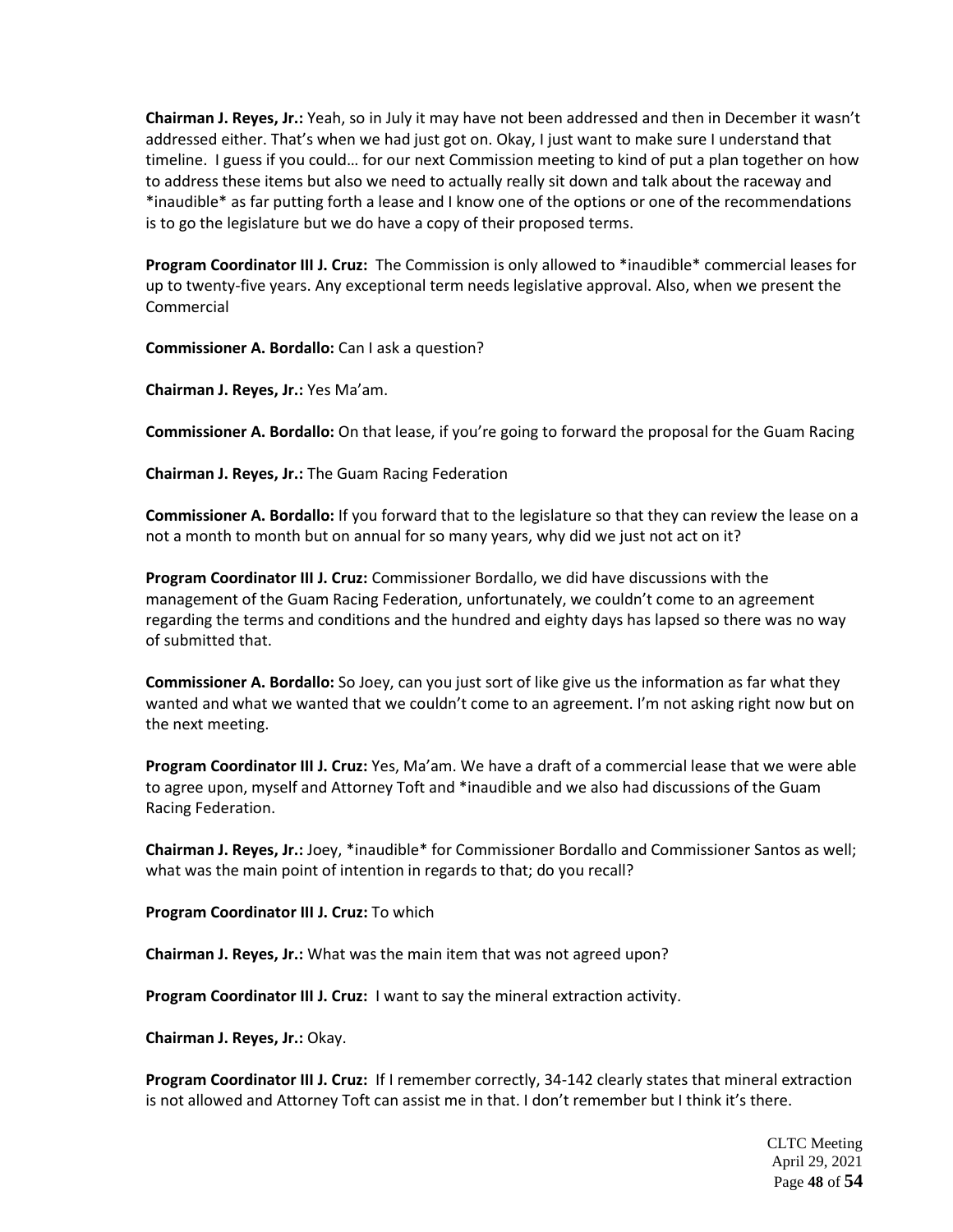# **Commissioner A. Bordallo:** No, that's right.

**Legal Counsel N. Toft:** Yeah, that's correct. It' prohibited mineral extraction and that was basically a no go for the raceway as far as proceeding beyond that and they asked us if we could over rule the law and we said; no, we cannot.

**Commissioner A. Bordallo:** So you know, that goes for a lot of like Hawaiian Rock asking for I mean you know proposing…. About…

**Chairman J. Reyes, Jr.:** Right and we made it very clear right with the mineral extraction and what the law allows for. So, Joey, we'll look forward for your additional analysis and what we can do to rectify some of these findings and also Commissioner Bordallo, to your point I'm sorry Joey to Commissioner Bordallo's point to lay out some of those points of intention in regards to that the \*inaudible\* and let's try and push this through.

**Program Coordinator III J. Cruz:** And just so you know, the survey guys, myself and a land agent will also be conducting site inspection of all commercial leases that have expired so that we can provide you with an updated activity that's occurring on the property and we will also be conducting a site inspection on the Guam Racing Federation.

**Chairman J. Reyes, Jr.:** And this include Global?

**Program Coordinator III J. Cruz:** Global does not have a commercial lease or license with the Commission. Global just has a use agreement.

**Chairman J. Reyes, Jr.:** But that's still also an outstanding item, right for the Commercial perspective?

**Program Coordinator III J. Cruz:** Yes, Global is still pending. As of today, Global might have competed the first appraisal report but they were informed that the second appraisal is necessary to determined what a potential rate may be. Since, we're on the Global, we'll just extend also to Johnny Cool, we're just waiting from \*inaudible\* to obtain the second appraisal and then we'll present that also because that's also a lease that has expired but he's continuing to make payments.

**Chairman J. Reyes, Jr.:** And also, I want to make sure that we address Global particularly because \*inaudible\* not an existing lessee, correct?

**Program Coordinator III J. Cruz:** Correct

**Commissioner A. Bordallo:** I have one question for Attorney Toft as far as extraction; is that only for Government lands, the law?

**Legal Counsel N. Toft:** No, as far as the ones that apply to us; it's any mineral extraction whatsoever has to be approved by the legislature through a lease, so even if we do a commercial lease for a different property that lease would need to be approved by the legislature.

**Commissioner A. Bordallo:** Yeah, but for a private citizen owning land and wanting to extract, is that against the law?

**Legal Counsel N. Toft:** It depends on the zoning of the particular lot.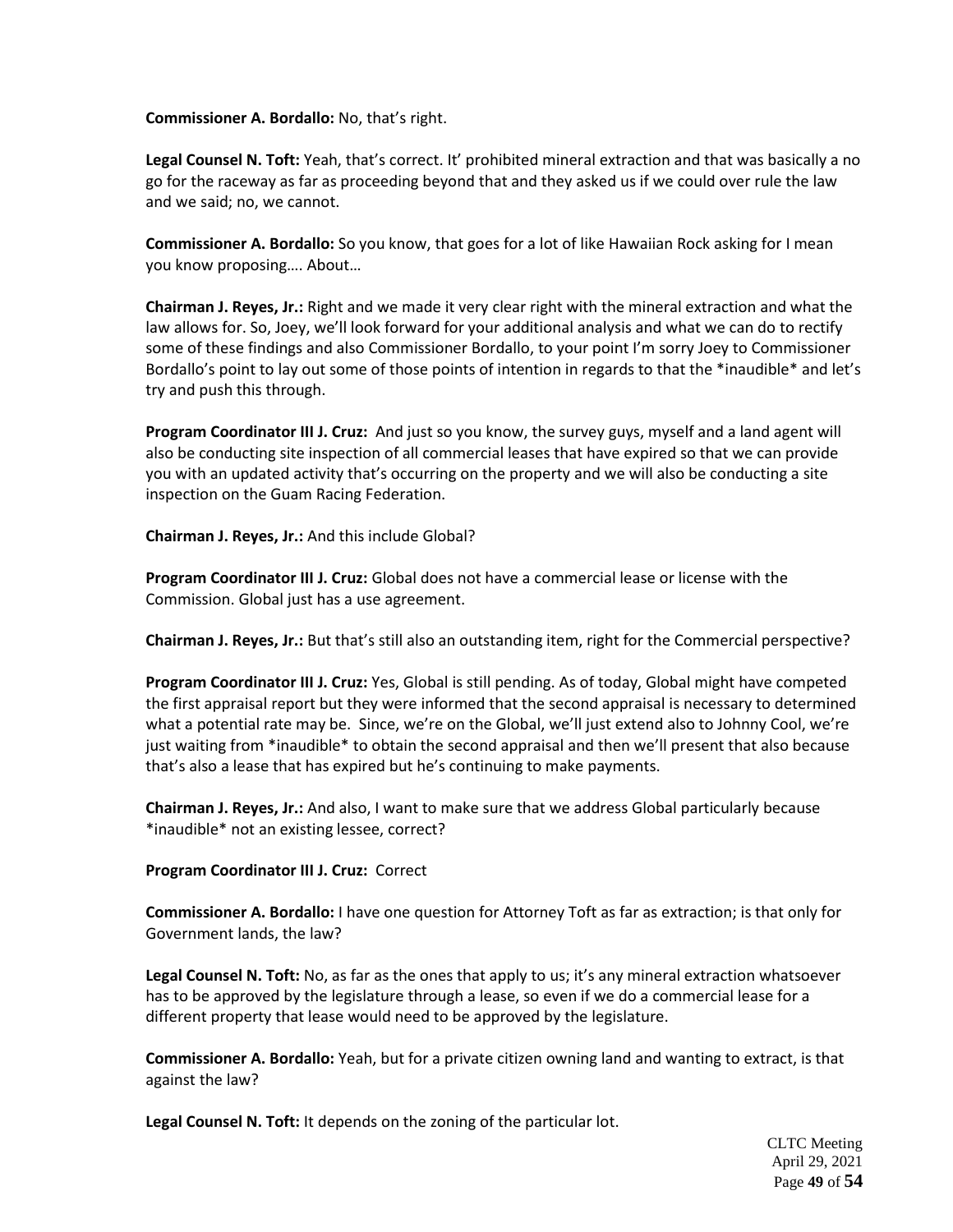**Commissioner A. Bordallo:** Oh. Well anyway, if we can approach the legislature, that's not bad it's not like saying they can't approve anything, you know. So, we should take it to the legislature. You have fifteen people to vote on it instead of three. Okay, thank you.

**Chairman J. Reyes, Jr.:** Yes, Ma'am. Thank you, Commissioner Bordallo. Joey?

**Program Coordinator III J. Cruz:** One other thing is to inform the Board is that the Commission has submitted its final FY2022 Budget Request and our Budget Request is one million one hundred twenty thousand five hundred seventy-three dollars (\$1,120,573.00). One million twenty-seven thousand seven hundred forty-nine dollars (\$1,027,749.00) will come from the Operations Fund and ninety-two thousand eight hundred twenty-four (\$92,824.00) will come from the Survey & Infrastructure Development Fund. We'll provide you with a copy of the budget in our next meeting.

**Chairman J. Reyes, Jr.:** Okay, thank you, Joey. Do you have any additional aside from the Budget, Financial Report? Because I know the one that's included here in our packet only determine January.

**Program Coordinator III J. Cruz:** We just submitted February and March yesterday and we'll also provide a copy of that too. In addition to the reports that will be provided in May's Board Meeting, we'll also provide you with a projection analysis \*inaudible\* of our budget so that you'll understand how much we spent to date or as of that date. And if we have any lapses or shortfalls.

**Chairman J. Reyes, Jr.:** Okay, thank you.

**Commissioner A. Bordallo:** I have one question.

**Chairman J. Reyes, Jr.:** Yes, Commissioner Bordallo.

**Commissioner A. Bordallo:** The financial part of the audit report that Deloitte & Touche did, I believe our Speaker, Terese Terlalle, our Oversite Chair was asking about that or is it the Office of Public Accountabilities? Which one was she asking the report.

**Chairman J. Reyes, Jr.:** I think it was the audit, it was the audit report.

**Commissioner A. Bordallo:** The private audit, the Independent Audit Report, not from the Government Auditor?

**Program Coordinator III J. Cruz:** We can provide… - interrupted

**Commissioner A. Bordallo:** So did we forward that to her? Or you're not aware?

**Chairman J. Reyes, Jr.:** Say that one more time Commissioner. Did we forward the audit report to the Speaker?

**Commissioner A. Bordallo:** Yeah, because she asked for it on her letter.

**Chairman J. Reyes, Jr.:** It was addressing what is our plan to address the audit findings and this is what Joey was going through, setting up the plan.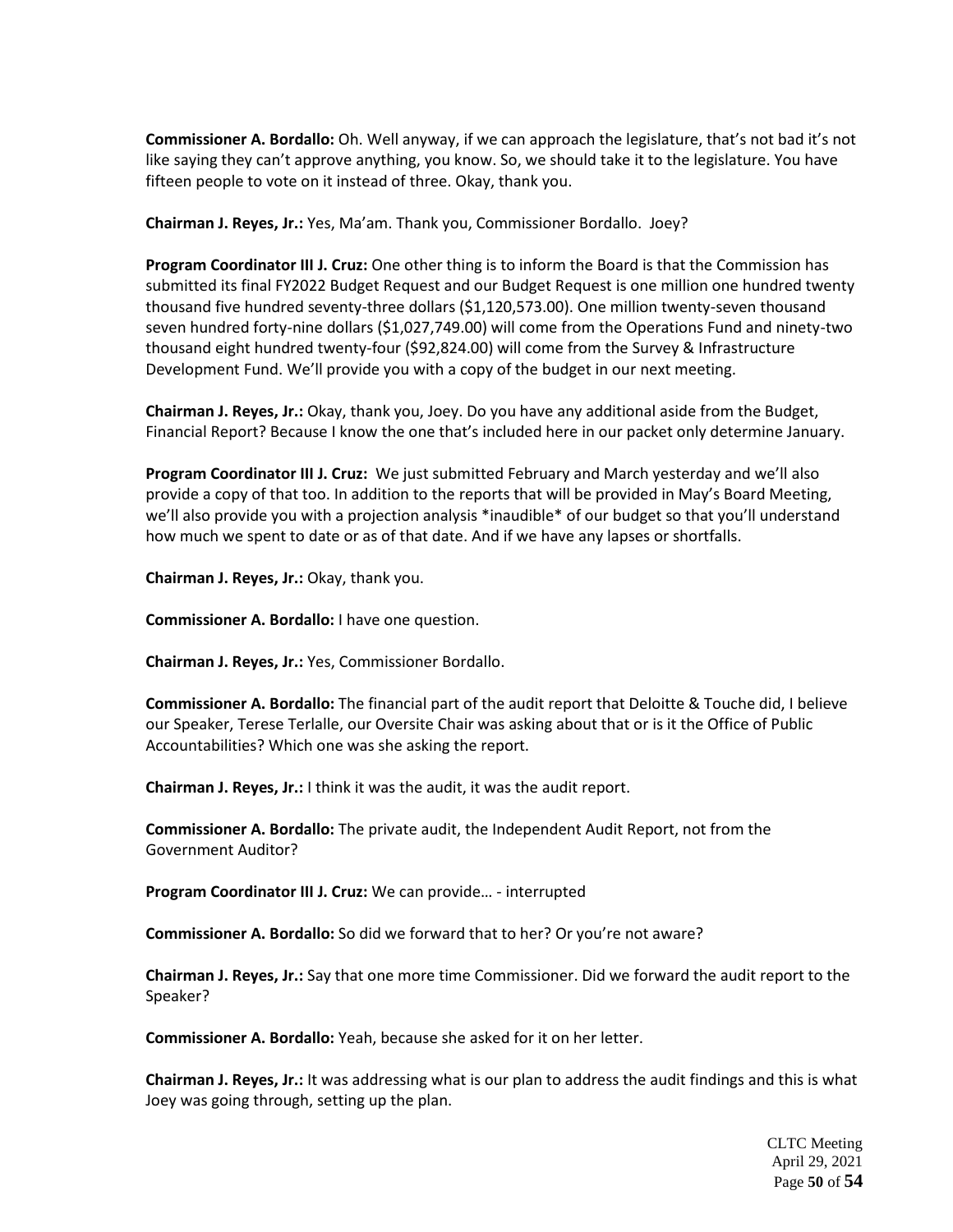**Commissioner A. Bordallo:** Yeah.

**Chairman J. Reyes, Jr.:** Setting up the plan, that is what she was requesting.

**Commissioner A. Bordallo:** After that then on the next meeting, I guess you would turn it over to her.

**Chairman J. Reyes, Jr.:** Correct. So Joey's addressing all the findings and then once he puts the plan together we want to make sure that we went through it, addressed each one, and then \*inaudible\* come back with a plan and then we will be able to report that to her.

**Program Coordinator III J. Cruz:** In the next Board meeting in May we would ensure that staff reports are prepared and recommendations are ready to be presented.

**Chairman J. Reyes, Jr.:** Yes, amongst all other not just the financial, right? Thank you, Joey.

**Commissioner A. Santos:** Thanks, Joey.

**Chairman J. Reyes, Jr.:** Anything else Commissioner Bordallo?

**Commissioner A. Bordallo:** Thanks Joey.

**Program Coordinator III J. Cruz:** You're welcome.

**Chairman J. Reyes, Jr.:** Okay, thank you so much Joey. Moving onto the Director's report, we have a copy; is there any questions. Unfortunately, we don't have the Director here but anything that we need to discuss?

**Commissioner A. Bordallo:** I think we'll take it up on the next meeting because Joey will also be reporting on some of those.

**Chairman J. Reyes, Jr.:** Yeah and we have it to review so if there is any additional questions, we can ask that in our next meeting.

**Commissioner A. Bordallo:** In our next meeting, yeah.

**Chairman J. Reyes, Jr.:** Okay, thank you. And then lastly; our Commissioners Comments. I will yield the time for you guys to… if you have any additional comments before we adjourn.

**Commissioner A. Bordallo:** Commissioner Santos, you have anything to say?

**Commissioner A. Santos:** Welcome Home.

**Chairman J. Reyes, Jr.:** Yes, Commissioner, welcome home. You're on the same time zone as us now, we're not keeping you until… burning the candle.

**Commissioner A. Santos:** Hagu fine'nena Saina-hu

**Chairman J. Reyes, Jr.:** Commissioner Bordallo, are you still here?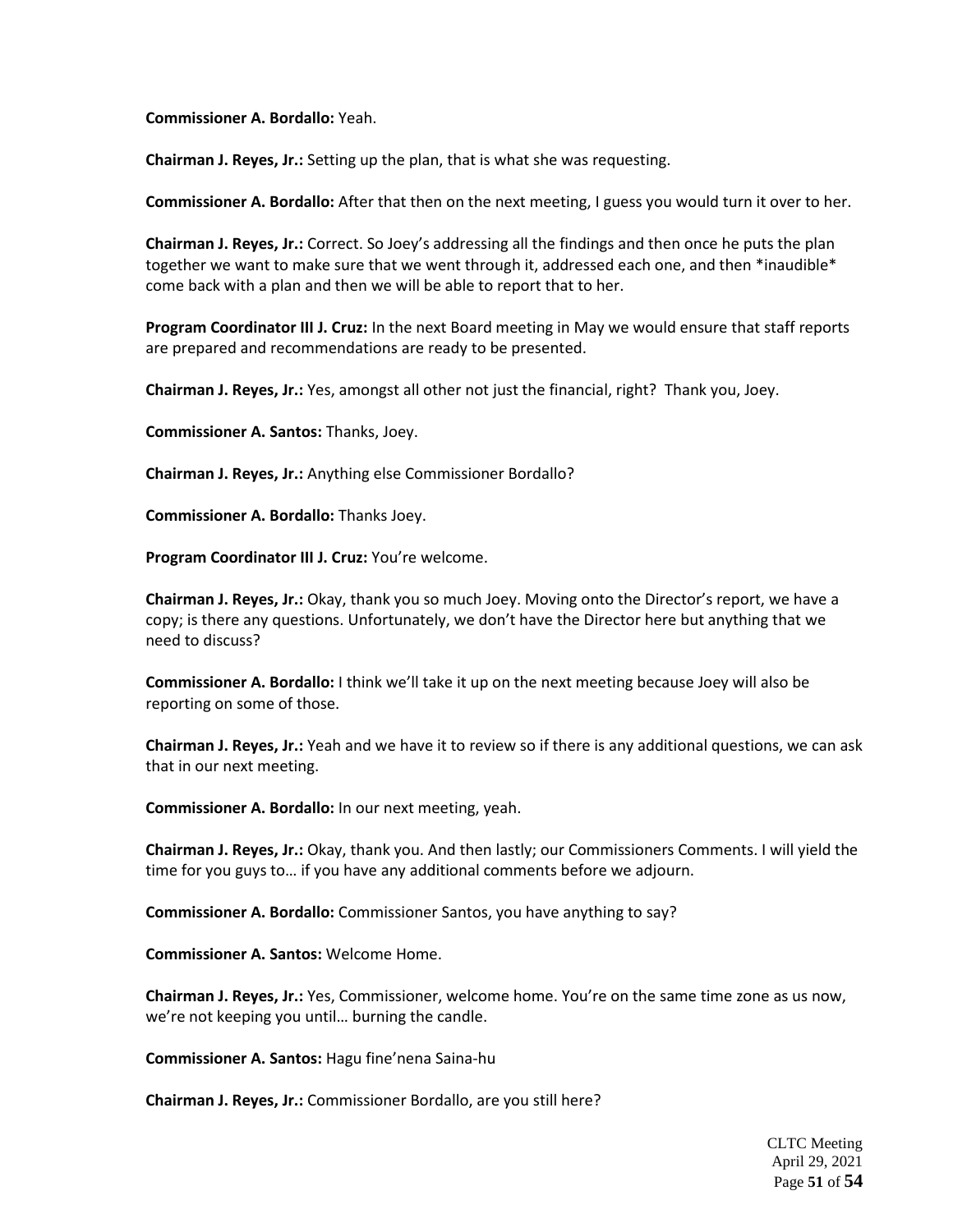**Commissioner A. Bordallo:** Yeah, I'm still here. Pardon me, I don't understand what Commissioner Santos said.

**Commissioner A. Santos:** Oh, I'm sorry. I said, hagu fine'nena, kao malago' hao?

**Commissioner A. Bordallo:** Ti komprende hafa ilek-mu

**Commissioner A. Santos:** Would you like to go first?

**Commissioner A. Bordallo:** Oh. Well I'm glad to be back that's all I can say. Thank god.

**Commissioner A. Santos:** Yes Ma'am.

**Chairman J. Reyes, Jr.:** Yes, definitely glad to have you back home and doing well, Commissioner Bordallo. Commissioner Santos?

**Commissioner A. Bordallo:** Our Commission is very out there as far as public.

**Commissioner A. Santos:** Very much so. I just want to address today's meeting. A lot was discussed, there were different issues that we dealt with and everybody saw the working and the togetherness of the Land Agents with the constituents with the Commission and I think that's… this is the first meeting that I've attended and this is the way that I want to see it go. You know, transparency… everything out on the table, what we can do, what we cannot do. It's very very important to know their path until being able to getting a building and grading permit to start their home or agricultural farming, bonafide certification to start agriculture farming on their land but this was by far the most heartwarming for me meeting that I've been on. So I want to tell everybody thank you again for your diligence and hard work. You are very appreciated.

**Commissioner A. Bordallo:** I agree with you Commissioner Santos. I just want to say, it's like you said; it was a good meeting and I would like to see that the properties that Chamorro Land Trust has large tracts, if we can survey them and do a subdivision, because a lot of our people can't even afford to pay for surveying of property. That's why I think it's taking so long for Chamorro Land Trust to get things going because the land has to be divided and there are a lot of people that need it. That's all I can say.

**Chairman J. Reyes, Jr.:** Yes, definitely understood and I echo Commissioner Santos's sentiments as well. Today's a very good meeting and to your point Commissioner Bordallo, we just need to take the time to identify that pot of land to then work for infrastructure, work for surveying, etc.…. it's definitely on the list of our actions to make that happen. So, with that said, anything else…

**Commissioner A. Santos:** I just wanted add because we discussed within our meetings is there a possibility of getting together like a working group consisting of staff and the commission members or one or the other since we can't go on a dual \*inaudible\* together.

**Chairman J. Reyes, Jr.:** Yeah, maybe we'll bridge with Attorney Toft on how we can address that. Maybe it's delegating some of the time with our Administrative Team to then work through with our Survey Team and then bring it to the Commission so that we can have that discussion in our meeting and they have their one good approach. So, yeah, Attorney Toft, any ideas on how to have that kind of like a planning session to address Commissioner Bordallo's process on obtaining large tracts of lands for residential?

> CLTC Meeting April 29, 2021 Page **52** of **54**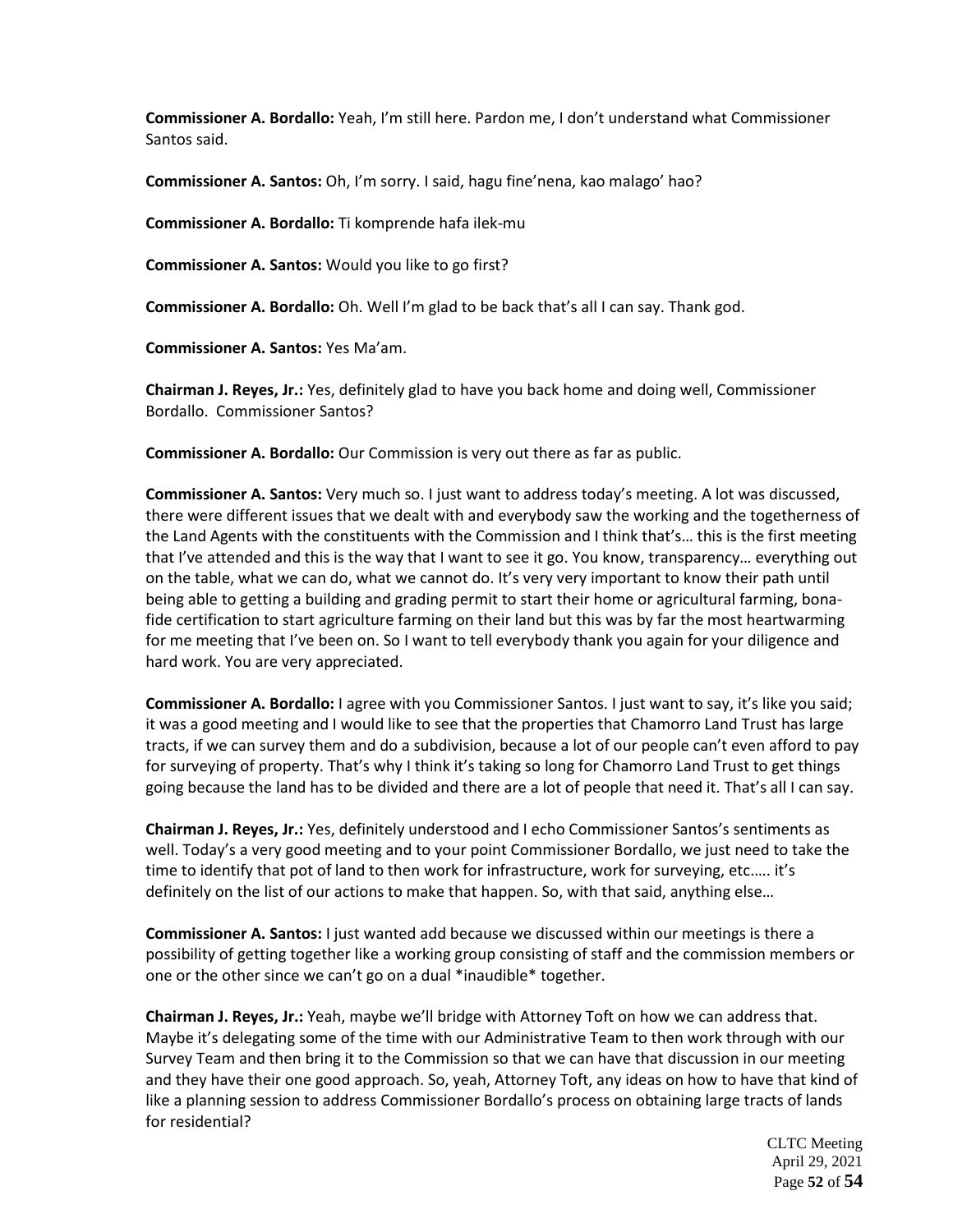**Legal Counsel N. Toft:** Yeah, I mean we've been working on that for a bit as far as identifying the big pieces that we can get moving on as far as big residential tracts. So those are on the list to be registered this year.

**Chairman J. Reyes, Jr.:** Okay, awesome. Yeah, because that's the key thing too, is that we have to make sure that it's registered.

**Commissioner A. Santos:** Just working group as in any discussions we can have together on how to move the program forward and set those guidelines and them follow through and really tighten our guafak.

**Chairman J. Reyes, Jr.:** Yeah understood. Okay, anything else?

**Commissioner A. Bordallo:** Yeah, since we can't meet together only on Board meetings but I would suggest some time you can have a meeting by yourself with the staff on what's coming up on a one to one basis, for board member and to know what's coming up in the meetings that are in our board meetings just to know a head of time so we're not surprised by it at least we know what we can decide on or suggest.

**Chairman J. Reyes, Jr.:** Yes, ma'am. And that's why we need to make sure that we get all the packets out ahead of time.

**Commissioner A. Santos:** And the Chairman also offered his services earlier so we're here.

**Chairman J. Reyes, Jr.:** Yes, we're there ma'am. Go ahead Commissioner Bordallo.

**Commissioner A. Bordallo:** That's it. Thank you.

**Chairman J. Reyes, Jr.:** Alright, thank you so much. So, I'll wrap up and try to address the elephant in the room, right. So, yes, the Commission is in receipt of the Director's resignation. His last day, official last day will be on May 7, I have had the discussion as well just to share with the Commissioners that I'll be working directly with the Director on anything that needs to be closed out transitioned and he'll be operating within his capacity as well. I've also had conversations with our Administrative Team, which is Ms. Therese Topasna and Mr. Joey Cruz to be the point of contact for anything administrative within the agency and of course anything with regards to some of the land agents they know to funnel that through Ms. Eileen and Ms. Eileen will funnel it up to Mr. Cruz and Ms. Topansa. So I just want to share that with the Commissioners as well as the staff. Thank you guys so much for your continued support and dedication as we get through this and today's meeting was a huge sentiment of the collaboration that you guys continue to have and I sincerely appreciate that. The work doesn't stop and you guys have proven that so thank you.

**Commissioner A. Bordallo:** You're welcome.

**Chairman J. Reyes, Jr.:** Any additional questions?

**Commissioner A. Santos:** No, sir.

**Commissioner A. Bordallo:** You want end - adjourn?

CLTC Meeting April 29, 2021 Page **53** of **54**